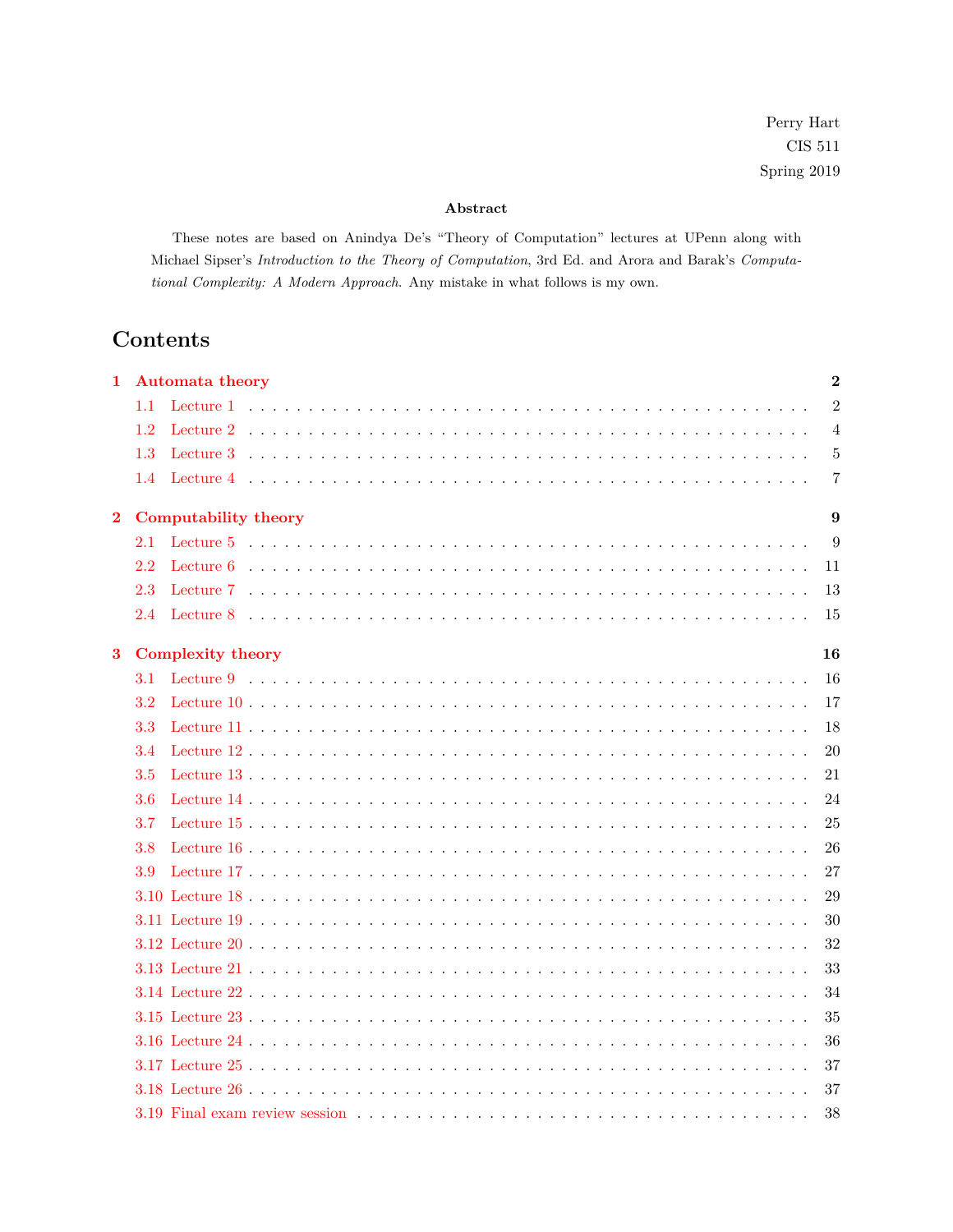# <span id="page-1-0"></span>**1 Automata theory**

### <span id="page-1-1"></span>**1.1 Lecture 1**

#### **Definition 1.1.1.**

- 1. An *alphabet* is a nonempty finite set of characters, e.g.,  $\Sigma := \{0, 1\}.$
- 2. A *string* is a finite ordered sequence of elements from a given alphabet  $\Sigma$ . The empty sequence  $\epsilon$  is allowed.

Let Σ<sup>∗</sup> denote the set of all finite-length strings over Σ. Any subset of Σ<sup>∗</sup> is called a *(formal) language*.

We can define a total order called the *string order* on Σ<sup>∗</sup> by extending the lexicographic order on the set of all strings over  $\Sigma$  of length *n* so that any string of length  $n_1$  is strictly less than any string of length  $n_2$ whenever  $n_1 < n_2$ .

**Example 1.1.2.** Both the set of binary strings representing prime numbers and the set of binary strings with an even number of 1's are languages.

Consider a function  $f: \{0,1\}^* \to \{0,1\}$ . The computation of f is equivalent to determining whether

$$
x \in \underbrace{f^{-1}(1)}_{\text{a language}} \subset \{0,1\}^*.
$$

Thus, computing a Boolean function is the same as determining membership in some language.

Informally, finite automata are characterized by *O*(1) memory and passing over their inputs exactly once. Formally, an *m-state deterministic finite automaton* (DFA) is a 5-tuple

<span id="page-1-2"></span>
$$
M \coloneqq (Q, \Sigma, q_0, \delta, Q_F) \tag{a}
$$

where  $|Q| = m$ ,  $\Sigma$  is an alphabet,  $q_0 \in Q$ ,  $\delta: Q \times \Sigma \to Q$ , and  $Q_F \subset Q$ . We call  $\delta$  the *transition function of M*.

In other words, an automaton *M* is a DFA if

- (a) *M* has a finite number of states *Q*,
- (b) *M* has a unique *starting state*  $q_0$ ,
- (c) for every state *q* and every symbol  $\sigma \in \Sigma$ , there is a unique next state  $\delta(q, \sigma)$ ,
- (d) *M*'s computation begins at  $q_0$  and applies  $\delta$  in order, and
- (e) certain states *Q<sup>F</sup>* are designated as *final states*.

Aside. For each alphabet  $\Sigma$ , we have a category **Aut**<sub>Σ</sub> whose objects are precisely DFA's in  $\Sigma$  and whose morphisms  $(Q, \Sigma, q_0, \delta, Q_F) \to (Q', \Sigma, q'_0, \delta', Q'_F)$ , called *simulations*, are precisely functions  $f: Q_M \to Q_N$ such that

(i)  $f(q_0) = q'_0,$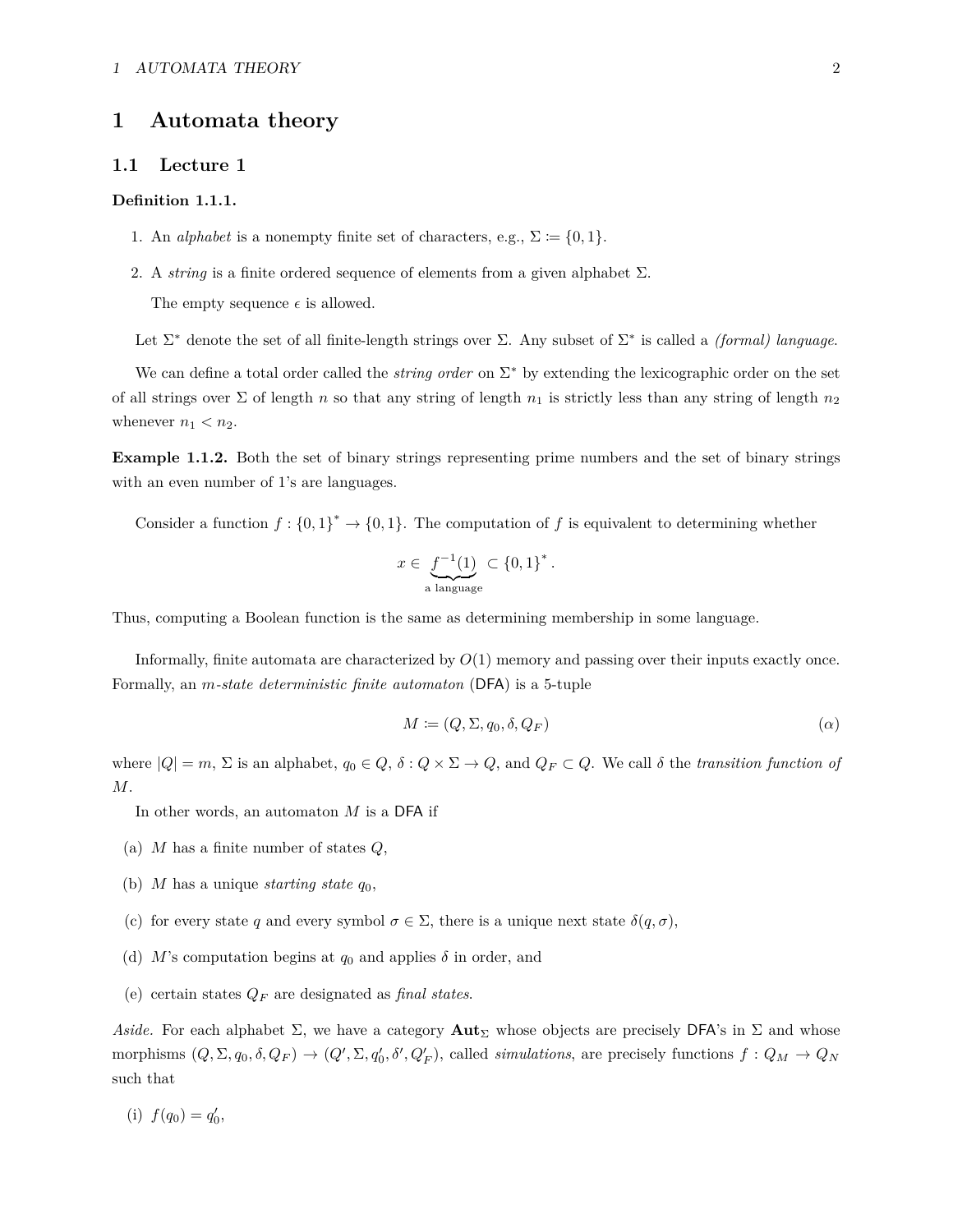- (ii)  $f(\delta(q, \sigma)) = \delta'(f(q), \sigma)$ , and
- (iii)  $f(Q_F) \subset Q'_F$ .

Consider  $x \coloneqq x_1 x_2 \cdots x_n \in \Sigma^*$ . Let  $q_0(x) = q_0$ , and for each  $1 \leq i \leq n$ , let

$$
q_i(x) = \delta(q_{i-1}(x), x_i).
$$

If  $x = \epsilon$ , then  $n = 0$ , from which we recover the equation  $q_0(x) = q_0$ . We say that *x* is *accepted by M* if  $q_n(x) \in Q_F$ .

*Notation.*  $L(M) := \{x \in \Sigma^* : M \text{ accepts } x\}.$ 

# **Example 1.1.3.** Set  $\Sigma = \{0, 1\}.$

1. Let *M* denote



Then  $L(M)$  consists of all binary strings with an even number of 0's.

2. Let *M* denote



Then  $L(M) = \{x \in \Sigma^* : x = y101z \text{ for some strings } y \text{ and } z\}.$ 

**Definition 1.1.4 (Regular language).** A language *L* is *regular* if there is some DFA *M* such that  $L(M) = L$ .

**Definition 1.1.5 (Regular expression).** A *regular expression* over Σ is defined recursively as either

- the symbol  $\emptyset$ ,
- the symbol  $\epsilon$ ,
- a symbol  $a \in \Sigma$ ,
- the symbol  $(R_1 \cup R_2)$  $R_i$  regular ,
- the symbol  $(R_1 \circ R_2)$  $R_i$  regular , or
- the symbol  $(R^*)$ , *R* regular.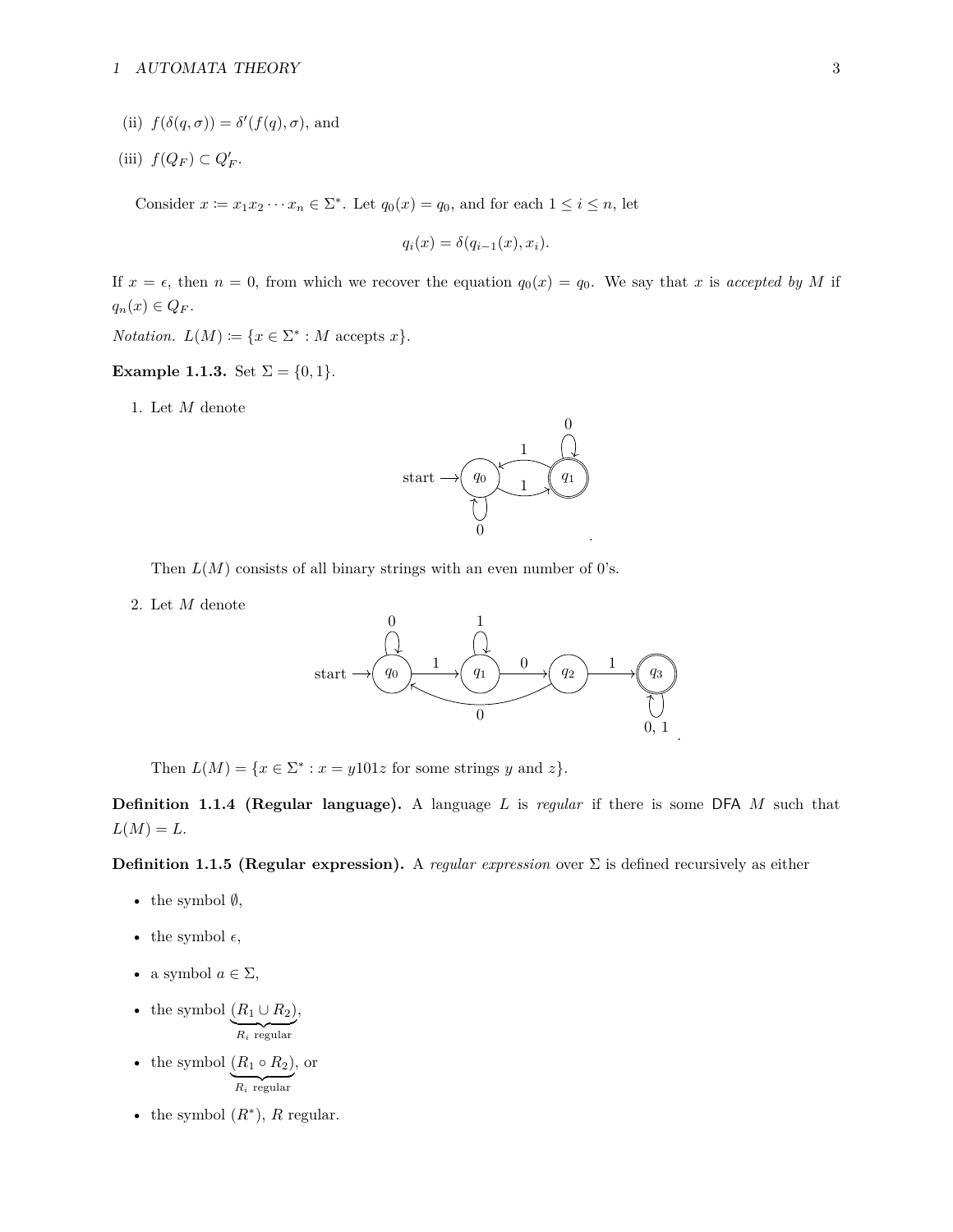# 1 AUTOMATA THEORY 4

As it turns out, every regular expression generates a DFA (i.e., a regular language), and vice versa. Thus, they have equal expressive power. The former specifies rules for generating legitimate strings, whereas the latter recognizes membership of a language.

**Definition 1.1.6.** A *nondeterministic finite automaton* (NFA) is a quintuple  $(Q, \Sigma, q_0, \delta, Q_F)$  of the sort  $(\alpha)$ except that  $\delta: Q \times \Sigma \to \mathcal{P}(Q)$ .

**Example 1.1.7.** Set  $\Sigma = \{0, 1\}$  and  $M =$ 



If  $x = 0100$ , then

$$
q_0(x) = \{q_0\}
$$
  
\n
$$
q_1(x) = \{q_0\}
$$
  
\n
$$
q_2(x) = \{q_0, q_1\}
$$
  
\n
$$
q_3(x) = \{q_0, q_2\}
$$
  
\n
$$
q_4(x) = \{q_0, q_2\}.
$$

# <span id="page-3-0"></span>**1.2 Lecture 2**

Let  $\delta$  denote a transition function for the NFA *N*. Define the *multi-step transition function* 

$$
\hat{\delta}: Q \times \Sigma^* \to \mathcal{P}(Q)
$$

inductively by

$$
\hat{\delta}(q, \epsilon) = \{q\}
$$
  

$$
\hat{\delta}(q, x) = \bigcup_{\gamma \in \hat{\delta}(q, y)} \delta(\gamma, \sigma) \qquad x = y\sigma, \ y \in \Sigma^*, \ \sigma \in \Sigma.
$$

Note that if  $p \in \hat{\delta}(q, y)$  and  $r \in \hat{\delta}(p, \sigma)$ , then  $r \in \hat{\delta}(q, y\sigma) = \hat{\delta}(q, x)$ .

**Definition 1.2.1.** A string *x* is *accepted by N* if  $\hat{\delta}(q_0, x) \cap Q_F \neq \emptyset$ 

*Notation.*  $L(N) := \{x \in \Sigma^* : N \text{ accepts } x\}.$ 

Every DFA is an NFA, in which case we have that  $\hat{\delta}(q, x) = \left\{ \delta \left( \hat{\delta}(q, y), \sigma \right) \right\}$ . It's not the case, however, that any NFA is a DFA.

<span id="page-3-1"></span>**Theorem 1.2.2.** For any NFA N, there is some DFA M such that  $L(N) = L(M)$ .

*Proof.* Let  $N = (Q, \Sigma, q_0, \delta_N, Q_F)$ . Define the DFA

$$
M \coloneqq \left(\mathcal{P}(Q), \Sigma, q_0^{(1)}, \delta_M, Q_F^{(1)}\right)
$$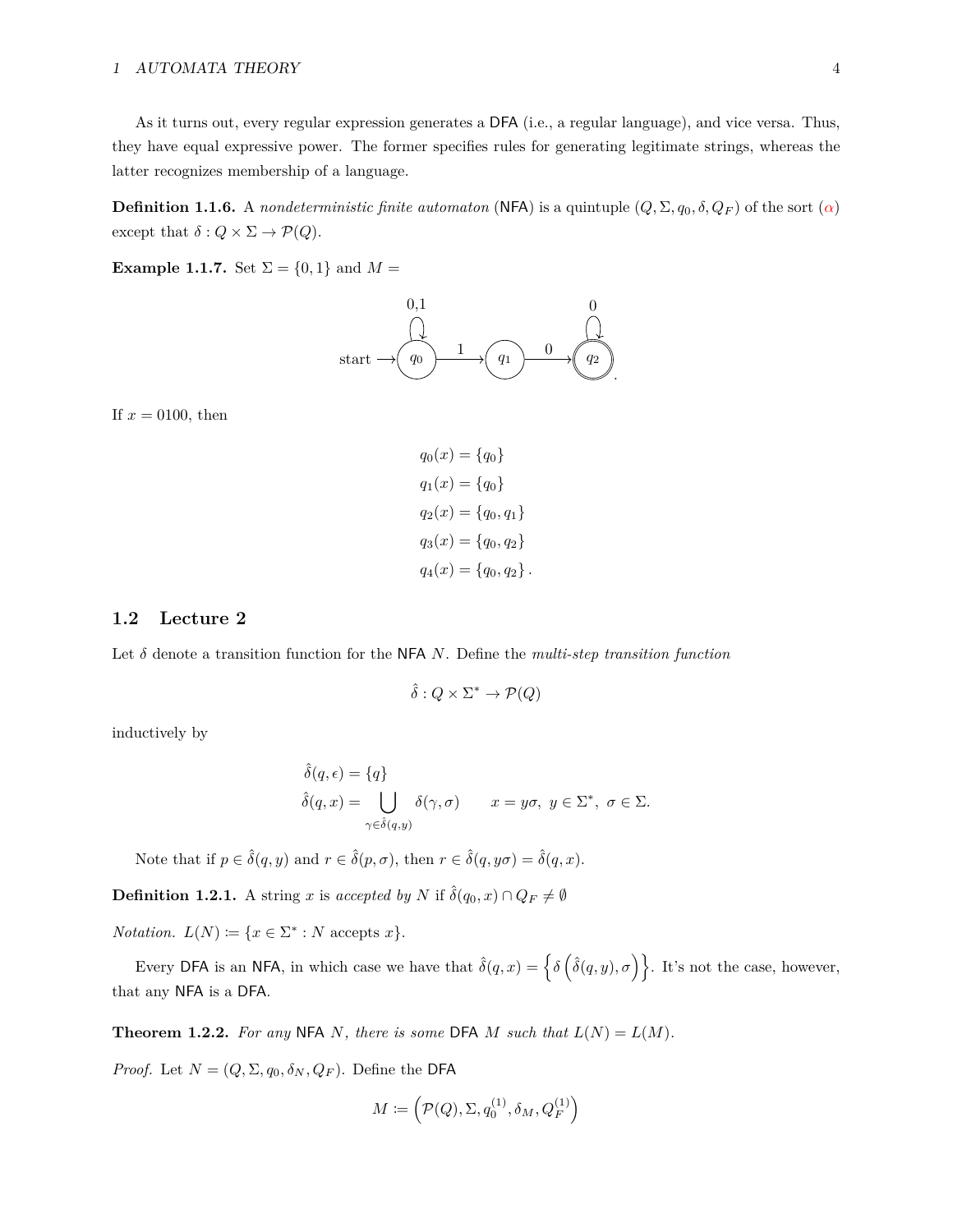by

$$
q_0^{(1)} = \{q_0\}, \ \delta_M(Q',\sigma) = \bigcup_{\gamma \in Q'} \delta_N(\gamma,\sigma), \ Q_F^{(1)} = \{R \subset Q : R \cap Q_F \neq \emptyset\}.
$$

For any string *x*, one can use induction on |*x*| to show that if  $R \subset Q$ , then

$$
\tilde{\delta}_M(R, x) = \bigcup_{p \in R} \hat{\delta}_N(p, x)
$$

where  $\tilde{\delta}_M$ :  $\mathcal{P}(Q) \times \Sigma^*$   $\rightarrow$   $\mathcal{P}(Q)$  denotes the obvious extension of  $\delta_M$  to all strings. Now just take  $R \equiv \{q_0\}.$  $\Box$ 

**Example 1.2.3.** Let  $L \subset \{0,1\}^*$  consist of those strings *x* such that "1010" appears in *x*. We can easily capture *L* with the following NFA, but writing a DFA that captures *L* is much harder.



#### **Definition 1.2.4.**

- 1. An NFA is called an  $\epsilon$ -NFA if its transition function is of the form  $\delta: Q \times (\Sigma \cup {\epsilon}) \to \mathcal{P}(Q)$ . In this case, we call  $\delta$  an  $\epsilon$ -transition.
- 2. Let *q* be a state. The *e-closure of q* is the set of states that can be reached from *q* by taking finitely many  $\epsilon$ -transitions.

This determines a function  $\epsilon$ -cl(−) :  $\mathcal{P}(Q) \to \mathcal{P}(Q)$ .

**Note 1.2.5.** We have that 
$$
\hat{\delta}(q, x) = \begin{cases} \epsilon \cdot \text{cl}(q) & x = \epsilon \\ \bigcup_{r \in \hat{\delta}(q, y)} \epsilon \cdot \text{cl}(\delta(r, \sigma)) & x = y\sigma \end{cases}
$$
.

**Theorem 1.2.6.** For any  $\epsilon$ -NFA *N, there is some* DFA *M such that*  $L(N) = L(M)$ *.* 

*Proof.* Use a similar argument to the proof of Theorem [1.2.2.](#page-3-1) In particular, take

$$
q_0^{(1)} \equiv \epsilon \text{-}\mathrm{cl}(q_0)
$$

$$
\delta_M(R,\sigma) \equiv \bigcup_{r \in R} \bigcup_{p \in \epsilon \text{-} cl(r)} \bigcup_{s \in \delta_N(p,\sigma)} \epsilon \text{-} cl(s)
$$

$$
= \bigcup_{r \in R} \bigcup_{s \in \delta_N(r,\sigma)} \epsilon \text{-} cl(s).
$$

 $\Box$ 

# <span id="page-4-0"></span>**1.3 Lecture 3**

**Proposition 1.3.1.** *Let*  $L_1, L_2 \subset \Sigma^*$  *be regular.* 

*(a)*  $\overline{L_1} := \Sigma^* \setminus L_1 = (L_1)^c$  *is regular.*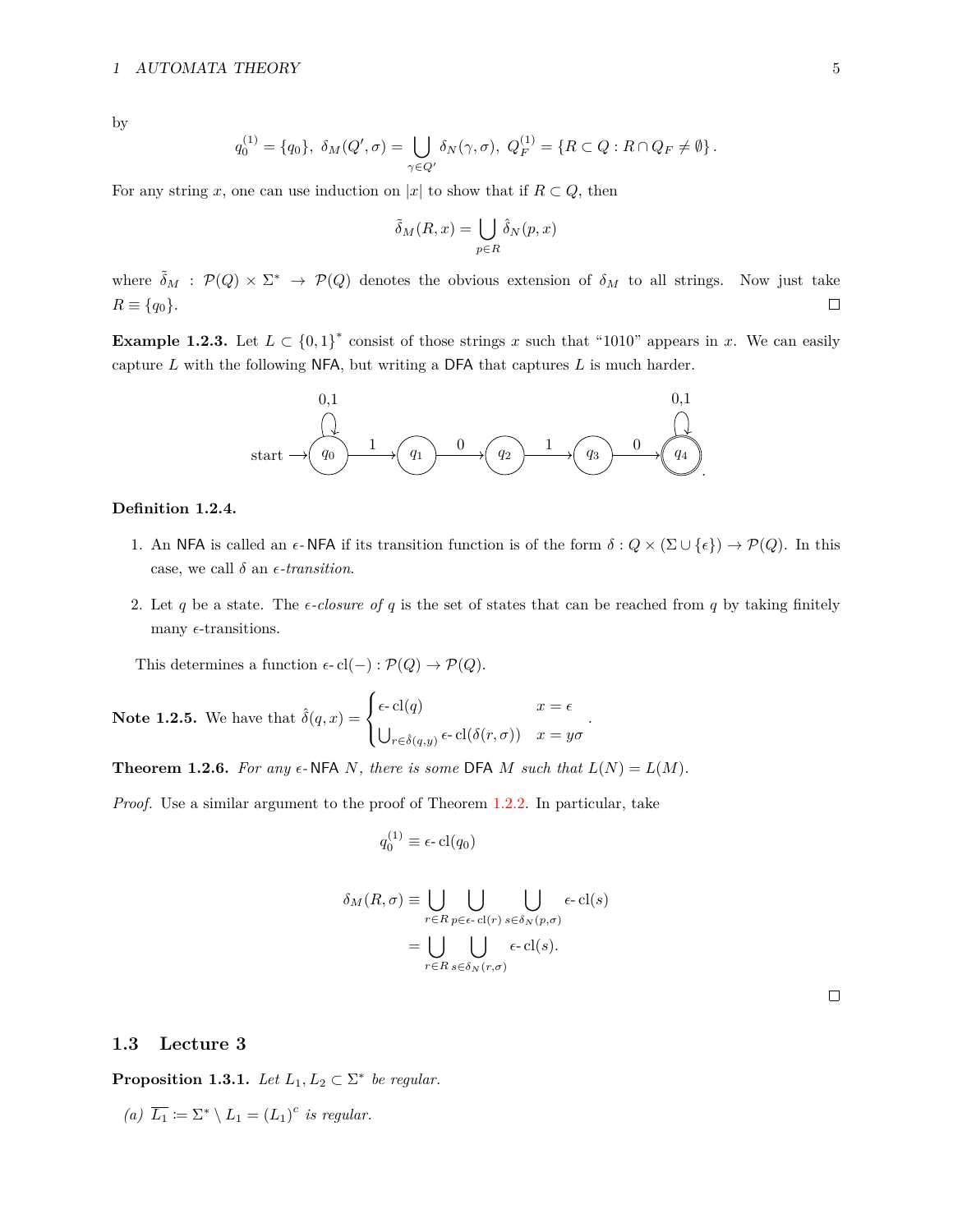**Corollary 1.3.2.** *If L is finite or cofinite, then it is regular.*

- *(b)*  $L_1 ∪ L_2$  *is regular.*
- *(c)*  $L_1 ∩ L_2$  *is regular.*
- *(d) The language*  $L_1 \cdot L_2 \equiv \{xy \mid x \in L_1 \wedge y \in L_2\}$  *is regular.*

*Proof.* By assumption, there exist  $\mathsf{DFA}\simeq M_1$  and  $M_2$  such that  $L_1 = L(M_1)$  and  $L_2 = L(M_2)$ .

- (a) Construct a new DFA  $M_3$  by making every final state of  $M_1$  non-final and vice versa. Then  $L(M_3) = \overline{L_1}$ .
- (b) Construct an  $\epsilon$ -NFA  $M_3$  as follows. Take a starting state  $q_0$ . Attach an  $\epsilon$ -transition from  $q_0$  to the starting state of  $M_1$  and an  $\epsilon$ -transition from  $q_0$  to the starting state of  $M_2$ . Then  $L(M_3) = L_1 \cup L_2$ .
- (c) Note that  $L_1 \cap L_2 = (\overline{L_1} \cup \overline{L_2})^c$ . Now apply parts (a) and (b).
- (d) Construct an  $\epsilon$ -NFA  $M_3$  as follows. Given any final state q of  $M_1$ , add an  $\epsilon$ -transition from q to the start state of  $M_2$ . Then  $L(M_3) = L_1 \cdot L_2$ .

$$
\Box
$$

Now, let *L* be any language. Let  $L^k := L \cdot L \cdots L$  $\overline{k}$  times for each integer  $k \geq 1$ . Moreover, let  $L^0 = \{ \epsilon \}$  (which is regular). Then let

$$
L^* = \bigcup_{k \ge 0} L^k.
$$

**Proposition 1.3.3.** *If L is regular, then L* ∗ *is regular as well.*

*Proof.* There is some DFA *M* such that  $L(M) = L$ . Without loss of generality, write *M* as



Now, let  $\widetilde{M}$  denote the automaton



Then  $L(\widetilde{M}) = L^*$ .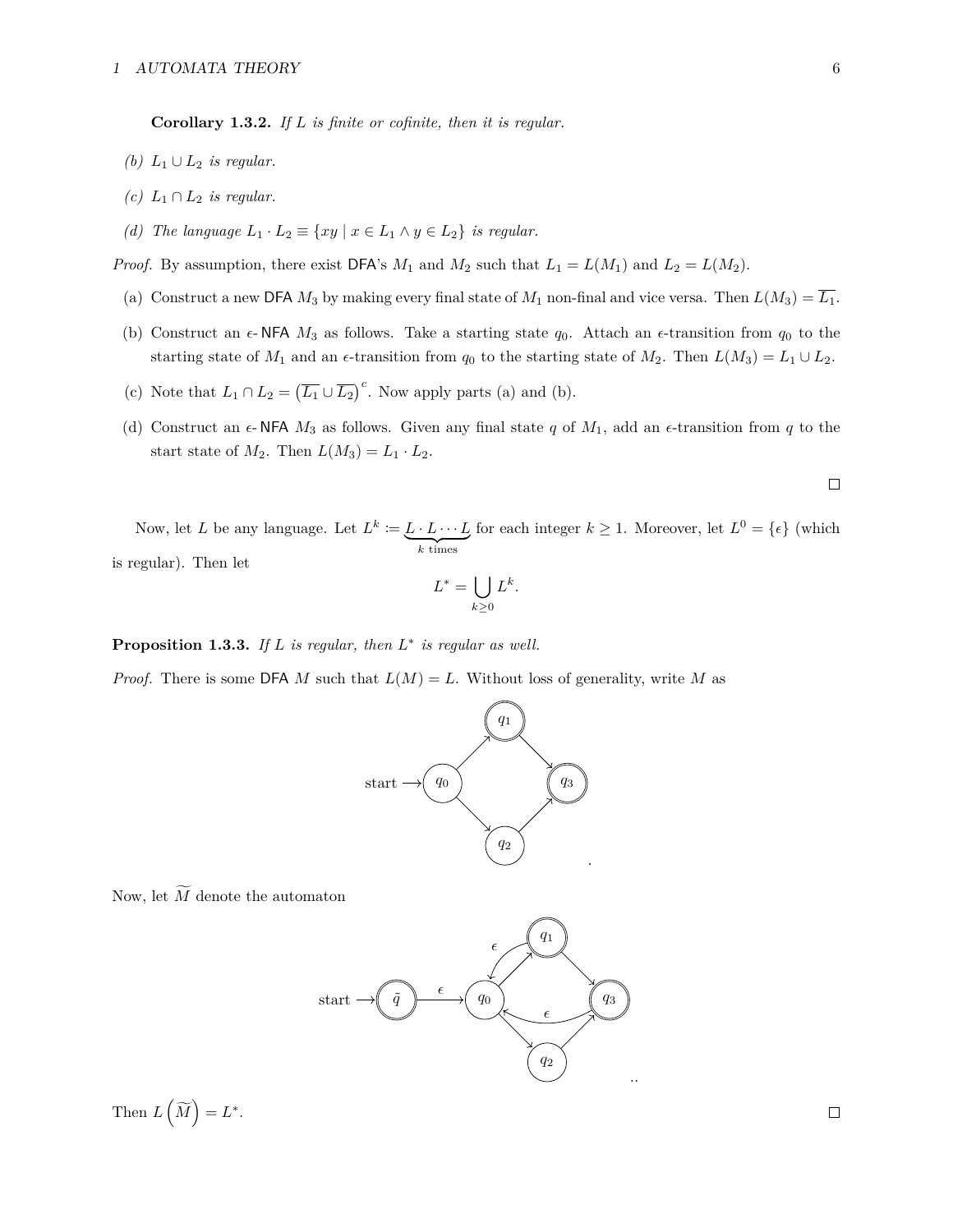There exist bijections  ${0,1}^* \stackrel{\cong}{\to} \mathbb{N}$  and  ${F : F$  is a finite automaton  $\cong \mathbb{N}$ . In particular, this means that

$$
\mathbb{R} \cong \mathcal{P}(\mathbb{N}) \cong \mathcal{P}(\{0,1\}^*) = \{L : L \text{ is a language over } \{0,1\} \}.
$$

Since we have a surjection

$$
\{F : F \text{ is a finite automaton}\}\rightarrow \{L : L \text{ is a regular language over } \{0,1\}\},\
$$

it follows that there are uncountably many non-regular languages over {0*,* 1}.

### <span id="page-6-0"></span>**1.4 Lecture 4**

**Lemma 1.4.1 (Pumping).** Let L be a regular language. Then there exists  $n_0 \in \mathbb{N}$  such that for any  $x \in L$ *with*  $|x| \geq n_0$ *, we may write*  $x = wyz$  *such that* 

- $(a)$  |*y*|  $> 0$ *,*
- *(b)*  $|wy| \leq n_0$ *, and*
- *(c) if*  $i \geq 0$ *, then*  $wy^{i}z \in L$  *where*  $y^{i} := y \cdots y$ | {z } *i copies .*

*Terminology.* In this case, we call the minimal such *n*<sup>0</sup> the *pumping length* of *L*.

*Proof.* By assumption, there is some DFA  $M = (Q, \Sigma, \delta, q_0, Q_F)$  such that  $L = L(M)$ . Let  $n_0 = |Q|$ . Let  $x \in L$  such that  $|x| \geq n_0$ . Set  $q_i = \hat{\delta}(q_0, x_0 \cdots x_i)$  for each  $i \geq 0$ . There exist  $0 \leq i \leq j \leq n_0$  such that  $q_i = q_j$ . Consider the three strings

$$
w := x_1 \cdots x_i
$$
  

$$
y := x_{i+1} \cdots x_j
$$
  

$$
z := x_{j+1} \cdots x_m.
$$

where  $|x| = m$ . It is straightforward to verify that these satisfy conditions (a), (b), and (c).

#### **Corollary 1.4.2.**

- *1. Any regular language L has pumping length*  $\leq |Q|$ *.*
- *2. If*  $L(M) \neq \emptyset$ , then there exists  $x \in L(M)$  *such that*  $|x| \leq |Q|$ *.*

**Example 1.4.3.** Let  $n_0 \ge 0$  be an integer. Suppose that  $x = wyz$  with  $|y| > 0$  and  $|wy| \le n_0$ .

1. Let  $L = \{1^{2^n} : n \ge 0\}$  and  $x = 1^{2^{n_0+1}}$ . Note that

$$
|wy'z| = |wyz| + (i - 1)|y| = 2^{n_0+1} + (i - 1)|y|.
$$

Hence if  $i = 2$ , then

$$
|wy^{i}z| = 2^{n_0+1} + |y| \le 2^{n_0+1} + n_0 < 2^{n_0+2}
$$

since  $n_0 < 2^{n_0+1}$ , in which case  $2^{n_0+1} < |wy^i z|$  as well. Therefore, *L* is *not* a regular language.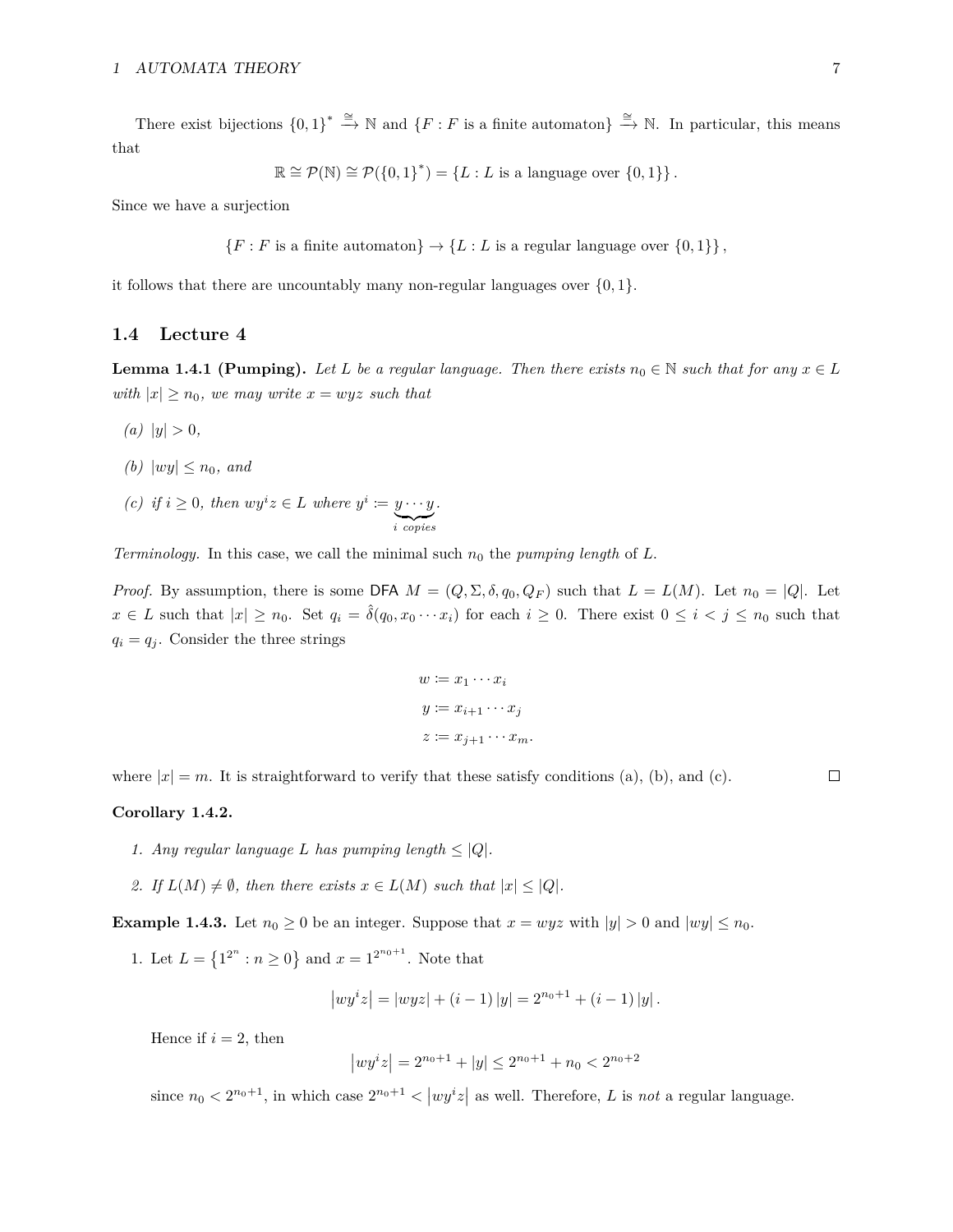2. Let  $L = \{ww : w \in \{0,1\}^*\}$ . Let  $x = 0^{n_0} 10^{n_0} 1$ . If  $|y| = m$  with  $0 < m \le n_0$ , then  $wz = 0^{n_0 - m} 10^{n_0} 1$ , which does not belong to *L*. Hence *L* is *not* a regular language.

Let *D* be a DFA with  $|Q_D| = n$ . Then *D* recognizes an infinite language if and only if it accepts a string *s* such that  $n \leq |s| \leq 2n$ .

Indeed, the  $(\leftarrow)$  direction follows from the pumping lemma. Conversely, suppose that  $L(D)$  is infinite. Then *D* contains a path *p* of states from the start state to a final state as well as a cycle *c* of states that intersects p. Note that  $|c| \leq n$  and  $|p| \leq n$ . Hence we can follow c sufficiently many times to get our desired string.

*Aside.* Let *M* be a DFA in the alphabet  $\Sigma$ . Consider the following two equivalence relations on  $\Sigma^*$ .

- Let *x* ∼*<sup>M</sup> y* if *M* ends at the same state on inputs *x* and *y*.
- Let  $x \sim_{L(M)} y$  if  $xz \in L(M) \iff yz \in L(M)$  for every  $z \in \Sigma^*$ .

In this case, we say that *x* and *y* are *indistinguishable* by *L*(*M*).

Note that  $\sim_M$  is a *refinement* of  $\sim_{L(M)}$  in the sense that every equivalence class of  $\sim_M$  is contained in an equivalence class of  $\sim$ <sub>*L*(*M*)</sub>. This means that there at most as many equivalence classes of  $\sim$ <sub>*L*(*M*)</sub> as there are of  $\sim_M$ , and thus the number of equivalence classes of  $\sim_{L(M)}$  is at most  $|Q_M| < \infty$ .

We say that a DFA recognizing a language  $L \subset \Sigma^*$  is *minimal* if it has at most as many states as any other such DFA.

*Theorem* 1.4.4 *(Myhill-Nerode). There exists a unique (up to isomorphism) minimal* DFA *recognizing L*(*M*)*.*

*Proof.* Let  $M' = (Q', \Sigma, q'_0, \delta', Q'_F)$  where

- $Q' \equiv \left\{ [x]_{\sim_{L(M)}} \mid x \in \Sigma^* \right\},\$
- $q'_0 \equiv [\epsilon],$
- $\delta'([x], \sigma) \equiv [x\sigma],$  and
- $Q'_F \equiv \{[y] \mid y \in L(M)\}.$

Note that  $M'$  ends at state [*x*] on input *x*, where [*x*]  $\in Q_F'$  if and only if  $x \in L(M)$ . Therefore,  $L(M') = L(M)$ .

To see that  $M'$  is minimal, suppose that  $N$  is another DFA recognizing  $L(M)$ . Then the number of equivalence classes of  $\sim_N$  is at least the number of equivalence class of  $\sim_{L(N)}=\sim_{L(M)}$ , i.e., the cardinality of  $Q'$ . But the number of equivalence classes of ∼*N* is at most  $|Q_N|$ . Hence  $|Q_N| \geq |Q'|$ , as desired.

It remains to show that M' is unique. Let  $D := (Q_D, \Sigma, r_0, \delta_D, R_F)$  be another minimal DFA recognizing *L*(*M*). Enumerate the states of *D* by  $q_1, \ldots, q_n$ . For each integer  $1 \leq i \leq n$ , let

$$
A_i = \{ w \in \Sigma^* \mid \delta_D(r_0, w) = q_i \}.
$$

Note that  $\bigcup_{1 \leq i \leq n} A_i = \Sigma^*$ . For each  $A_i$ , there exists a state  $S_i \in Q'$  such that  $A_i = S_i$ . Then the map  $D \to M'$  given by  $q_i \mapsto S(i)$  is an isomorphism in **Aut**<sub>Σ</sub>.  $\Box$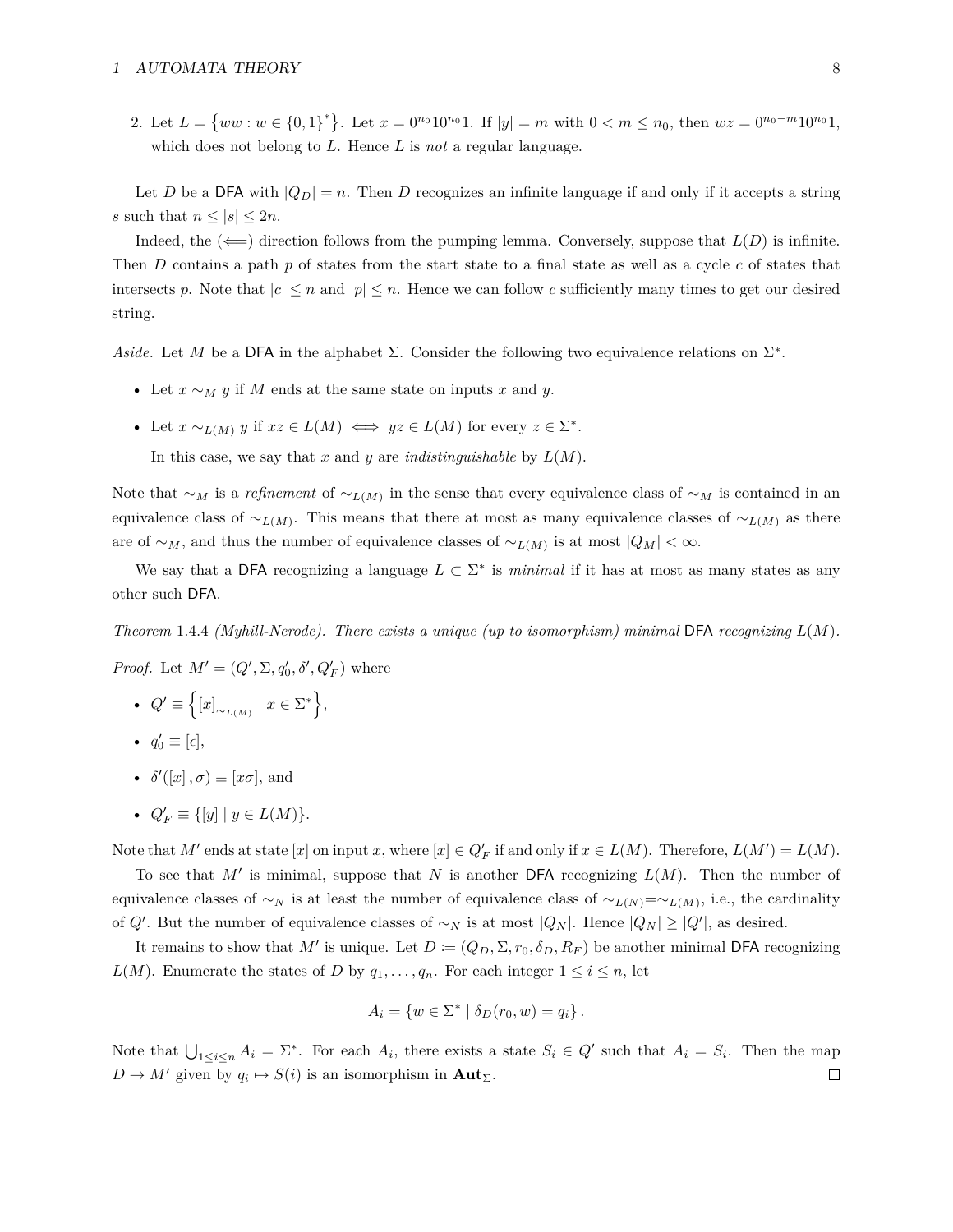# <span id="page-8-0"></span>**2 Computability theory**

**Definition 2.0.1 (Turing machine).** A *Turing machine* is a 7-tuple

$$
(Q, \Sigma, \Gamma, \delta, q_0, Q_F, Q_R)
$$

such that

- (i)  $\Gamma$  is a finite set containing  $\Sigma$ ,
- (ii) there is some *null character*  $\bot \in \Gamma \setminus \Sigma$ ,

(iii)  $\delta: Q \times \Gamma \to Q \times \Gamma \times \{L, R\}$ , and

(iv)  $Q_F, Q_R \subset Q$  with  $Q_F \cap Q_R = \emptyset$ .

We call

- Σ the *input alphabet*,
- Γ the *tape alphabet*,
- *Q<sup>F</sup>* the set of *accepting states*, and
- *Q<sup>R</sup>* the set of *rejecting states*.

On any given input *x*, a Turing machine can either *accept* or *reject* or *loop* (i.e., fail to halt on *x*). Such a machine is supposed to act as a minimal model of computation. It should be able to write, be able to move left and right, and have unconstrained memory.

### <span id="page-8-1"></span>**2.1 Lecture 5**

Every finite automaton may be viewed as a Turing machine *M* with the following properties.

- (a) *M* never writes on the tape.
- (b) *M*'s read-write head moves to the right only.
- (c) *M* writes on just a finite portion of the tape.
- (d) *M* either accepts or rejects immediately after reading the input string.

*Remark* 2.1.1*.* Adding a stay option *S* to the set {*L, R*} would not increase a Turing machine's computational power.

**Definition 2.1.2.** Let *M* be a Turing machine. Let  $q \in Q$  and  $u, v \in \Gamma^*$ . We say that the *configuration of M* is *uqv* if

- (a) the current state of *M* is *q*,
- (b) the current tape contents is precisely *uv*, and
- (c) the current head location is the first symbol of *v*.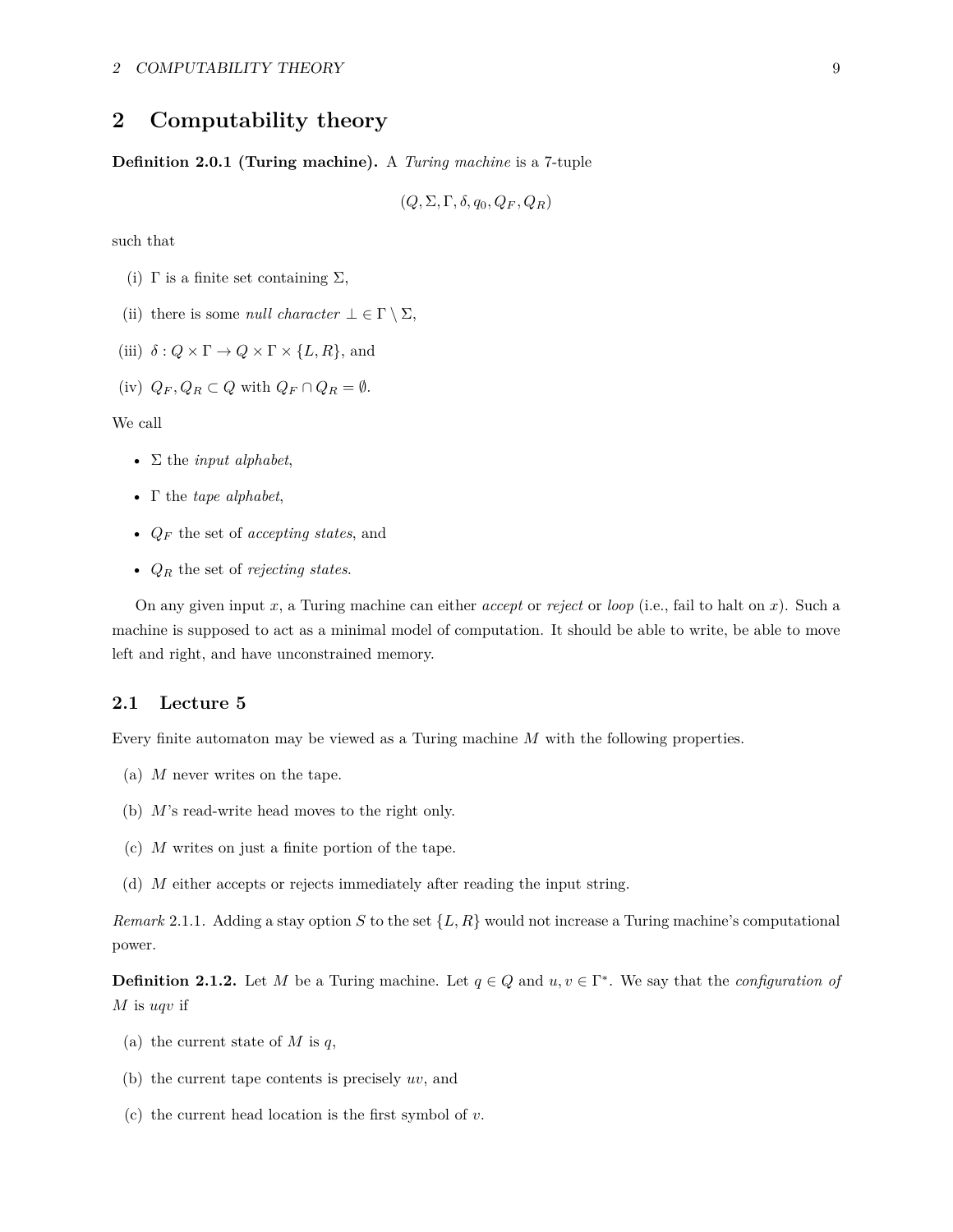We call this an *accepting configuration* if  $q \in Q_F$  and a *rejecting configuration* if  $q \in Q_R$ .

**Definition 2.1.3.** Let  $a, b, c \in \Gamma$  and  $u, v \in \Gamma^*$ . Let  $p, q \in Q$ . We say that the configuration  $C_1$  *yields* the configuration  $C_2$  in the following cases.

- (a) *uapbv* yields *uqacv* when  $\delta(p, b) = (q, c, L)$ .
- (b) *uapbv* yields *uacqv* when  $\delta(p, b) = (q, c, R)$ .

In this case, we write  $C_1 \vdash C_2$ .

We say that the TM *M accepts* the input *w* if

- (i) there is some sequence  $C_1, \ldots, C_k$  of configurations where  $C_1$  is precisely  $\perp q_0w$ ,
- (ii) each  $C_i$  yields  $C_{i+1}$  (in which case we write  $C_1 \downarrow^* C_k$ ), and
- (iii)  $C_k$  is an accepting configuration.

We define the *language of the* TM *M* as

$$
L(M) \equiv \{x \in \Sigma^* : M \text{ accepts } x\}.
$$

**Definition 2.1.4.** Let *L* be a language.

- 1. We say that *L* is *Turing-recognizable* or *recursively enumerable* if there is some TM *M* such that  $L = L(M)$ .
- 2. We say that *L* is *decidable* or *recursive* if there is some TM *M* such that *L* = *L*(*M*) and *M* halts on every input. In this case, we say that *M* is an *algorithm*.

An *enumerator E* is a Turing machine with both a work tape and an output tape (a "printer") that begins with a blank input and possesses an additional "print" state. The language enumerated by *E* is precisely the set of all strings eventually printed by *E*. A language *L* is recursively enumerable if and only if an enumerator enumerates it. Indeed, the  $(\Leftarrow)$  direction is obvious. For the reverse implication, suppose that *L* is recognized by a Turing machine *N*. Enumerate  $\Sigma^*$  as

$$
w_1 < w_2 < w_3 < \cdots
$$

according to the string order. Construct an enumerator  $E_L$  such that for each  $i \in \mathbb{Z}_{\geq 1}$ ,

- (1)  $E_L$  runs *N* on  $w_1, w_2, \ldots, w_i$  for exactly *i* steps and
- (2)  $E_L$  prints  $w_j$  whenever  $N$  accepts  $w_j$ .

It is easy to see that  $E_L$  enumerates *L*, thereby completing the  $(\Longrightarrow)$  direction.

**Note 2.1.5.** Every decidable language is recursively enumerable.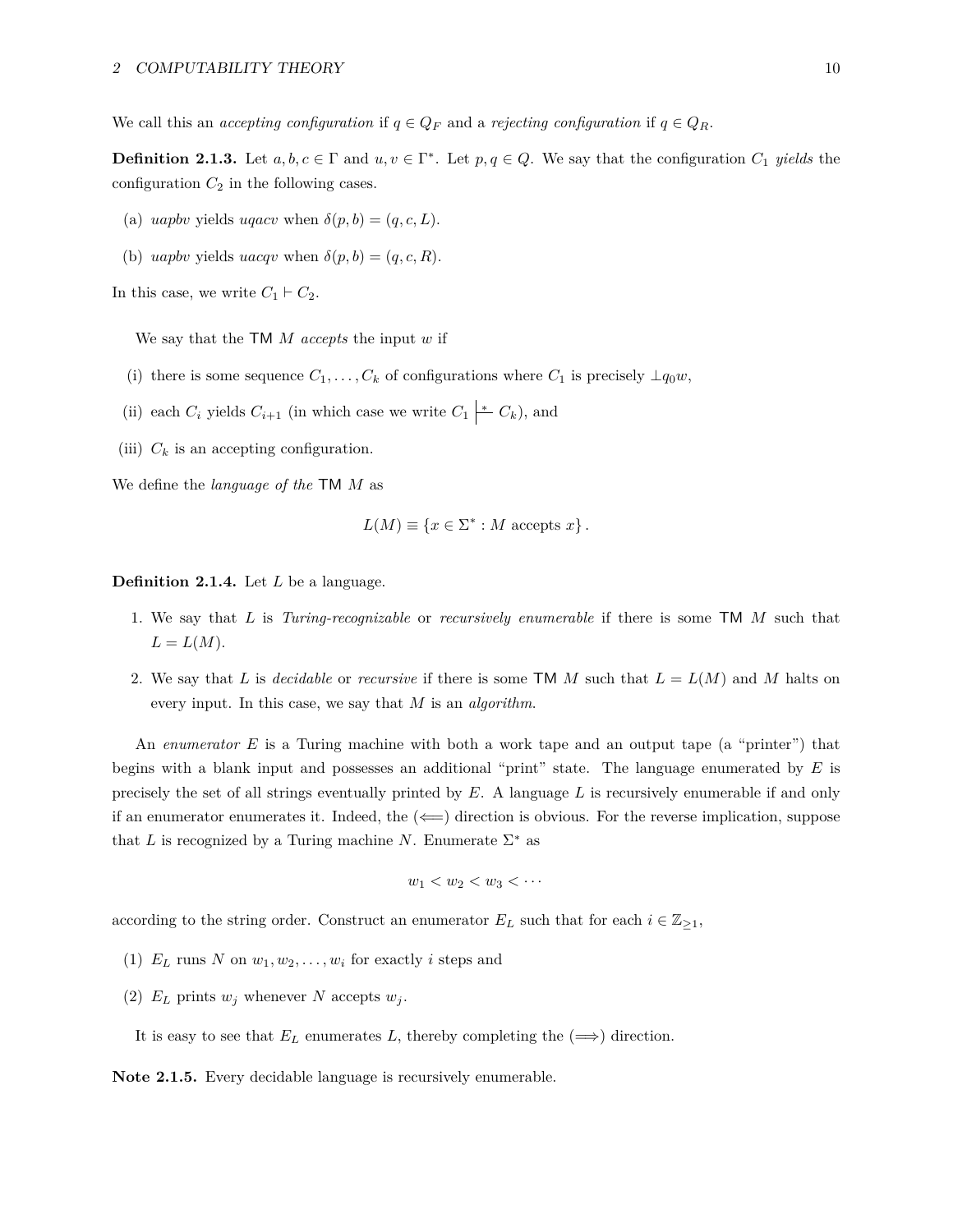**Example 2.1.6.** Using the pumping lemma, one may show that the language  $L := \{0^n1^n : n \ge 1\}$  is not regular. But *L* is decidable. Indeed, set  $\Sigma = \{0,1\}$  and  $\Gamma = \Sigma \cup \{\perp, +, \times\}$ . Define the TM *M* as follows.



Then  $L(M) = L$ .

*Remark* 2.1.7*.* The *Church-Turing thesis* states that our pre-theoretic notion of algorithm is entirely captured by decidability (equivalently, *λ*-computability).

# <span id="page-10-0"></span>**2.2 Lecture 6**

**Definition 2.2.1.** A *multi-tape Turing machine* is exactly like an ordinary Turing machine except that the former's transition function is of the form

$$
\delta: Q \times \Gamma^k \to Q \times \Gamma^k \times \{L, R\}^k
$$

where  $k \in \mathbb{N}$ .

<span id="page-10-1"></span>**Theorem 2.2.2.** For any  $k \in \mathbb{Z}_{\geq 1}$  and any language *L*, if there is some *k*-tape **TM** *M* such that  $L(M) = M$ , *then there is some single-tape*  $TM \t M'$  *such that*  $L = L(M')$ *. Moreover,*  $T$  *steps of a*  $k$ *-tape*  $TM$  *can be* simulated using  $O_k(T^2)$  steps of a single-tape TM.

*Proof.* Write  $M = (Q, \Sigma, \Gamma, \delta, q_0, Q_F, Q_R)$ . Let

$$
\{\#\}\bigcup_{\gamma\in\Gamma}\{\gamma,\dot\gamma\}
$$

be the tape alphabet of M'. Construct M' so that its tape always has  $\#$  in a cell separating the current contents of *M*'s different tapes and  $\dot{\gamma}$  whenever the head of the tape of *M* containing  $\gamma$  is currently at  $\gamma$ . We make  $M'$  scan its tape once to determine the positions of the heads of  $M'$ 's tapes, then scan it again to update its contents according to  $\delta$ .  $\Box$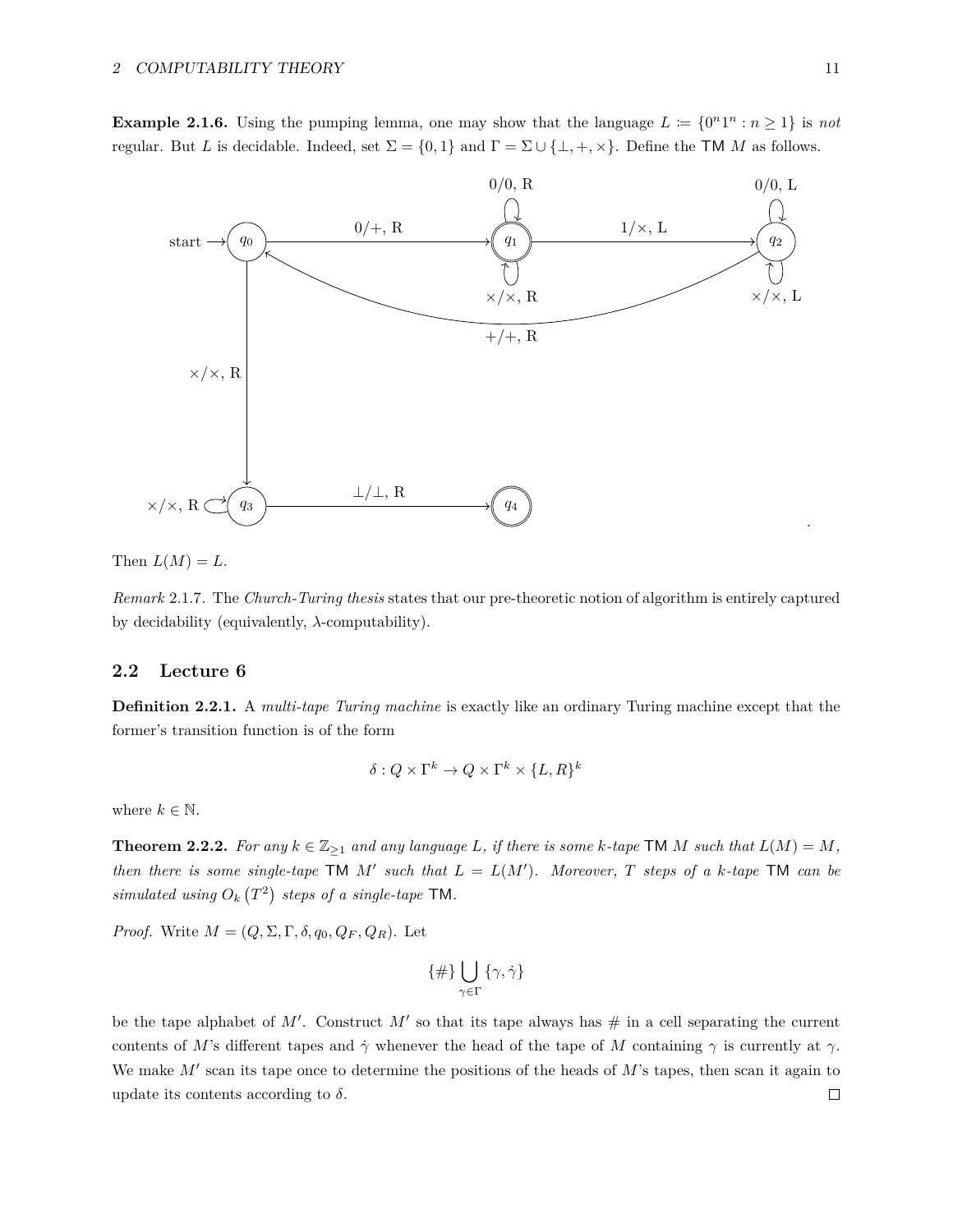**Example 2.2.3.** Let  $L = \{w \in \{0,1\}^* \mid w \text{ is a palindrome}\}\.$  This cannot be recognized by a TM running in better than quadratic time but can be recognized by a 2-tape TM running in linear time. Thus, computational models may differ in complexity even when they don't in decidability.

**Definition 2.2.4.** A *nondeterministic Turing machine M* is exactly like an ordinary Turing machine except that *M*'s transition function is of the form

$$
\delta: Q \times \Gamma \to \mathcal{P}(Q \times \Gamma \times \{L, R\})
$$

such that *M* accepts on an input as long as at least one branch of computation accepts.

<span id="page-11-0"></span>**Theorem 2.2.5.** Let M be a NDTM and let  $L = L(M)$ . Then there exists a TM M' such that  $L = L(M')$ .

*Proof.* By Theorem [2.2.2,](#page-10-1) it suffices to construct a multi-tape TM that simulates *M*. Construct a tree with branches corresponding to threads of computation given by *M* and nodes corresponding to configurations of *M*. We construct a 3-tape TM *D* as follows.

Tape 1 always contains the input string *w* and nothing else. Tape 2 contains just the string on the tape of the current node. Setting  $m = \max\{|A| : A \in \text{im }\delta\}$ , tape 3 contains a string over  $\{1, \ldots, m\}$  that corresponds to the "address" of the current node.

We make *D* simulate a breadth-first search of the tree as follows.

- 1. Initialize tape 1 with *w* and tape 3 with  $\epsilon$ .
- 2. Copy tape 1 to tape 2.
- 3. Move to the node given by the next symbol on tape 3.
- 4. Read the configuration of *M* on *w* that is determined by this node.
- 5. Accept or reject if this is an accepting or rejecting configuration, respectively.
- 6. Replace the current string on tape 3 with the next string under the string order.

7. Do step 1.

#### **Note 2.2.6.**

- 1. This simulation has time complexity  $O(m^T)$  where *T* denotes the steps taken by *M*.
- 2. We can modify the proof of Theorem [2.2.5](#page-11-0) to show that if *M* always halts on each branch of computation, then *M'* always halts. Thus, a language is decidable if and only if a NDTM decides it.

<span id="page-11-1"></span>There is an injective function  $\iota$  from the set of Turning machines into  $\{0,1\}^*$  because any TM's transition function admits a finite description. In particular, the set of TM is countable. Let  $\langle M \rangle$  denote the binary encoding of the TM *M*. Let any  $x \notin \text{im } \iota$  correspond to the TM that immediately halts and outputs zero on every input. As a result, every binary string corresponds to some Turing machine.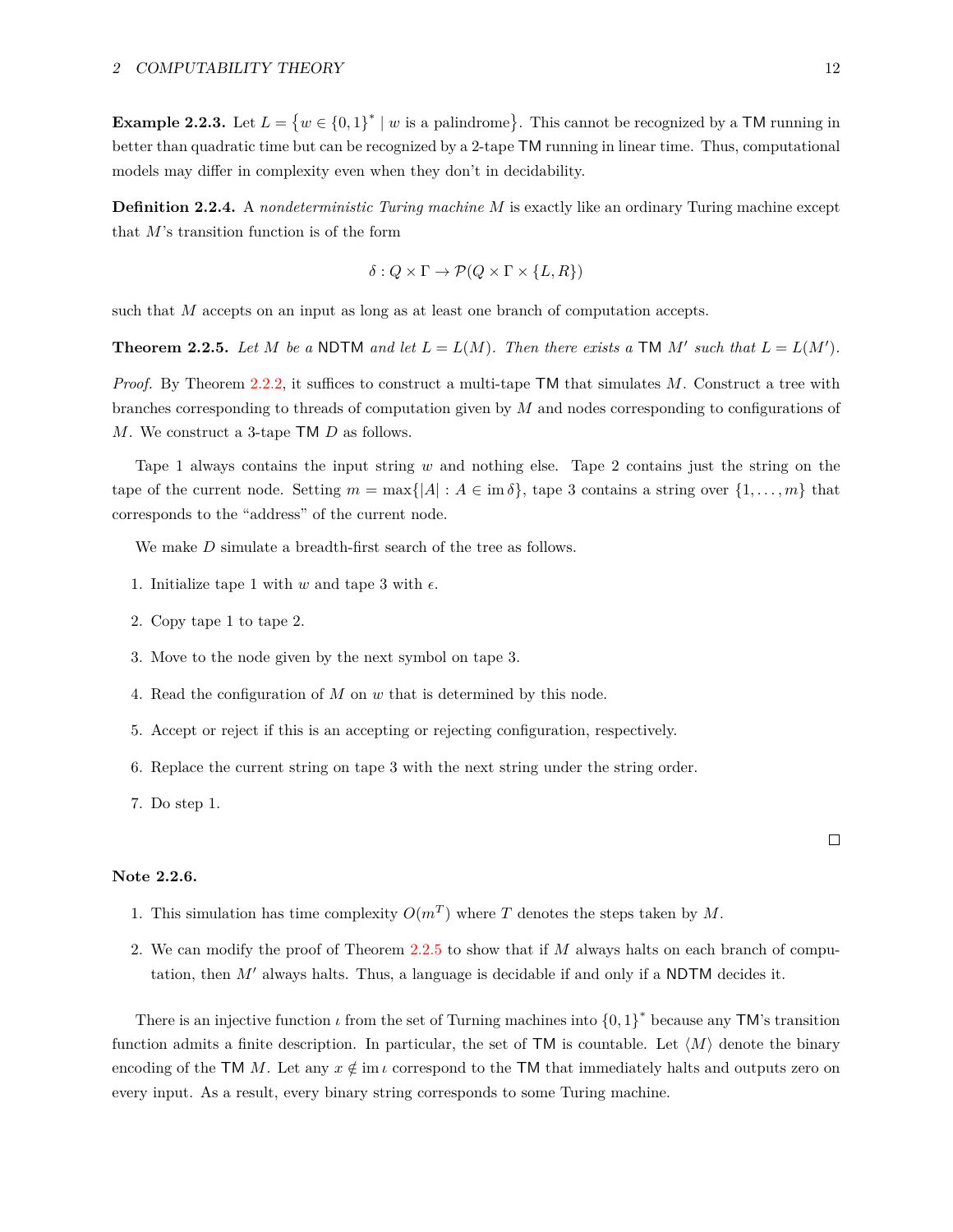**Theorem 2.2.7.** There is a TM *(denoted by*  $U_{TM}$ *) taking two strings as inputs,*  $\langle M \rangle$  and *x*, *(i.e., one string over*  $\{0,1\} \times \Sigma$ *) such that* 

- *(a) if M accepts x, then*  $U_{\text{TM}}$  *accepts,*
- *(b) if*  $M$  *rejects*  $x$ *, then*  $U_{TM}$  *rejects, and*
- *(c) if M does not halt on x, then neither does*  $U_{\text{TM}}$ *.*

*Moreover, if M takes T steps on w, then*  $U_{\text{TM}}$  *takes*  $O(T \log T)$  *steps on*  $\langle M, w \rangle$ *.* 

Proving Theorem [2.2.7](#page-11-1) amounts to constructing an interpreter for a programming language within the language itself. See Theorem 1.13 (Arora and Barak) for a high-level proof.

*Terminology.* We call *U*TM a *universal Turing machine*.

Aside. Let  $f: \{0,1\}^* \to \{0,1\}^*$  be a partial computable function (see Definition [2.3.6](#page-13-0) below). For any string *σ*, a *description of σ relative to f* is a string  $τ$  such that  $f(τ) = σ$ . The *Kolmogorov complexity* of *σ* relative to *f* is

$$
C_f(\sigma) \equiv \begin{cases} \min \{ |\tau| \mid f(\tau) = \sigma \} & \sigma \in \text{im } f \\ \infty & \text{otherwise} \end{cases}.
$$

To obtain an absolute definition of *Kolmogorov complexity*, let  $n_f$  denote the length of  $\langle f \rangle$  and define a new partial computable function  $g: \{0,1\}^* \to \{0,1\}^*$  by

$$
0^{n_f}1\langle f\rangle y \mapsto U_{\text{TM}}(\langle f\rangle, y).
$$

It is straightforward to prove that there is some constant  $R \geq 0$  such that  $C_q(\sigma) - C_f(\sigma) \leq R$  for every  $\sigma$ . Now, the *Kolmogorov complexity* of  $\sigma$  is  $C(\sigma) \equiv C_g(\sigma)$ .

We say that  $\sigma$  is *Kolmogorov random* if it cannot be compressed, formally,  $C(\sigma) \geq |\sigma|$ .

*Proposition* 2.2.8*. For every integer*  $n \geq 1$ *, there is a Kolmogorov random string of length n.* 

*Proof.* Suppose not. Then for any string *x* of length *n*,  $C(x) < n$ . Hence there is some  $\tau_x$  such that  $g(\tau_x) = x$ and  $|\tau_x| < n$ . The mapping  $x \mapsto \tau_x$  is clearly injective. But there are exactly  $2^{n-1}$  strings of length  $\tau$  and exactly 2*<sup>n</sup>* strings of length *n*. This yields a contradiction.  $\Box$ 

## <span id="page-12-0"></span>**2.3 Lecture 7**

Alternatively, we can view  $U_{\text{TM}}$  as a ternary function with input  $\langle M, w, 1^k \rangle$  such that

- (i) if *M* accepts (resp. rejects) on *w* in  $\leq k$  steps, then  $U_{TM}$  accepts (resp. rejects) and
- (ii) if *M* does not halt on *w* in  $\leq k$  steps, then  $U_{TM}$  will reach a special state.

**Lemma 2.3.1.** Let  $A_{\text{TM}}$  denote the language  $\{M, w\} \mid M$  accepts  $w\}$ . Then  $A_{\text{TM}}$  is recursively enumerable.

*Proof.* Simply observe that  $L(U_{TM}) = A_{TM}$ .

**Theorem 2.3.2.** *A*TM *is undecidable.*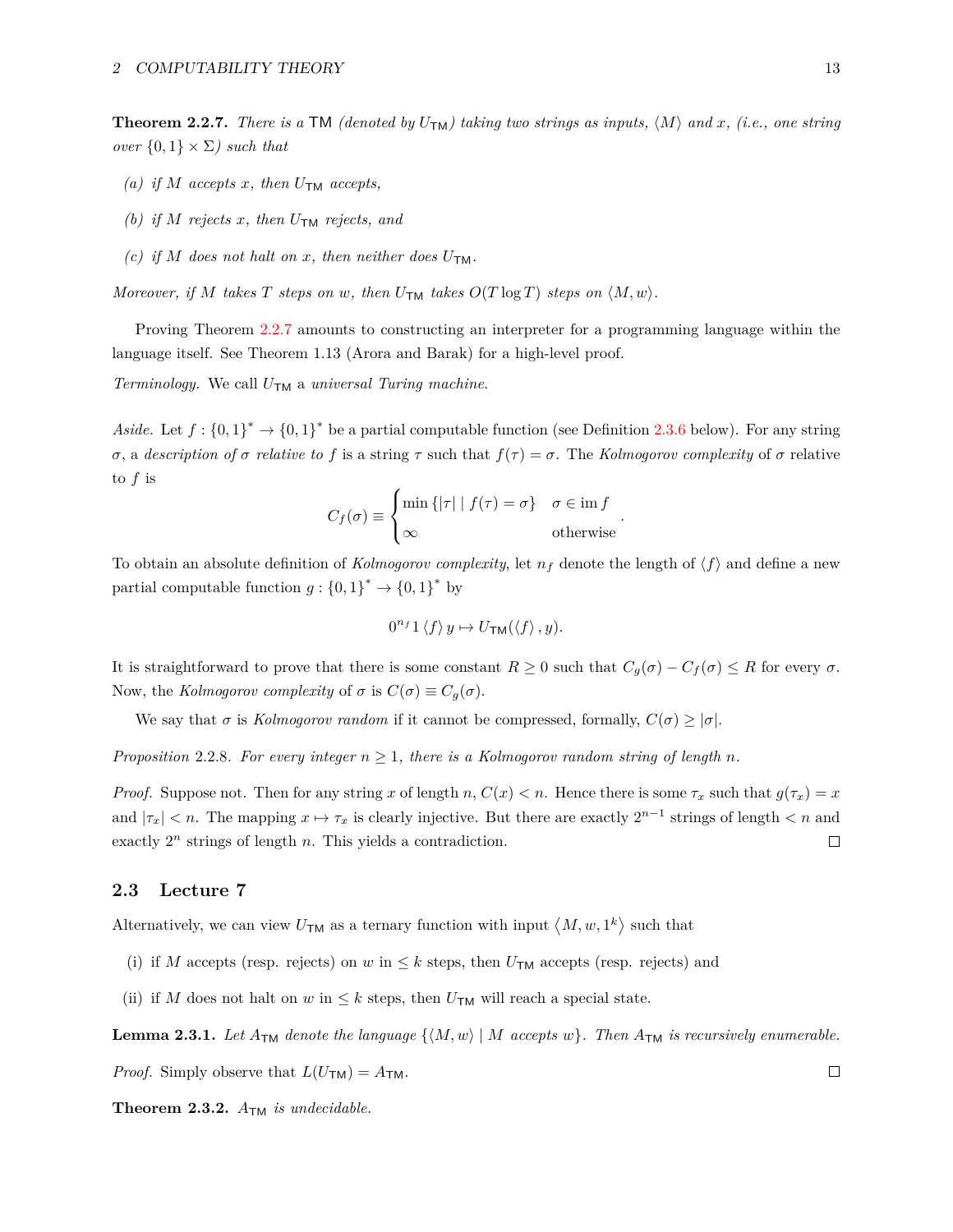*Proof.* Suppose, toward a contradiction, that there is some *M* that decides  $A_{TM}$ . Design a new TM *N* as follows.

- (a) Given a binary string x, run M on  $\langle M_x, M_x \rangle$  where  $M_x$  denotes the TM corresponding to x.
- (b) Let *N* reject when *M* accepts and *N* accept when *M* rejects.

Then

**<sup>14</sup> end**

$$
N(\langle N \rangle) = \begin{cases} accept & N \text{ does not accept } \langle N \rangle \\ reject & N \text{ accepts } \langle N \rangle \end{cases},
$$

which is impossible.

**Lemma 2.3.3.** If  $L$  is decidable, then  $\overline{L}$  is decidable.

**Lemma 2.3.4.** If both *L* and  $\overline{L}$  are recursively enumerable, then *L* is decidable.

*Proof.* Find some  $M_1$  and  $M_2$  such that  $L = L(M_1)$  and  $\overline{L} = L(M_2)$ . Construct some TM *M* as follows.

| <b>Algorithm 1:</b> pseudocode describing $M$                                    |  |  |  |  |  |
|----------------------------------------------------------------------------------|--|--|--|--|--|
| <b>Input:</b> the string $w$                                                     |  |  |  |  |  |
| $T = 1;$                                                                         |  |  |  |  |  |
| <b>2</b> while the current state is a non-halting state do                       |  |  |  |  |  |
| run $U_{\mathsf{TM}}$ on $\langle M_1, w \rangle$ for T steps;                   |  |  |  |  |  |
| if $U_{TM}$ accepts then<br>$\overline{4}$                                       |  |  |  |  |  |
| accept<br>5                                                                      |  |  |  |  |  |
| else<br>6                                                                        |  |  |  |  |  |
| run $U_{\mathsf{TM}}$ on $\langle M_2, q \rangle$ for T steps;<br>$\overline{7}$ |  |  |  |  |  |
| if $U_{\text{TM}}$ accepts then<br>8                                             |  |  |  |  |  |
| reject<br>9                                                                      |  |  |  |  |  |
| else<br>$10\,$                                                                   |  |  |  |  |  |
| $T \leftarrow 1$<br>11                                                           |  |  |  |  |  |
| end<br>12                                                                        |  |  |  |  |  |
| end<br>13                                                                        |  |  |  |  |  |

**Corollary 2.3.5.**  $\overline{A_{TM}}$  *is not recursively enumerable.* 

<span id="page-13-0"></span>**Definition 2.3.6.** A function  $f : \Sigma^* \to \Sigma^*$  is *computable* if there is some TM M such that for any string w, *M* halts on *w* with its tape containing just  $f(w)$ .

**Definition 2.3.7 (Reducibility).** Let  $L \subset \Sigma^*$  and  $L' \subset \Sigma^*$  be languages. We say that *L* many-one reduces *to L*', written as  $L \leq_m L'$ , if there is some computable function  $f : \Sigma^* \to \Sigma^*$  such that

$$
x \in L \iff f(x) \in L'.
$$

In this case, we call  $f$  the *reduction* from  $L$  to  $L'$ .

 $\Box$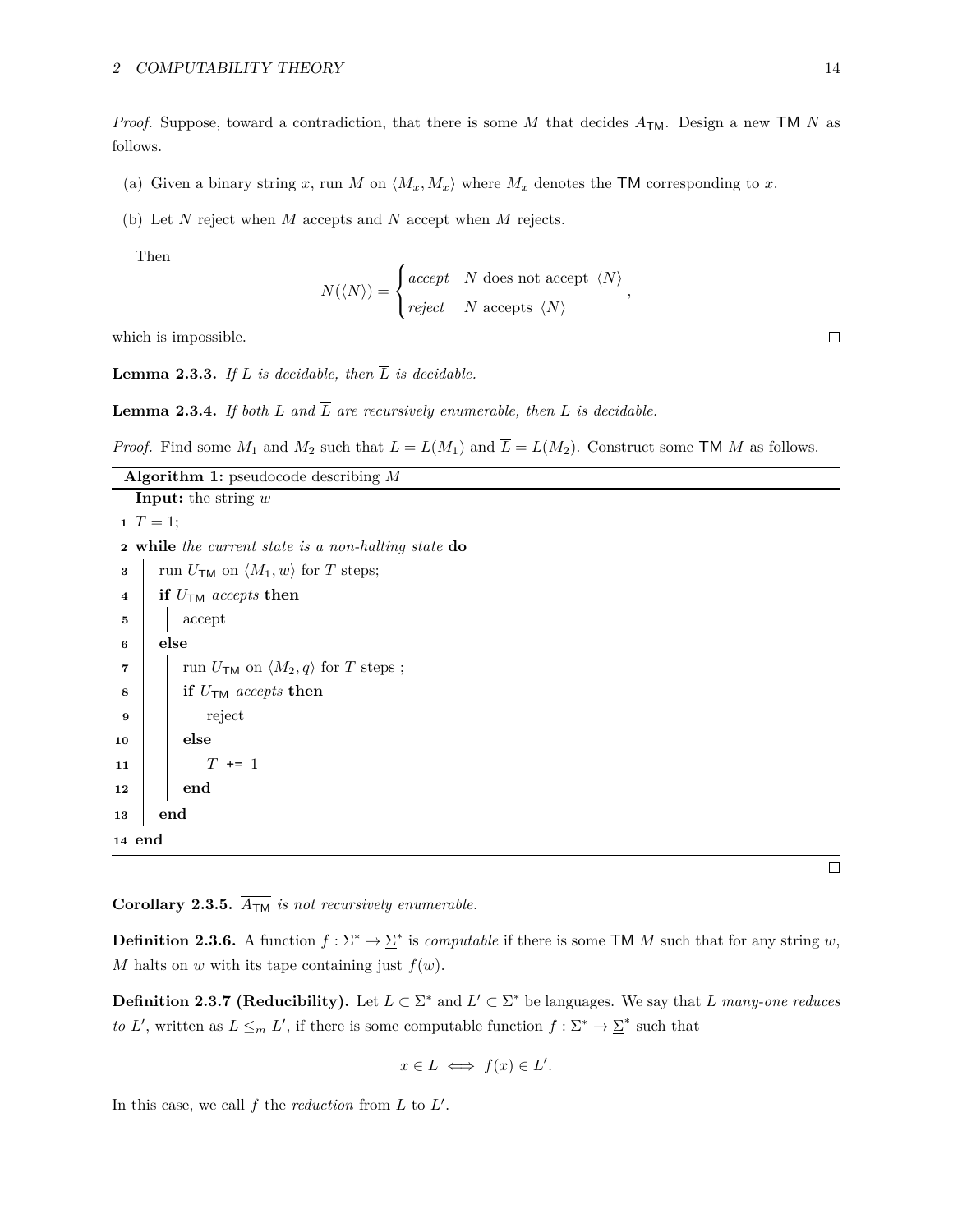**Lemma 2.3.8.** Suppose that  $L \leq_m L'$  and that  $L'$  is decidable (resp. recursively enumerable), then  $L$  is *decidable (resp. recursively enumerable).*

*Proof.* Find some *M* that decides (resp. recognizes)  $L'$  and some reduction  $f$  from  $L$  to  $L'$ . Construct the TM *N* so that on input  $w \in \Sigma^*$ , we let *N* compute  $f(w)$  and then output whatever *M* outputs on  $f(w)$ . Then *N* decides (resp. recognizes) *L*.  $\Box$ 

In this way,  $L'$  is at least as "hard" as  $L$ .

# <span id="page-14-0"></span>**2.4 Lecture 8**

**Example 2.4.1 (Halting problem).** Let  $A_{\text{HALT}} = \{(M, w) | M \text{ halts on } w\}$ . Then  $A_{\text{HALT}}$  is undecidable.

*Proof.* Recall that  $A_{TM}$  is undecidable. Thus, it suffices to show that  $A_{TM} \leq_m A_{HALT}$ . To do this, we want to design a computable function that maps any  $\langle M, w \rangle$  to another  $\langle M', w' \rangle$  such that M' halts on w' precisely when  $M$  accepts  $w$ . Construct such an  $M'$  as follows.

| <b>Algorithm 2:</b> pseudocode describing $M'$      |  |  |  |  |
|-----------------------------------------------------|--|--|--|--|
| <b>Input:</b> the string $x$                        |  |  |  |  |
| 1 run $U_{\mathsf{TM}}$ on $\langle M, x \rangle$ ; |  |  |  |  |
| 2 if $U_{\text{TM}}$ accepts then                   |  |  |  |  |
| $\mathbf{s}$ accept                                 |  |  |  |  |
| 4 else                                              |  |  |  |  |
| $5^{\circ}$<br>while true do                        |  |  |  |  |
| $6^{\circ}$<br>pass                                 |  |  |  |  |
| end<br>$\overline{7}$                               |  |  |  |  |
| 8 end                                               |  |  |  |  |

Then we get a suitable function given by  $\langle M, w \rangle \mapsto \langle M', w' \rangle$ .

**Theorem 2.4.2 (Rice).** *Let C be any subset of the universe of all languages over a fixed alphabet. Let*

$$
L_C = \{ \langle M \rangle : L(M) \in C \}.
$$

*Suppose that both*  $L_C$  *and*  $\overline{L_C}$  *are nonempty. Then*  $L_C$  *is undecidable.* 

*Proof.* We may assume that  $\emptyset \notin C$  for otherwise we could show that  $\overline{L}_C$  is undecidable. We know that  $L(M_y) \in C$  for some TM  $M_y$ . We show that  $A_{\text{TM}} \leq_m L_C$ . Consider any  $\langle M, w \rangle \in A_{\text{TM}}$ . Define M' as follows.

| <b>Algorithm 3:</b> pseudocode describing $M'$ |  |  |  |  |  |
|------------------------------------------------|--|--|--|--|--|
|------------------------------------------------|--|--|--|--|--|

**Input:** the string *x* **1** run  $U_{\text{TM}}$  on  $\langle M, w \rangle$ ; **<sup>2</sup> if** *U*TM *accepts* **then 3** run  $U_{\mathsf{TM}}$  on  $\langle M_y, x \rangle$ **<sup>4</sup> else <sup>5</sup>** reject **<sup>6</sup> end**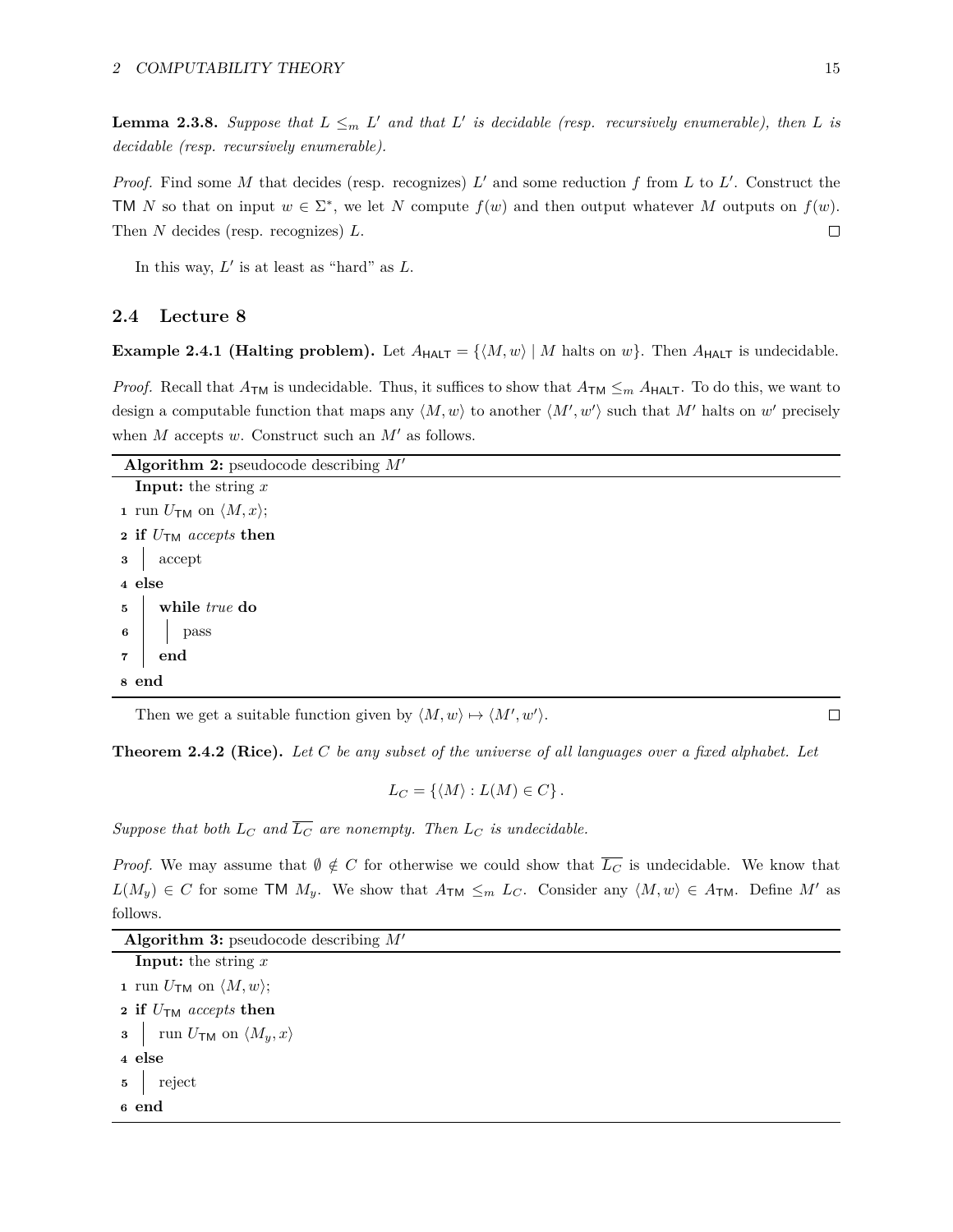If *M* accepts *w*, then  $L(M') = L(M_y)$ . If *M* rejects *w*, then  $L(M') = \emptyset$ . If *M* does not halt on *w*, then  $L(M') = \emptyset$ .  $\Box$ 

This means that every nontrivial semantic property of Turing machines is undecidable.

<span id="page-15-2"></span>**Example 2.4.3.** Let  $A_{fin} = \{ \langle M \rangle : L(M)$  is finite}. Then  $A_{fin}$  is undecidable.

In fact, we can strengthen Example [2.4.3.](#page-15-2)

**Proposition 2.4.4.** *A*fin *is not recursively enumerable.*

*Proof.* Recall that  $\overline{A_{\text{TM}}}$  is not recursively enumerable. We show that  $\overline{A_{\text{TM}}} \leq_m A_{\text{fin}}$ . Given any  $\langle M, w \rangle$ , define  $M'$  as follows.

| Algorithm 4: pseudocode describing $M'$             |  |  |  |  |
|-----------------------------------------------------|--|--|--|--|
| <b>Input:</b> the string $x$                        |  |  |  |  |
| 1 run $U_{\mathsf{TM}}$ on $\langle M, w \rangle$ ; |  |  |  |  |
| 2 if $U_{\text{TM}}$ accepts then                   |  |  |  |  |
| $\mathbf{3}$ accept                                 |  |  |  |  |
| 4 else                                              |  |  |  |  |
| $\mathbf{5}$ reject                                 |  |  |  |  |
| 6 end                                               |  |  |  |  |

If *M* accepts *w*, then  $L(M') = \{0, 1\}^*$ . Otherwise,  $L(M') = \emptyset$ .

**Note 2.4.5.** It's possible that both a language and its complement are not recursively enumerable.

# <span id="page-15-0"></span>**3 Complexity theory**

# <span id="page-15-1"></span>**3.1 Lecture 9**

Once we know that a problem is decidable, we want to determine the amount of computational resources required to decide it. Such resources include

time, space, parallelism, communication, rounds, and randomness*.*

We also want to study how these trade off with each other.

**Definition 3.1.1 (Time complexity).** Given any TM *M*, its *time complexity* is the function  $f : \mathbb{N} \to \mathbb{N}$ where

 $f(n) \equiv \max{\{\text{steps used by } M \text{ on input } w \mid |w| = n\}}.$ 

We say that *M* runs in time  $f(n)$ .

Let  $f : \mathbb{N} \to \mathbb{N}$  be a *time-constructible* function, i.e., computable in  $O(f(n))$  time with  $f(n) \geq n$  for all  $n \in \mathbb{N}$ . Let

DTIME $(f(n)) = \{L : \exists$ TM *M* s.t.  $L = L(M)$  and *M* halts on all inputs of length *n* in  $O(f(n))$  steps}

$$
\mathbf{P} = \bigcup_{k \geq 0} \mathsf{DTIME}\left(n^k\right).
$$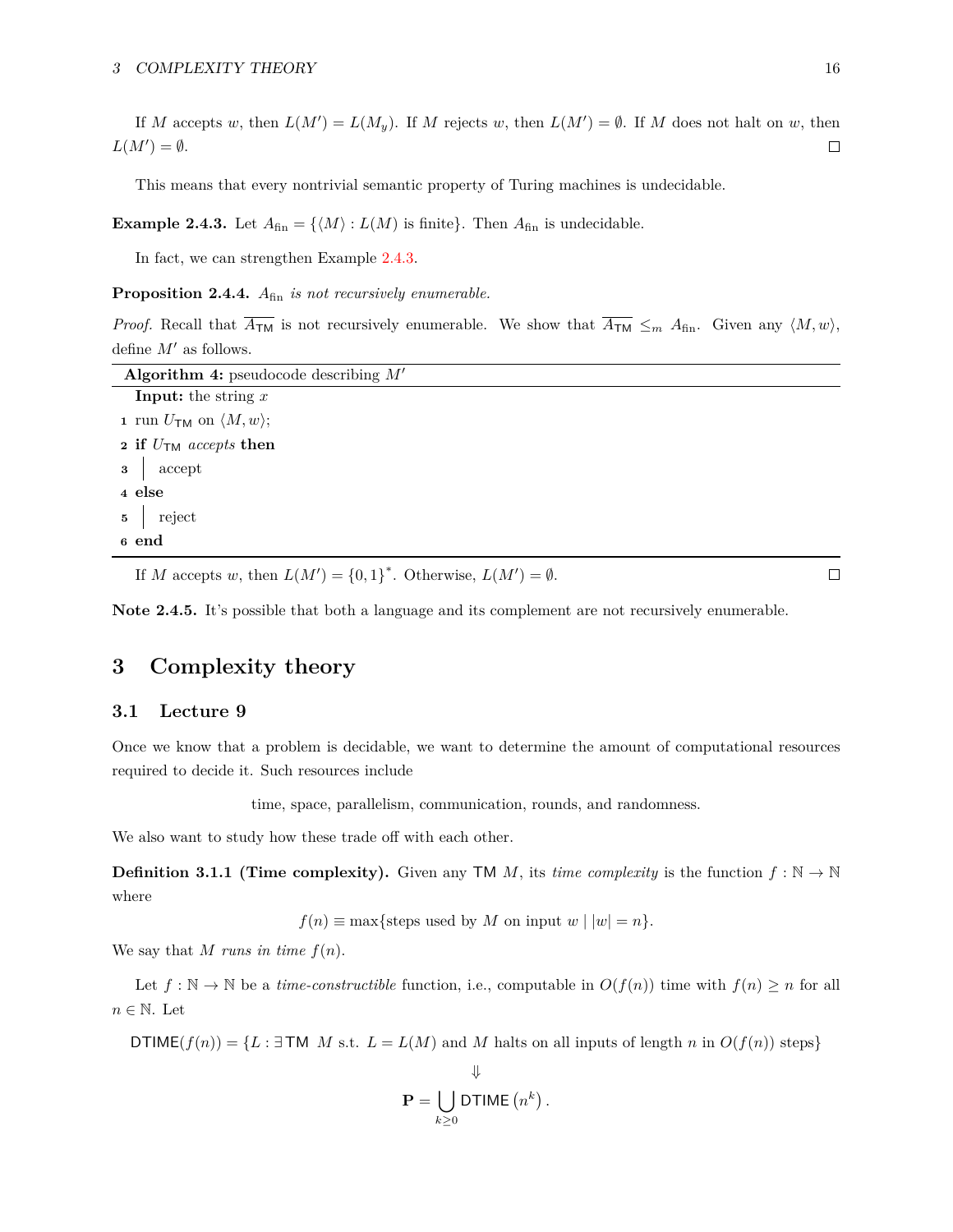**Note 3.1.2.** Our definition of **P** is independent of the variant of deterministic Turing machine used.

*Remark* 3.1.3*.* Given any convex body, we want to compute its volume. In 1989, Dyer and Frieze proved that this is solvable in  $O(n^{23})$  steps. It is now known that it's solvable in  $O(n^2)$  steps.

**Example 3.1.4.** For any  $k \geq 0$ , DTIME $(n^k) \subset$  DTIME $(n^{k+1})$ . Consider the case where  $k = 2$ . Then we can show that this containment is proper by using diagonalization. Indeed, define the language *L* as follows.

- 1. If *x* is of the form  $w10^i$  for some *w* and some *i*, then let  $x \notin L$ .
- 2. Otherwise, let  $M_w$  be the TM corresponding to  $w$ .
- 3. In this case, run  $M_w$  on  $x$  for  $n^2$  steps where  $n$  denotes  $|x|$ .
- 4. If  $M_w$  does not halt in so many steps, then let  $x \notin L$ .
- 5. Else, let  $x \in L$  when  $M_w$  rejects and let  $x \notin L$  when  $M_w$  accepts.

Steps 2 and 3 together take  $O(n^2 \log n)$  steps. It follows that  $L \in \text{DTIME}(n^2 \log n) \subset \text{DTIME}(n^3)$ . But  $L \notin \mathsf{DTIME}(n^2)$ .

**Theorem 3.1.5 (Time hierarchy).** Let  $f : \mathbb{N} \to \mathbb{N}$  be any function. Suppose that  $g(n) = \omega(f(n) \log f(n))$ . *Then*  $DTIME(f(n)) \subsetneq DTIME(g(n)).$ 

**Definition 3.1.6.** We say that a NDTM *M* has *time complexity*  $t(n)$  if every branch of *M* runs in time  $t(n)$ .

Let

$$
NTIME(t(n))
$$

 $= \{L : \exists \text{NDTM } M \text{ s.t. } L(M) = L \text{ and every branch of } M \text{ halts on any input of length } n \text{ in } O(t(n)) \text{ steps}\}$  $\mathbf{NP} = \begin{pmatrix} \ \ \end{pmatrix}$ *k*≥0  $NTIME(n^k)$ .

 $\textbf{Proposition 3.1.7.}$   $\text{NTIME}(t(n)) \subset \textbf{DTIME}(2^{O(t(n))})$ .

**Example 3.1.8.** Let  $\varphi$  be a Boolean formula in conjunctive normal form (CNF). Suppose that  $\varphi$  contains *n* clauses and *m* literals. Then the size of the representation in bits of  $\varphi$  is of order  $O(2m \cdot n) = O(mn)$ . Also, deciding whether  $\varphi$  evaluates to 1 takes  $O(2m \cdot n) = O(mn)$  steps.

Let CNF-SAT =  $\{\langle \varphi \rangle : \varphi$  is satisfiable}. Notice that this can be decided by a nondeterministic Turing machine in linear time. There is, however, no known deterministic Turing machine running faster than brute force.

# <span id="page-16-0"></span>**3.2 Lecture 10**

**Lemma 3.2.1.** *A language L belongs to* **NP** *if and only if there exist a deterministic*  $TM$   $V(\cdot, \cdot)$  *and constants*  $c_1, c_2 > 0$  *such that* 

$$
L = \{x \mid \exists y \left( |y| \le |x|^{c_1} \land V(x, y) = 1 \text{ where } V \text{ runs in time } |x \cdot y|^{c_2} \} \}.
$$

*Terminology.* In this case, we call *V* a *verifier* and *y* a *witness*.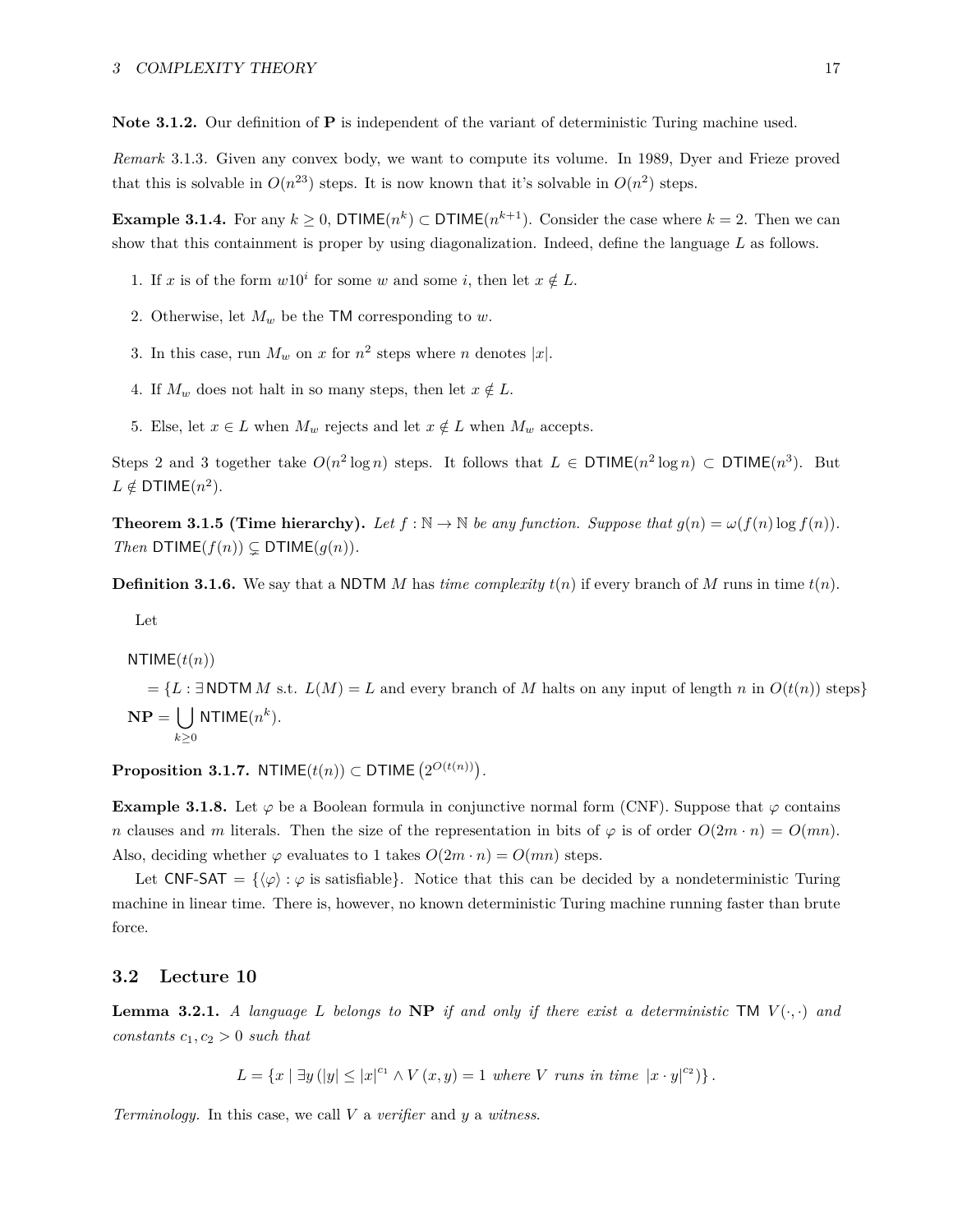*Proof.*

 $(\Longrightarrow)$ 

There is some NDTM *M* running in polynomial time such that  $L(M) = L$ . Say that *M* runs in time  $n<sup>c</sup>$ . The sequence of choices along any branch of *M* can be represented by a binary string of length *n c* . Define *V* as the algorithm taking inputs *x* and *y* with  $y \in \{0,1\}^{n^c}$  and executing *M* on *x* with choice of branch given by *y*. Then *V* runs in polynomial time, and  $x \in L \iff V(x, y) = 1$  for some *y*.

 $(\Leftarrow)$ 

Given an input *x*, define a NDTM *M* that first guesses a witness *y* in a separate tape and then runs *V*  $\Box$ on (*x, y*) in polynomial time.

**Note 3.2.2.** Equivalently, we could have made *V* run in time  $|x|^{c_2}$  while dropping the requirement that  $|y|$ be polynomial in  $|x|$ .

**Definition 3.2.3.** An *independent set* of a graph  $G = (V, E)$  is a set  $I \subset V$  such that no two points in *I* are connected by an edge.

**Example 3.2.4.** The following languages are in **NP**.

- 1. **IND**−SET :=  $\{G, k\}$  : *G* is an (undirected) graph with an independent set of size at least *k*}
- 2. 3–COLOR  $:= \{ \langle G \rangle : G \text{ has a 3-coloring} \}.$
- 3. Composite  $:= \{x \mid x \text{ is a composite number}\}.$
- 4. PRIMES  $:= \{n \mid n \text{ is prime}\}.$

**Definition 3.2.5.** We say that  $L_1$  *polynomially many-one reduces to*  $L_2$  (written as  $L_1 \leq^p_m L_2$ ) if there is some TM *M* running in polynomial time such that  $x \in L_1 \iff M(x) \in L_2$ .

**Lemma 3.2.6.** *If*  $L_1 \leq^p_m L_2$  *and*  $L_2 \in \mathbf{P}$ *, then*  $L_1 \in \mathbf{P}$ *.* 

**Definition 3.2.7.** We say that *L* is **NP**-complete if  $L \in \mathbf{NP}$  and for any  $L' \in \mathbf{NP}$ ,  $L' \leq^p_m L$ .

### <span id="page-17-0"></span>**3.3 Lecture 11**

**Definition 3.3.1.** A *(Boolean) circuit* is a directed acyclic graph with a unique sink node such that

- (i) each node has indegree at most 2,
- (ii) each internal node is labelled by  $\wedge$ ,  $\vee$ , or  $\neg$ ,
- (iii) each leaf node is labeled by a Boolean variable, and
- (iv) each edge is labeled by the Boolean value given by the output of the prior node.

The *size* of a circuit is the number of its internal nodes.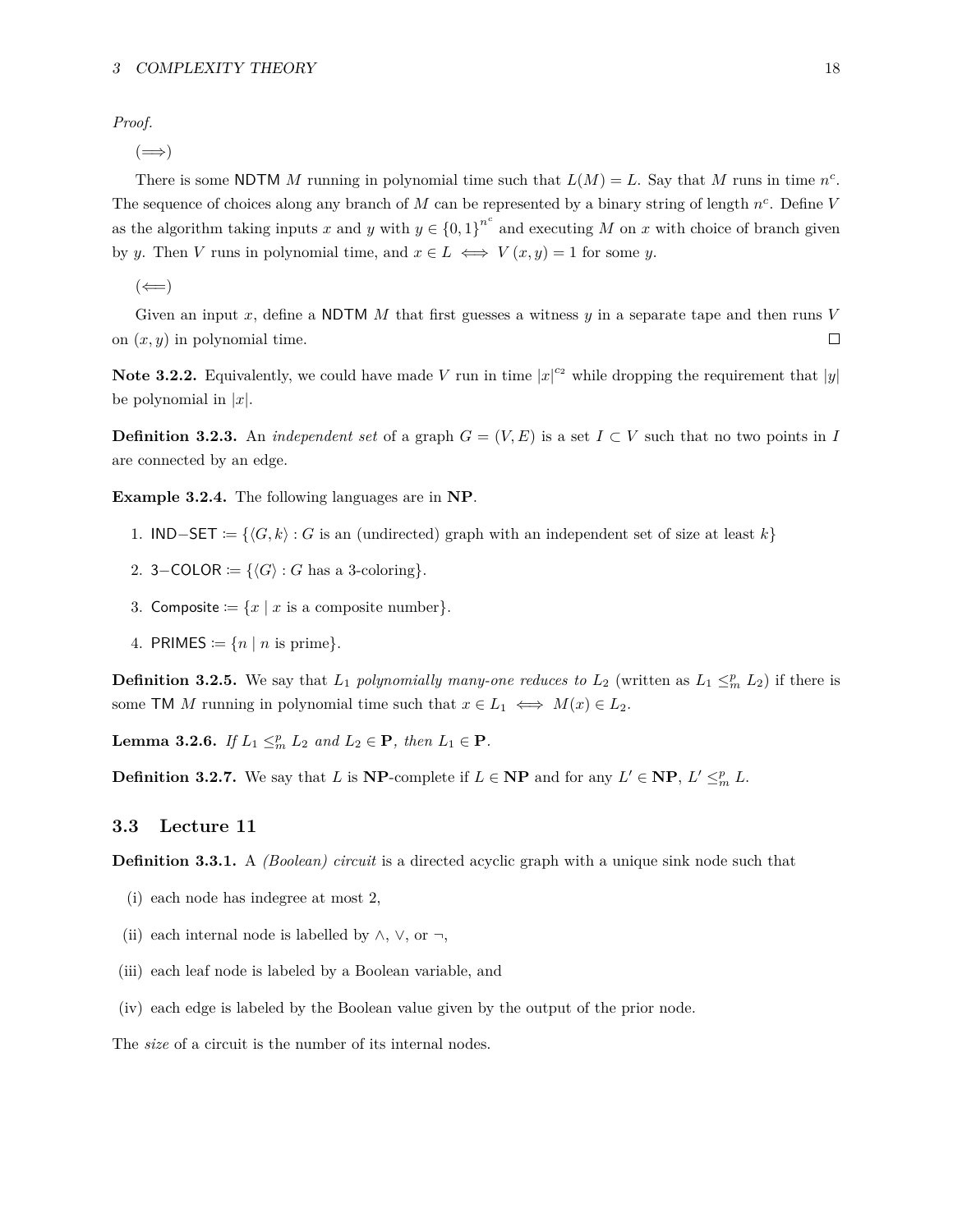

*Remark* 3.3.2*.* This is an example of a non-uniform model of computation as we must specify a new circuit for each input size.

<span id="page-18-0"></span>**Lemma 3.3.3.** *Every function*  $g: \{0,1\}^n \to \{0,1\}$  *can be computed by a circuit of size*  $O(2^n)$ *.* 

*Proof.* We use induction to show that any function  $g: \{0,1\}^n \to \{0,1\}$  can be computed by a circuit of size at most  $3 \cdot 2^n - 4$ , which is enough. When  $n = 1$ , there are four cases to consider.

- (a) If  $g = id_{\{0,1\}}$ , then g can be computed by a circuit of size 0.
- (b) If  $q(0) = 1$  and  $q(1) = 0$ , then  $q(x) = \neg x$ .
- (c) If  $g(0) = g(1) = 0$ , then  $g(x) = x \land \neg x$ .
- (d) If  $g(0) = g(1) = 1$ , then  $g(x) = x \vee \neg x$ .

Hence the base case holds. Now, define  $g_0, g_1 : \{0, 1\}^{n-1} \to \{0, 1\}$  by  $g_0(y) = g(0, y)$  and  $g_1(y) = g(1, y)$ . Then *g* satisfies

$$
g(y) = (\neg y_1 \land g_0(y_2, \dots, y_n)) \lor (y_1 \land g_1(y_2, \dots, y_n))
$$

for each *y*. By induction, *g* can be computed by a circuit of size at most  $4 + 2(3 \cdot 2^{n-1} - 4) = 3 \cdot 2^n - 4$ .

<span id="page-18-1"></span>**Lemma 3.3.4.** Let  $M = (Q, \Sigma, \Gamma, q_0, \delta, Q_F, Q_R)$  be a TM. Suppose that on any input of size *n*, *M* halts in *at most t steps with*  $t \geq n$ . Then there is a circuit of size  $O(t^2 \cdot (|\Gamma| \cdot |Q|)^3) = O(t^2)$  that outputs 1 on a *string x of length n if and only if M accepts x.*

*Proof.* We want to encode a given configuration of *M*, which we may assume uses at most *t* cells of tape. To do this, we take log |Γ| bits, 1 bit, and log |*Q*| bits to encode the content of the current cell, whether or not the head is located at this cell, and, if so, the current state, respectively. For each  $i, j \geq 0$ , the bit  $b_{j,l+1}$  representing the *j*-th cell at time  $l+1$  depends precisely on the three bits  $b_{j-1,l}$ ,  $b_{j,l}$ , and  $b_{j+1,l}$ . Let  $B = 1 + \log |\Gamma| + \log |Q|$ . Then every bit of the encoding of the configuration of M at time  $l + 1$ depends on 3*B* bits. This determines a Boolean function  $f: \{0,1\}^{3B} \to \{0,1\}$  that computes the next configuration. Lemma [3.3.3](#page-18-0) implies that *f* can be computed by a circuit of size  $O(2^{3B})$  and hence by one of size  $O((|\Gamma| \cdot |Q|)^3)$ . Thus, there is a circuit of size  $O(t \cdot t \cdot (|\Gamma| \cdot |Q|)^3)$  that simulates *M* on inputs of size *n*.  $\Box$ 

**Example 3.3.5 (Cook-Levin theorem).** Let CIRCUIT–SAT =  $\{(C) : \exists x (C(x) = 1)\}\)$ . This is certainly in **NP**. We claim that it is **NP**-complete.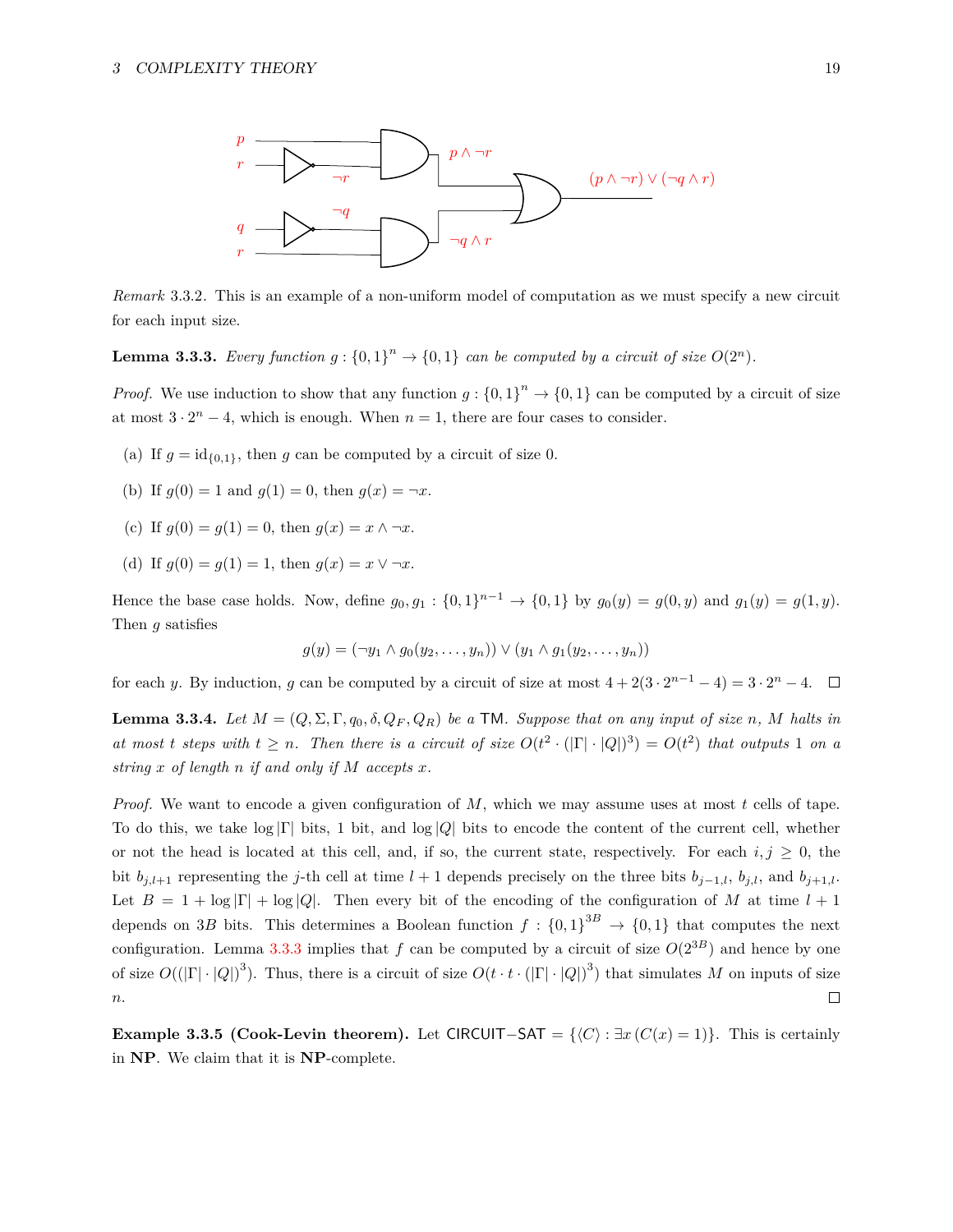*Proof.* If  $L \in \mathbf{NP}$ , then there is an efficient (i.e., polynomial time) algorithm *V* such that

$$
(\forall x \in L) (\exists y \in \Sigma^*) \left( |y| \le |x|^{O(1)} \land V(x, y) = 1 \land (x \notin L \implies \forall y (V(x, y) = 0)) \right).
$$

Thus, for each  $n \in \mathbb{N}$ , we can use Lemma [3.3.4](#page-18-1) to construct a circuit of size  $n^{O(1)}$  such that  $C(x, y) = V(x, y)$ for each string *x* of size *n* and each string *y* with  $|y| \leq n^{O(1)}$ . This means that for each string *x*, we can construct a circuit  $C_x(\cdot)$  of size  $|x|^{O(1)}$  such that  $C_x(y) = V(x, y)$  for any *y* with  $|y| \leq |x|^{O(1)}$ . The mapping  $M: x \mapsto \langle C_x(\cdot) \rangle$  satisfies  $x \in L \iff M(x) \in \text{CIRCUIT}-\text{SAT},$  as desired.  $\Box$ 

## <span id="page-19-0"></span>**3.4 Lecture 12**

<span id="page-19-1"></span>**Corollary 3.4.1.** *Showing that* CIRCUIT−SAT *is not in* **P** *is equivalent to showing that*  $P \neq NP$ *.* 

<span id="page-19-2"></span>**Corollary 3.4.2.** Suppose that CIRCUIT−SAT  $\leq^p_m L$  and  $L \in \mathbf{NP}$ . Then any  $L' \in \mathbf{NP}$  satisfies  $L' \leq^p_m L$ , *i.e., L is* **NP***-complete.*

Both Corollary [3.4.1](#page-19-1) and Corollary [3.4.2](#page-19-2) hold with CIRCUIT−SAT replaced by any **NP**-complete language.

**Definition 3.4.3.** A Boolean formula in CNF is a *3cnf formula* if each clause contains exactly 3 literals.

#### **Example 3.4.4.**

1. Consider 3−SAT := {h*ϕ*i | *ϕ* is a 3cnf formula that is satisfiable}. This is certainly in **NP**. We claim that it is **NP**-complete.

*Proof.* It suffices to show that CIRCUIT−SAT ≤<sup>*p*</sup><sub>m</sub> 3−SAT. We must construct an efficient algorithm *M*(−) such that the circuit *C* is satisfiable if and only if  $\varphi := M(\langle C \rangle)$  is satisfiable. If *C* has size *n*, then, wlog, we can use the associativity of our Boolean operations to add at most  $n^k$  internal nodes to *C* such that each gate labeled by  $\land$  or  $\lor$  takes exactly two inputs.

Let  $g_1, \ldots, g_n$  and  $x_1, \ldots, x_m$  denote the Boolean values given by the edges and inputs of *C*, respectively. Relabel  $g_1, \ldots, g_n, x_1, \ldots, x_m$  as  $w_1, \ldots, w_{n+m}$ . Let  $\varphi$  be the 3cnf formula in the variables  $w_1, \ldots, w_{n+m}$ where each clause of  $\varphi$  corresponds either to *C*'s output value  $w_s \vee w_s \vee w_s$  or to one of *C*'s internal edges. In the latter case, we can give the following descriptions.

• If  $w_j = \neg w_i$ , then  $\varphi$  contains exactly one clause of the form

$$
(w_i \vee w_j) \wedge (\neg w_i \vee \neg w_j).
$$

• If  $w_h = w_i \wedge w_j$  in *C*, then  $\varphi$  contains exactly one clause of the form

$$
(w_i \vee w_j \vee \neg w_h) \wedge (w_i \vee \neg w_j \vee \neg w_h) \wedge (\neg w_i \vee w_j \vee \neg w_h) \wedge (\neg w_i \vee \neg w_j \vee w_h).
$$

• If  $w_h = w_i \vee w_j$  in *C*, then  $\varphi$  contains exactly one clause of the form

$$
(w_i \vee w_j \vee \neg w_h) \wedge (w_i \vee \neg w_j \vee w_h) \wedge (\neg w_i \vee w_j \vee w_h) \wedge (\neg w_i \vee \neg w_j \vee w_h).
$$

By construction,  $\varphi$  is satisfiable if and only if *C* is. The algorithm  $M : \langle C \rangle \mapsto \varphi$  is linear in  $n^k$ , hence efficient. Therefore, it is a suitable reduction. $\Box$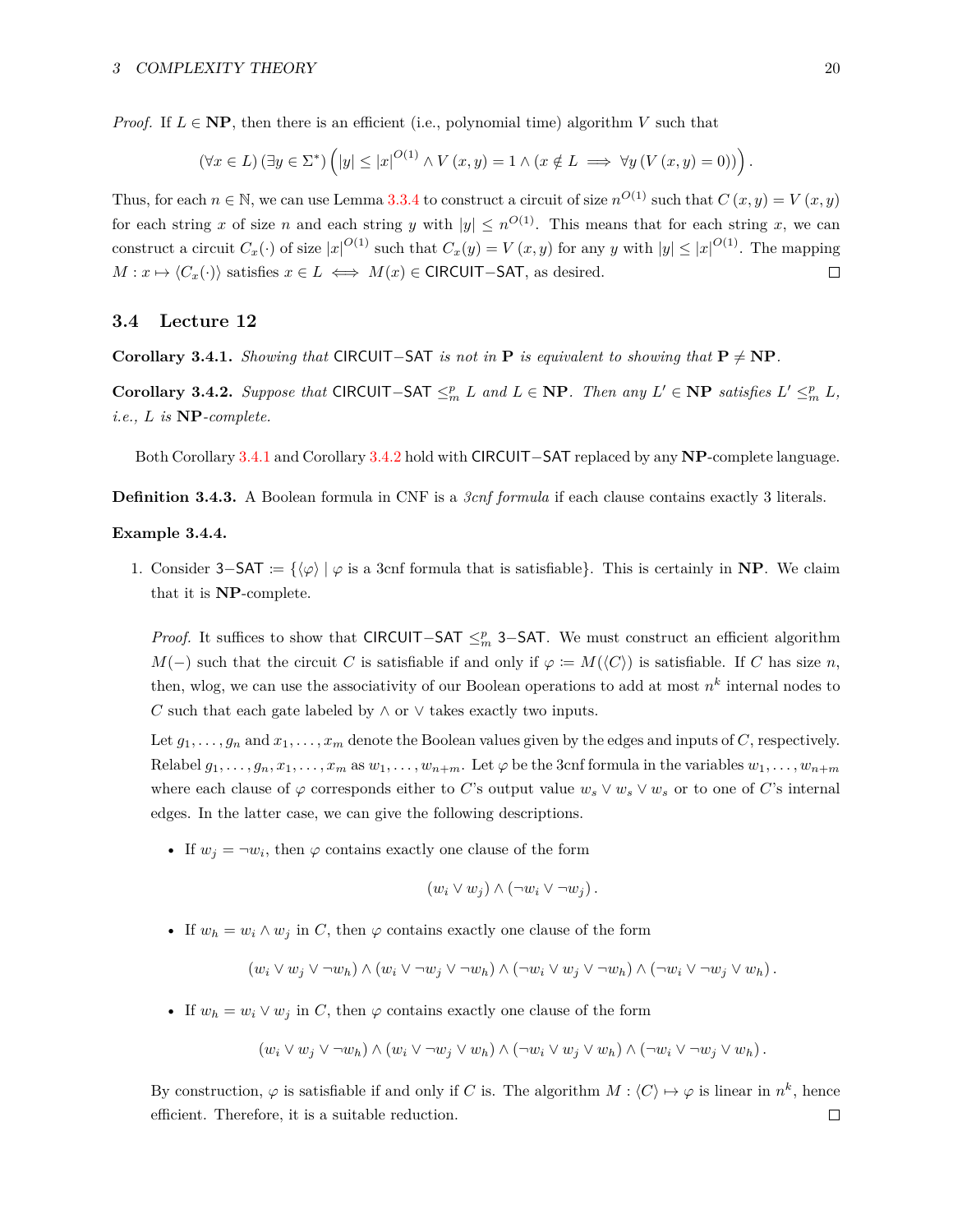2. It's clear that IND−SET belongs to **NP**. We claim that this is **NP**-complete.

*Proof.* We show that  $3-SAT \leq_m^p \text{IND-SET}$ . Let  $\varphi$  be a 3cnf-formula and let

$$
\varphi = c_1 \wedge c_2 \wedge c_3 \wedge \cdots \wedge c_m.
$$

For each clause  $c_i$ , create a triangle  $t_i$  with vertices corresponding to the three literals in  $c_i$ . Let  $G_\varphi$ denote the graph obtained from the graph  $\prod_{i=1}^m t_i$  by adding an edge between any two conflicting vertices *v* and  $\neg v$  in  $\prod_{i=1}^{m} t_i$ . Then the algorithm  $\varphi \mapsto \langle G_{\varphi}, m \rangle$  defines a suitable reduction.  $\Box$ 

3. We say that  $K \subset V$  is a *vertex cover* of a graph  $G = (V, E)$  if any edge  $(x, y) \in E$  has  $x \in K$  or *y* ∈ *K*. Let  $\forall C = \{ \langle G, k \rangle \mid G$  has a vertex cover of size at most *k* $\}$ . Then IND−SET  $\leq^p_m \forall C$ , so that VC is **NP**-complete.

*Proof.* Let *G* be a graph with an independent set *S* with  $|S| \geq k$ . Then  $V \setminus S$  is a vertex cover of *G*. Conversely, if *G* has a vertex cover *K* of size at most  $|V| - k$ , then  $V \setminus K$  is an independent set of size at least *k* in *G*. Thus, the algorithm  $\langle G, k \rangle \mapsto \langle G, |V| - k \rangle$  defines a suitable reduction.  $\Box$ 

#### <span id="page-20-0"></span>**3.5 Lecture 13**

**Definition 3.5.1.** We say that a language *L* is  $\mathbf{NP}$ *-hard* if  $L' \leq^p_m L$  for any  $L' \in \mathbf{NP}$ .

**Definition 3.5.2.** Let  $G = (V, E)$  be a graph

1. A subset  $C \subset V$  is a *clique in*  $G$  if any two distinct points in  $C$  are adjacent. Let

 $CLIQUE = \{\langle G, k \rangle \mid G \text{ has a clique of size at least } k\}.$ 

2. The graph  $\overline{G} = (V, E')$  where  $E' \equiv \{(x, y) | (x, y) \notin E\}$  is the *complement graph of G*.

**Proposition 3.5.3.** *A set S of vertices in a graph G is an independent set in G if and only if it is a clique*  $in \overline{G}$ *.* 

**Example 3.5.4.** IND−SET  $\leq^p_m$  CLIQUE via the mapping  $\langle G, k \rangle \mapsto \langle \overline{G}, k \rangle$ . Hence CLIQUE is **NP**-hard.

**Definition 3.5.5.** Let  $G = (V, E)$  be an (undirected) weighted graph with weight function  $w : E \to \mathbb{R}_{>0}$ . Suppose that  $C \subset V$ . A *Steiner tree in G* is a connected subgraph of *G* with no cycles that contains each vertex in *C*.

*Remark* 3.5.6*.* Any connected subgraph of minimum weight must be a tree.

*Problem.* Given a weighted graph *G* and set of vertices *C* in *G*, find the Steiner tree in *G* of minimum weight that contains *C*.

**Definition 3.5.7.** Let  $G = (V, E)$ . A subset  $C \subset V$  *has a Steiner tree of total weight W* if there exists a connected subgraph of *G* that contains every vertex in *C* and has weight at most *W*.

**Example 3.5.8.** Let Steiner−tree =  $\{G, C, W\}$  | *C* has a Steiner tree of total weight at most *W*}. This is **NP**-complete.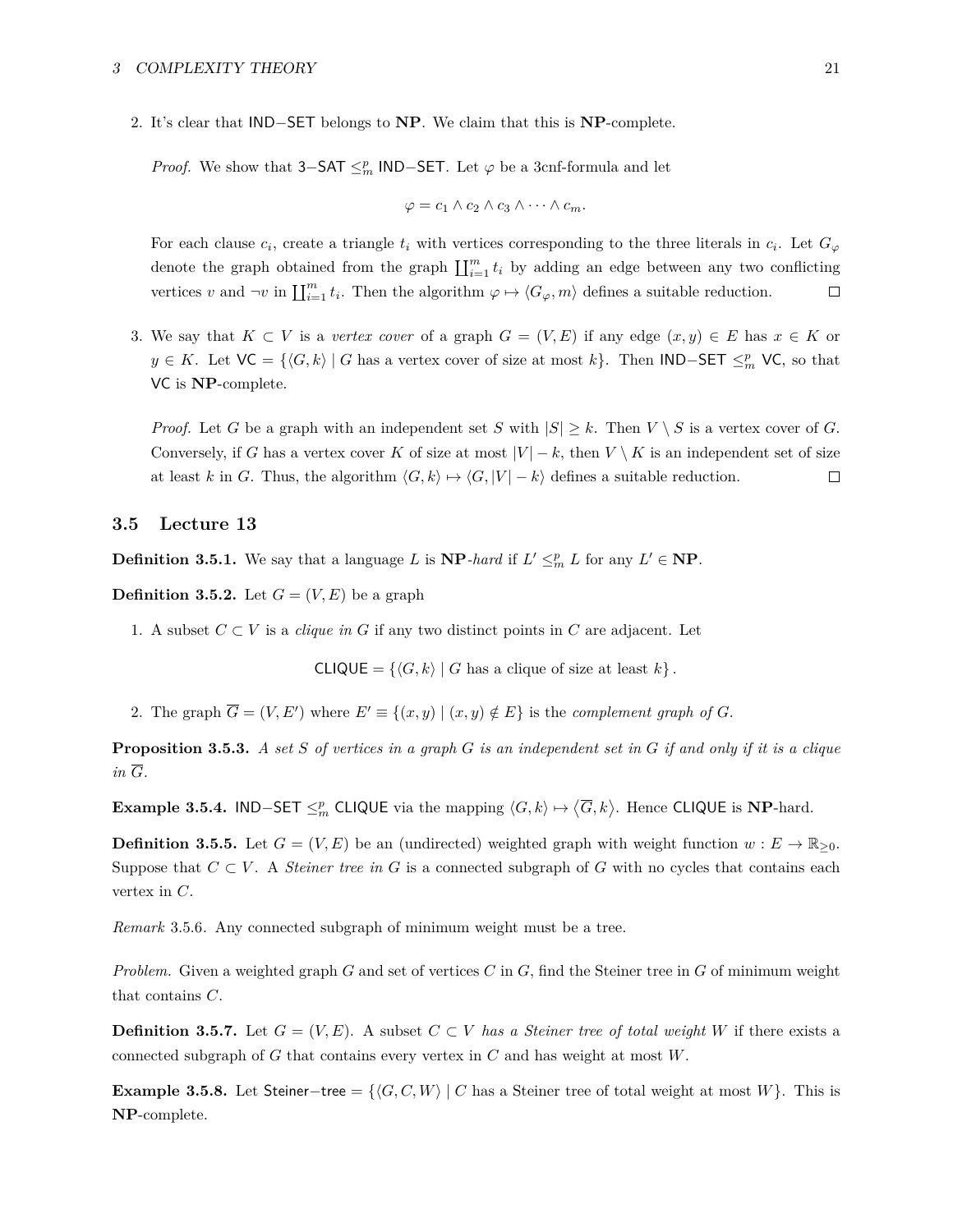*Proof.* It's clear that Steiner−tree belongs to **NP**. To show that it is also **NP**-hard, we prove that VC ≤<sup>*p*</sup><sub>*m*</sub> Steiner–tree. Let  $G = (V, E)$  be a graph with a vertex cover *S* of size *k*. Let

$$
V' = \bigcup_{v \in V} [v] \bigcup_{(u,v) \in E} [u, v].
$$

Build  $E'$  as follows.

- (a) Let  $([u], [v]) \in E'$  for any  $u, v \in V$  and set  $w'([u], [v]) = 1$ .
- (b) If  $(u, v) \in E$ , then let  $([u], [u, v]), ([u, v], [v]) \in E'$  and set  $w'([u], [u, v]) = w'([u, v], [v]) = 1$ .
- (c) If  $(v, w) \in E$  and  $u, v, w$  are pairwise distinct, then let  $([u], [v, w]) \in E'$  and and set  $w'([u], [v, w]) = 2$ .
- (d) Finally, for any  $(u, v)$ ,  $(w, z) \in E$ , let  $([u, v]$ ,  $[w, z]) \in E'$  with weight

$$
w'([u, v], [w, z]) \equiv \begin{cases} 2 & (u, v) \text{ and } (w, z) \text{ share a vertex} \\ 3 & \text{otherwise} \end{cases}
$$

*.*

Set  $C = \{ [u, v] : (u, v) \in E \}$ . Also, set  $W = |E| + k - 1$ . Let  $G' = (V', E', w')$ . Note that we have constructed  $G'$  in polynomial time.

**Claim.** *G*<sup> $\prime$ </sup> *has a Steiner tree containing C with weight at most*  $|E| + k - 1$ *.* 

*Proof.* Let  $S = \{v_1, \ldots, v_k\}$ . Let

$$
S' = \left\{ [v_1], \dots, [v_k], \bigcup_{(u,v) \in E} [u, v] \right\}
$$
  

$$
E_{S'} = \left\{ (x, y) \in E' \mid w'(x, y) = 1 \text{ and } x, y \in S' \right\}.
$$

Since *S* is a vertex cover, we see that  $(S', E_{S'})$  is a connected subgraph of  $G'$  that contains  $C$  and has weight  $|E| + k - 1.$  $\Box$ 

**Claim.** *If C has a a Steiner tree T of total weight*  $W \leq |E| + k - 1$ *, then G has a vertex cover of size k*.

*Proof.* Alter *T* as follows.

- Replace any edge of weight 2 between  $[w]$  and  $[u, v]$  with the edges  $([w], [u])$  and  $([u], [u, v])$ .
- Replace any edge of weight 2 between  $[u, v]$  and  $[v, w]$  with the edges  $([u, v], [v])$  and  $([v], [v, w])$ .
- Replace any edge of weight 3 between  $[u, v]$  and  $[w, z]$  with the edges  $([u, v], [v]), ([v], [w])$ , and  $([w], [w, z]).$

The resultant graph *T*' is connected and contains *C*. Note that *T*' has weight at most  $|E| + k - 1$  where each edge of *T*<sup> $\prime$ </sup> has weight 1. This implies that *T*<sup> $\prime$ </sup> spans at most  $|E| + k$  vertices. Since *T*<sup> $\prime$ </sup> contains *C*, it follows that *T'* contains a set *R* of vertices of the form [*v*] such that  $|R| \leq k$ . If  $(x, y) \in E$ , then [*x, y*] is connected to some  $[v_0]$  by edges of weight 1. This means that  $[x]$  or  $[y]$  belongs to  $T'$ , so that  $[x]$  or  $[y]$  belongs to  $R$ . This shows that *R* is a vertex cover for *G*. $\Box$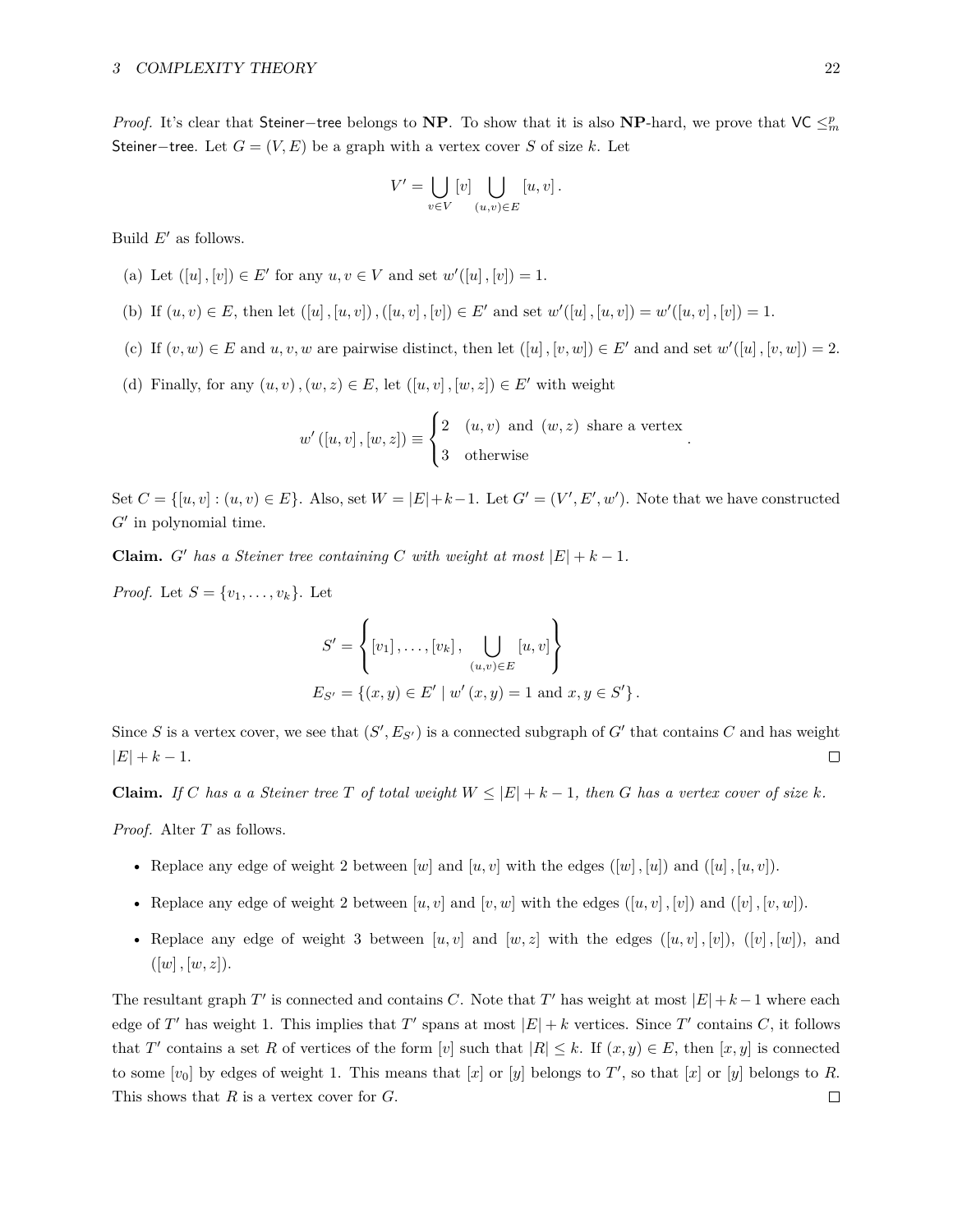#### 3 COMPLEXITY THEORY 23

*Remark* 3.5.9*.* Any undirected weighted (connected) graph can be endowed with a metric by taking the shortest path between any two vertices. Our choice of weights in part  $(d)$  of our construction of  $E'$  makes  $G'$  a metric space.

#### **Example 3.5.10.** The language

SUBSET-SUM := 
$$
\left\{ \langle a_1, \ldots, a_k, t \rangle \mid a_i, t \geq 0, \exists S \subset [k]. \sum_{i \in S} a_i = t \right\}.
$$

is **NP**-complete.

*Proof.* It's clear that this belongs to **NP**. We show that  $\mathsf{VC} \leq^p_m \mathsf{SUBSET}-\mathsf{SUM}$ . Let  $G = (V, E)$  such that  $|V| = n$  and  $|E| = m$ . We can make *E* totally ordered. Suppose that *G* has a vertex cover *C* of size *k*. For each  $v \in V$ , we define an integer  $a_v \geq 0$  in base-4 (written from left to right) consisting of  $m + 1$  digits. Further, for each  $e \in E$ , we define an integer  $b_e \geq 0$  in base-4 consisting of  $m + 1$  digits. Specifically, if  $0 \leq i \leq |E|-1$  and  $(u, v) \in E$  is the *i*-th edge, then define both  $a_u$  and  $a_v$  as the integer

$$
0 \cdots 0 \underbrace{1}_{\substack{i \text{-th} \\ \text{digit}}} 0 \cdots 01
$$

and define  $b_{(u,v)}$  as the integer

$$
0\cdots 0\underset{\substack{i\text{-th}\\ \text{digit}}}10\cdots 00.
$$

Now, set  $t = k \cdot 4^m + \sum_{i=0}^{m-1} 2 \cdot 4^i$ .

Let  $S = \{a_v \mid v \in C\} \cup \{b_{(u,v)} \mid \text{ exactly one of } u \text{ and } v \text{ belongs to } C\}$ . Note that we can construct *S* in polynomial time. It's straightforward to check that the terms of *S* sum to *t*.

**Claim.** Suppose that there are subsets  $U \subset V$  and  $T \subset E$  such that

$$
t = \sum_{u \in U} a_u + \sum_{(u,v) \in T} b_{(u,v)}.
$$

*Then U is a vertex cover for G of size at most k.*

*Proof.* Since  $t < (k+1)4^m$  and each  $a_u > 4^m$ , it follows that  $|U| \leq k$ . Note that, in base-4, each of the first *m* digits of *t* equals 2. Thus, for each  $(u, v) \in E$ , at least two of  $a_u$ ,  $a_v$ , and  $b_{(u,v)}$  contribute to the summation

$$
\sum_{u\in U} a_u + \sum_{(u,v)\in T} b_{(u,v)}.
$$

This implies that at least one of *u* and *v* belongs to *U*. Hence *U* is a vertex cover for *G*.

 $\Box$  $\Box$ 

*Remark* 3.5.11. By using dynamic programming, one can show that there is a poly $(k, t)$  algorithm deciding SUBSET−SUM. This result, however, does not imply that SUBSET−SUM ∈ **P**, because the size of the whole input  $\langle a_1, \ldots, a_k, t \rangle$  is on the order of  $k \log t$ .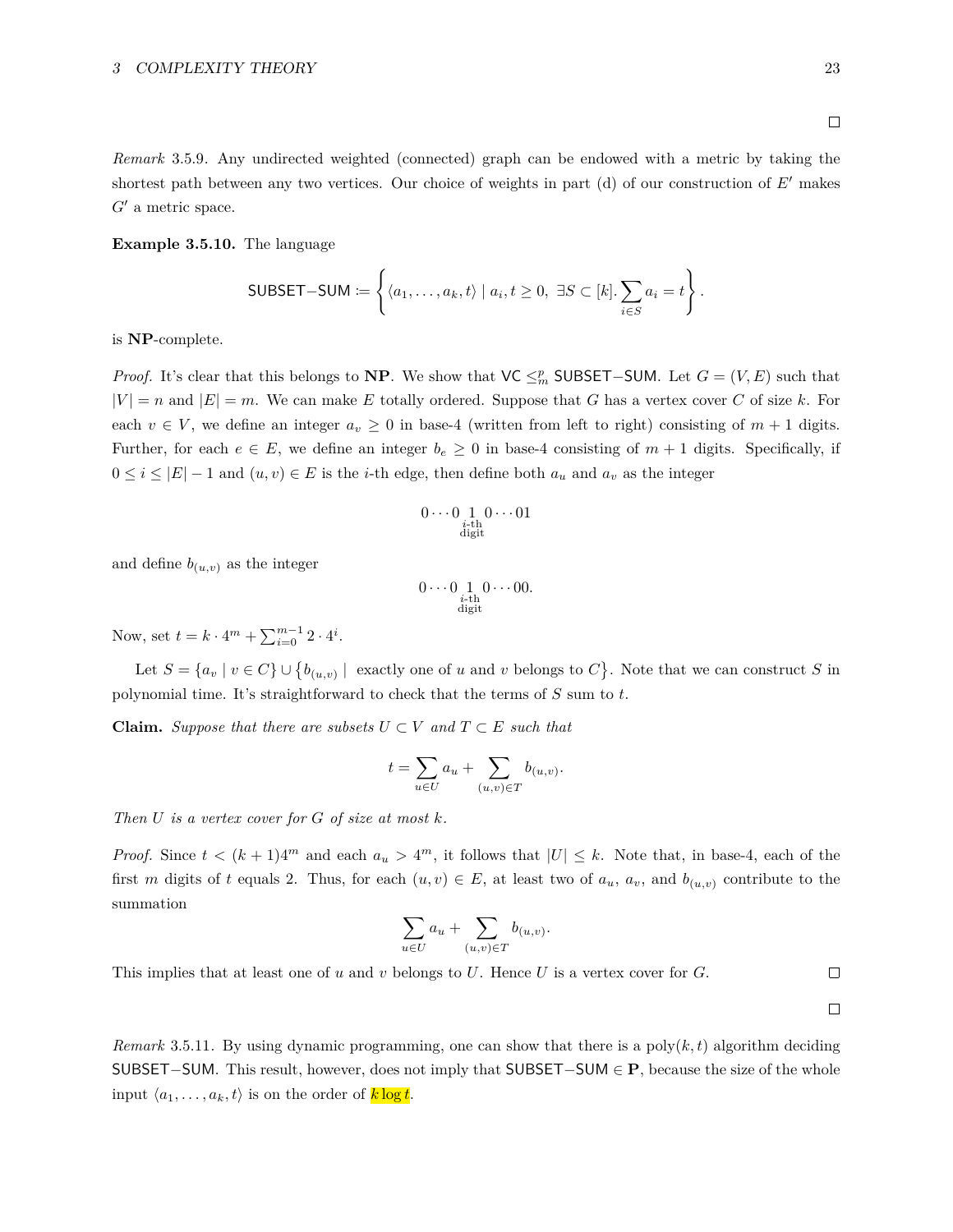#### <span id="page-23-0"></span>**3.6 Lecture 14**

Let  $S : \mathbb{N} \to \mathbb{N}$ . Unless we state otherwise, we assume that  $S(n) \geq \log n$ . Consider the *space complexity class* **DSPACE** $(S(n))$  consisting of all languages *L* for which

 $\exists$  **TM***M* s.t.  $L = L(M)$  and on any input of length *n, M* touches at most  $S(n)$  cells (on its work tape).

Further, let  $NSPACE(S(n))$  consist of all languages *L* for which there is some NDTM *M* s.t.  $L = L(M)$  and

on any input of length *n, M* halts on every branch of computation and touches at most *S*(*n*) cells on any branch*.*

**Definition 3.6.1.** Let *M* be a Turing machine that always halts. Define the *configuration graph GM,x of M on input x* as the directed graph  $(V, E)$  where *V* consists of the possible configurations of *M* on *x* and  $E \equiv \{ (C, C') : C \vdash C' \}.$ 

By making *M* erase the contents of its work tapes right before halting, we may assume that *M* has exactly one accepting configuration  $C_{\text{accept}}$  on  $x$ . Moreover, since  $M$  always halts, it can never reach the same configuration more than once. Thus,  $G_{M,x}$  is a directed acyclic graph.

 $\textbf{Lemma 3.6.2. NSPACE}(S(n))\subset \textbf{DTIME}\left(2^{O(S(n))}\right).$ 

*Proof.* Let  $L \in \text{NSPACE}(S(n))$  with  $L(M) = L$ . Given any input *x* of length *n*, we can use  $O(S(n))$  bits to describe the current contents of the tape,  $O(\log S(n))$  bits to describe the current state, and  $O(1)$  bits to describe the current location of the head. Thus, we need

$$
O(S(n)) + O(1) + O(\log S(n)) = O(S(n))
$$

bits to describe any vertex of  $G_{M,x}$ .

Note that the number of configurations of *M* is at most  $2^{O(S(n))}$  (provided that any configuration of a NDTM yields at most two distinct configurations). Therefore, we can construct  $G_{M,x}$  in  $2^{O(S(n))}$  steps. Now apply the standard linear time breadth-first search for connectivity to  $G_{M,x}$  to decide if there is a path from *C*start to *C*accpt.  $\Box$ 

### **Corollary 3.6.3.**

- *1.* DTIME(*S*(*n*)) ⊂ DSPACE(*S*(*n*)) ⊂ NSPACE(*S*(*n*)) ⊂ DTIME  $(2^{O(S(n))})$ .
- *2.* DTIME(*S*(*n*)) ⊂ NTIME(*S*(*n*)) ⊂ NSPACE(*S*(*n*)).

*Remark* 3.6.4*.* It is not known whether these chains of containment can be improved.

# *Notation.*

- 1. PSPACE  $:= \bigcup_{k \geq 0} \mathsf{DSPACE}(n^k)$ .
- 2. NPSPACE  $:= \bigcup_{k \geq 0}$  NSPACE $(n^k)$ .

#### **Note 3.6.5.**

- 1. **P** ⊂ PSPACE.
- 2. **NP** ⊂ NPSPACE.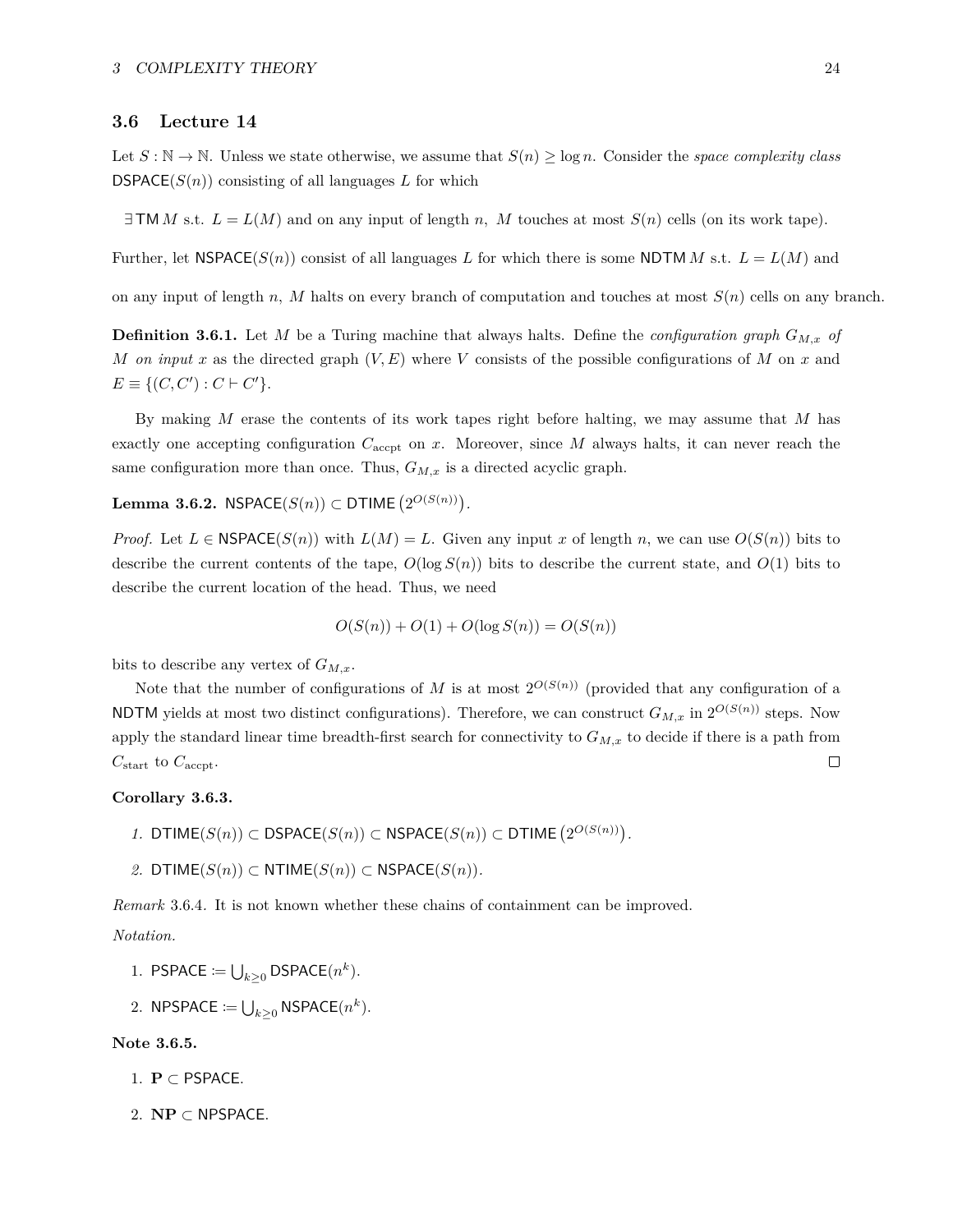**Proposition 3.6.6.** *Let*  $L = DSPACE(\log n)$  *and*  $NL = NSPACE(\log n)$ *.* 

- *1. Let*  $L_1 = \{(x, y, z) | x \cdot y = z\}$  *and*  $L_2 = \{(x, y, z) | x + y = z\}$ *. Then*  $L_1, L_2 \in \mathbf{L}$ *.*
- *2. Let* DIR−REACH = { $\langle G, s, t \rangle$  |  $G$  *is directed and the vertex*  $t$  *is reachable from*  $s$ }*. Then* DIR−REACH ∈ **NL***.*

*Remark* 3.6.7*.* Omer Reingold has shown that

REACH :=  $\{\langle G, s, t \rangle \mid G \text{ is undirected and the vertex } t \text{ is reachable from } s\}$ 

belongs to **L**.

Recall that  $\textsf{NTIME}(S(n)) \subset \textsf{DTIME}(2^{O(S(n))})$ . The corresponding relation for space complexity, however, is much better.

<span id="page-24-1"></span>Theorem 3.6.8 (Savitch).  $NSPACE(S(n)) \subset DSPACE(S^2(n))$ .

**Corollary 3.6.9.** PSPACE = NPSPACE*.*

# <span id="page-24-0"></span>**3.7 Lecture 15**

*Proof of Theorem [3.6.8.](#page-24-1)* Let  $L \in \text{NSPACE}(S(n))$  with  $L(M) = L$ . Recall that the configuration graph  $G_{M,x}$ has at most  $T_0 := 2^{O(S(n))}$  nodes. Consider the following recursive algorithm.

**Input:** the string *x* **1 for**  $j \in \{1, ..., T_0\}$  **do 2 | if** REACH( $C_{\text{start}}, j, \frac{T_0}{2}$ ) and REACH( $j, C_{\text{accept}}, \frac{T_0}{2}$ ) then **3** output "yes" **4 else**  $\mathbf{5}$  | | output "no" **6 end 7 end**

Denote the space complexity of the preceding algorithm by  $\mathcal{L}(T_0)$ . Note that we we can reuse the space used by the first recursive call for the second recursive call. Since we need  $\log T_0$  cells to encode the counter, it follows that

$$
\mathcal{L}(T_0) = \log T_0 + \mathcal{L}(T_0/2) + O(1).
$$

Note that the recursion depth here is precisely  $\log T_0$ . Using this, we compute

$$
\mathcal{L}(T_0) = \log T_0 + \mathcal{L}(T_0/2)
$$
  
=  $\log^2 T_0 + \mathcal{L}(1)$   
=  $\log^2 2^{O(S(n))} + \mathcal{L}(1)$   
=  $O(S^2(n)) + O(S(n))$   
=  $O(S^2(n)).$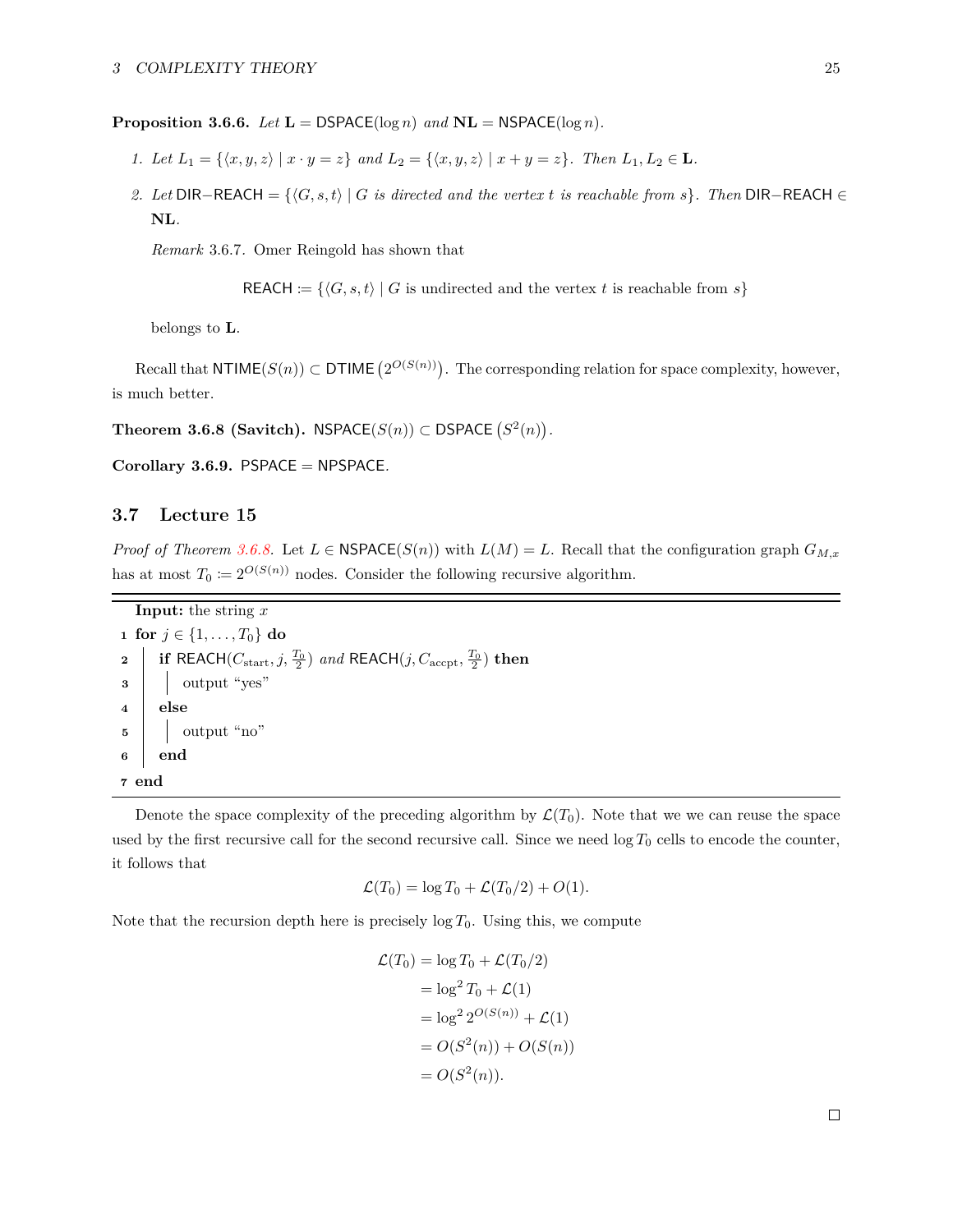#### **Corollary 3.7.1. NL** ⊂ **P***.*

*Proof.* The follows because DIR–REACH is **NL**-complete and, by our proof of Theorem [3.6.8,](#page-24-1) has a  $log<sup>2</sup> n$ -space deterministic algorithm.  $\Box$ 

#### **Note 3.7.2.**

- 1. NTIME(poly(*n*)) ⊂ NPSACE(poly(*n*)) ⊂ DPSACE(poly(*n*)) = PSPACE*.*
- 2. PSPACE is closed under complementation.

#### **Example 3.7.3.**

- 1. Let  $\Sigma_2$ −SAT = { $\varphi$  Boolean  $|\forall \bar{x} \exists \bar{y} (\varphi(\bar{x}, \bar{y}) = 1)$ }. It is unclear that this (or its complement) belongs to **NP**.
- 2. Consider the language

 $\mathsf{TQBF-SAT} = \{ \varphi(\overline{x_1}, \ldots, \overline{x_n}) \mid Q_1 \overline{x_1} Q_2 \overline{x_2} Q_3 \overline{x_3} \cdots Q_n \overline{x_n} (\varphi(\overline{x_1}, \ldots, \overline{x_n}) = 1), Q_i \in \{\forall, \exists\} \}$ 

of all *totally quantified Boolean formulas*. This belongs to PSPACE.

*Proof.* Construct an algorithm  $T(\varphi)$  as follows.

- If  $\varphi$  is quantifier-free, then evaluate it directly. Accept if it evaluates to 1 and reject otherwise.
- If  $\varphi = \exists x \psi$ , then recursively call *T* on  $\psi$  once with  $x = 0$  and once with  $x = 1$ . Accept if either of these recursive calls accepts and reject otherwise.
- If  $\varphi = \forall x \psi$ , then recursively call *T* on  $\psi$  once with  $x = 0$  and once with  $x = 1$ . Accept if both of these recursive calls accept and reject otherwise.

If *m* denotes the size of  $\varphi$ , then

$$
\mathcal{L}(m) = m^{O(1)} + \mathcal{L}(m-1) + O(1) = m^{O(1)} + \mathcal{L}(m-1) = O(m^k)
$$

for some *k*.

### <span id="page-25-0"></span>**3.8 Lecture 16**

**Definition 3.8.1.** A language *L* is PSPACE-*complete* if it belongs to PSPACE and for any  $L' \in PSPACE$ ,  $L' \leq^p_m L$ .

**Example 3.8.2.** TQBF−SAT is PSPACE-complete.

*Proof.* Let  $L \in PSPACE$  with  $L(M) = L$ . Given any input x with  $|x| = n$ , we want to construct a TQBF  $\varphi_{c,c',i}$  of size  $O(S(n)^2)$  that is is satisfiable if and only if there is a path of length at most  $2^i$  from *c* to *c*' in the configuration graph  $G_{M,x}$ . This will imply that

$$
\hat{\varphi} \coloneqq \varphi_{C_{\text{start}}, C_{\text{accept}}, O(S(n))}
$$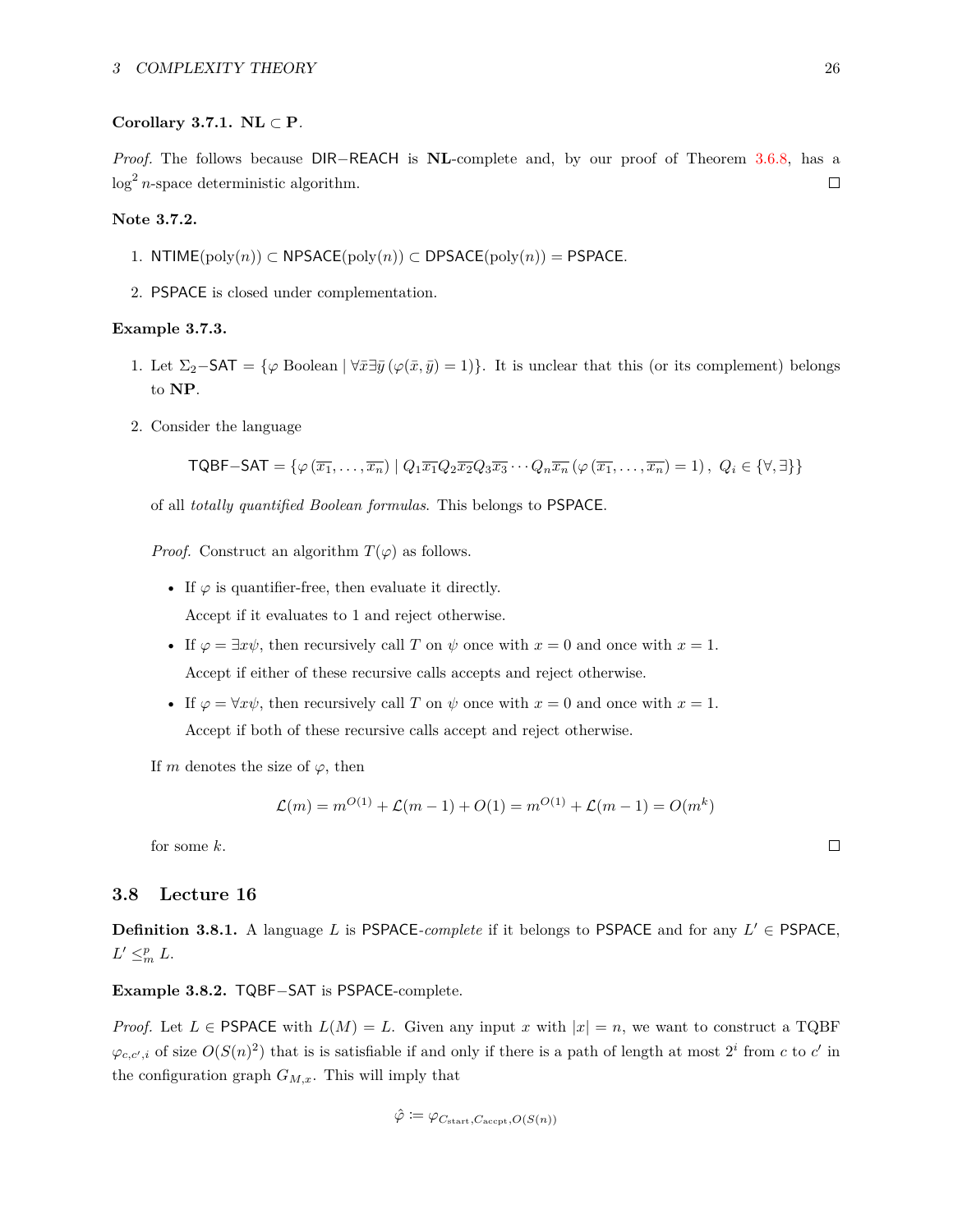is true if and only if *M* accepts *x*, i.e.,  $x \in L$ .

We have previously constructed such a  $\varphi_{c_1,c_2,0}$ . Moreover, if  $i \geq 1$ , then we deduce that

$$
\varphi_{c_1,c_2,i} \leftrightarrow \exists c (\varphi_{c_1,c,i-1} \land \varphi_{c,c_2,i-1})
$$
  

$$
\leftrightarrow \exists c \forall D^1 \forall D^2 ((D^1 = c_1 \land D^2 = c) \lor (D^1 = c) \land (D^2 = c_2)) \implies \varphi_{D^1,D^2,i-1}.
$$

It follows that  $|\varphi_{c_1,c_2,i}| \leq |\varphi_{c_1,c_2,i-1}| + O(S(n))$ , so that  $|\hat{\varphi}| \leq O(S(n)^2)$ , as desired.

**Proposition 3.8.3.** *A language L belongs to* **NL** *if and only if there exists*  $c \in \mathbb{N}$  *along with a deterministic* **TM**  $V(\cdot, \cdot)$  *consisting of* 

- *• one read-only input tape,*
- *• one work tape, and*
- *• one read-only, single-axis proof tape such that*
- *• V 's work tape uses O*(log |(*first input*)|) *space and*

$$
L = \{x \mid \exists y \left( |y| \le |x|^c \land V(x, y) = 1 \right) \}.
$$

# <span id="page-26-0"></span>**3.9 Lecture 17**

#### **Definition 3.9.1.**

- 1. Let *M* be a TM consisting of one read-only input tape, one work tape, and one write-only, single-axis output tape such that *M*'s work tape uses *O*(log *n*) space. We call such an *M* a *log space transducer*.
- 2. Let *A* and *B* be languages. We say that *A* is *log space reducible to B*, written as  $A \leq_l B$ , if there is some log space transducer  $M : \Sigma^* \to \Sigma^*$  such that  $x \in A \iff M(x) \in B$ .
- 3. A language *L* is **NL**-complete if it belongs to **NL** and  $L' \leq_l L$  for any  $L' \in \mathbf{NL}$ .

**Proposition 3.9.2.** *If*  $L \in \mathbb{N}$ **L** *and*  $L' \leq_l L$ *, then*  $L' \in \mathbb{N}$ **L***.* 

**Example 3.9.3.** DIR−REACH is **NL**-complete.[1](#page-26-1)

Theorem 3.9.4 (Immerman-Szelepcsényi).

$$
NL = co-NL.
$$

*(In general,* **co**−C *denotes the set of all languages whose complements belong to the complexity class* C*.)*

*Proof.* Since DIR–REACH is **NL**-complete, it suffices to show that DIR–REACH<sup>c</sup> ∈ **NL**. Let  $G = (V, E)$  be a graph of size *n* and  $s, t \in V$ . Let  $C_i$  denote the set of vertices  $v \in V$  reachable from *s* in at most *i* steps. We can assume that *V* is ordered as  $(v_1, \ldots, v_n)$  since each index can be described in  $\log n$  bits.

First, let  $v \in V$ . Given that  $|C_i| = k$ , we can verify that  $v \notin C_i$  as follows.

1. Propose a list  $v_{s_1}, \ldots, v_{s_m}$  of vertices and a path  $s \leadsto v_{s_i}$  for each  $1 \leq i \leq m$ .

<span id="page-26-1"></span><sup>&</sup>lt;sup>1</sup>Theorem 4.16 (Arora and Barak).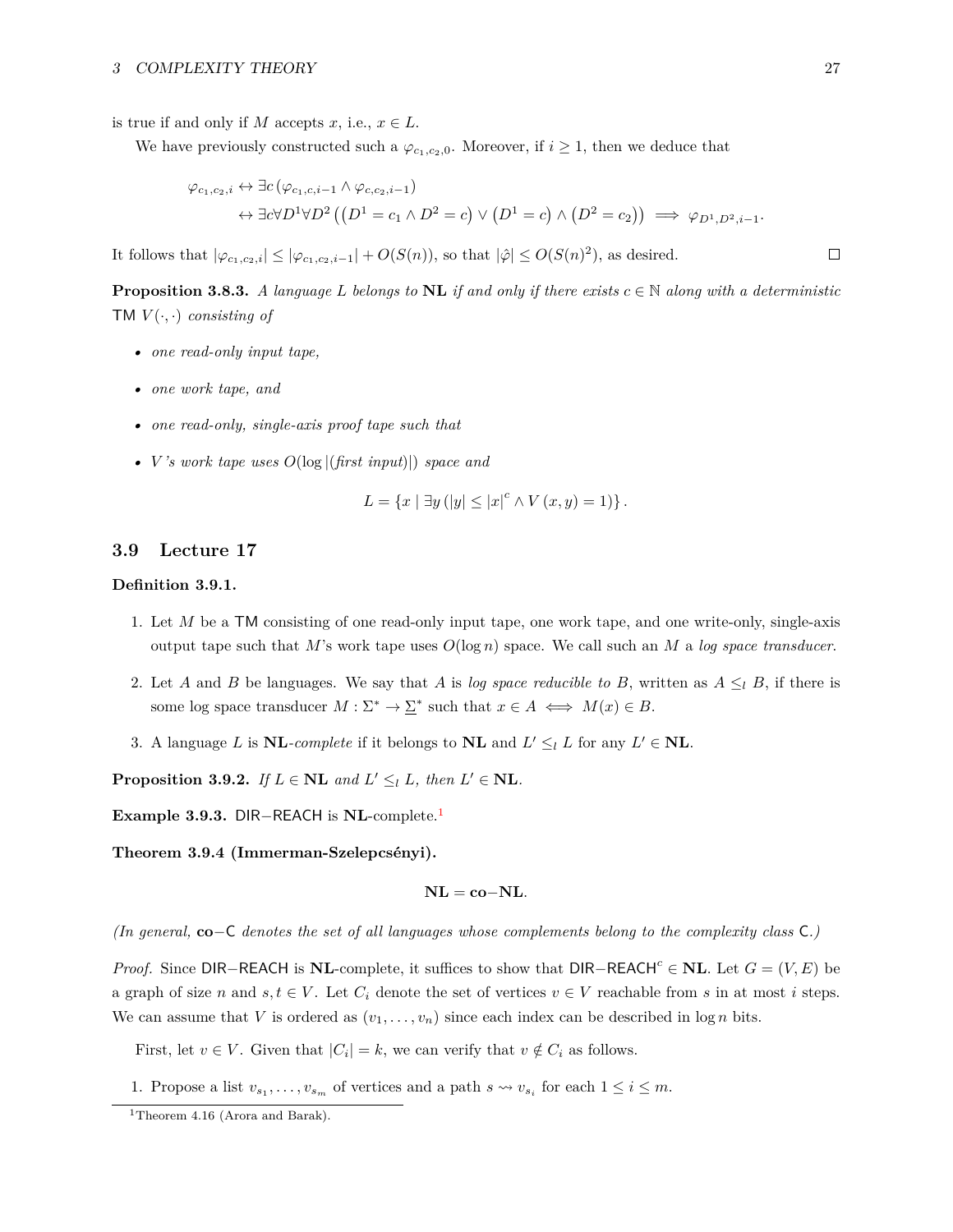- 2. Write the next  $v_{s_i}$  on the work tape and write the proposed path  $s \leadsto v_{s_i}$  on the proof tape.
- 3. Verify that the proposed path is valid. If not, then *reject*.
- 4. Otherwise, verify that  $s_i > s_{i-1}$  and  $v_{s_i} \neq v$ . If not, then *reject*.
- 5. Repeat steps 2-4 until there is no  $v_{s_i}$  left.
- 6. Verify that  $m = k$  by using a counter on the work tape. If not, then *reject*. Otherwise, *accept*.

Second, given that  $|C_{i-1}| = k$ , we can verify that  $v \notin C_i$  as follows.

- 1. Propose a list  $v_{s_1}, \ldots, v_{s_m}$  of vertices and a path  $s \leadsto v_{s_i}$  for each  $1 \leq i \leq m$ .
- 2. Write the next  $v_{s_i}$  on the work tape and write the proposed path  $s \leadsto v_{s_i}$  on the proof tape.
- 3. Verify that the proposed path is valid. If not, then *reject*.
- 4. Otherwise, verify that  $s_i > s_{i-1}$ ,  $v_{s_i} \neq v$ , and  $v_{s_i}$  is not a neighbor of *v*. If not, then *reject*.
- 5. Repeat steps 2-4 until there is no  $v_{s_i}$  left.
- 6. Verify that  $m = k$  by using a counter on the work tape. If not, then *reject*. Otherwise, *accept*.

Finally, let  $c \in \mathbb{N}$ . Given that  $|C_{i-1}| = k$ , we can verify that  $|C_i| = c$  as follows.

- 1. Write the next  $v_i$  on the work tape (where  $1 \leq i \leq n$ ).
- 2. Decide if  $v_i \in C_i$  using our two preceding algorithms.
- 3. Repeat steps  $1-2$  until there is no  $v_i$  left.
- 4. Determine the number  $r$  of vertices in  $C_i$  by using a counter on the work tape. If  $r = c$ , then *accept*. Otherwise, *reject*.

Note that each of our three verifiers uses  $O(\log n)$  space on its work tape and is polynomial in *n* on its proof tape. Apply our final algorithm iteratively *n* times to verify the size of  $C_n$ . Since we can reuse space on the work tape, our space complexity on it remains  $O(\log n)$ . Next, run our first algorithm to verify that  $t \notin C_n$ , in which case *t* is not reachable from *s*.  $\Box$ 

**Corollary 3.9.5.** *If*  $s(n) \geq \log n$ *, then*  $\text{NSPACE}(s(n)) = \text{co-NSPACE}(s(n))$ *.* 

*Remark* 3.9.6*.* Thanks to Bertrand's postulate, some prime number between *N* and 2*N* always exists. Suppose that we want to find the least such prime  $\tilde{p}$ . Consider the probability  $\mathbb P$  that a randomly chosen number between *N* and 2*N* is prime. From the prime number theorem, it is known that  $\mathbb{P} \approx \frac{N}{\log N}$ . As a result, we can run the AKS primality test  $O(\log N)$  times to find  $\tilde{p}$  with high probability.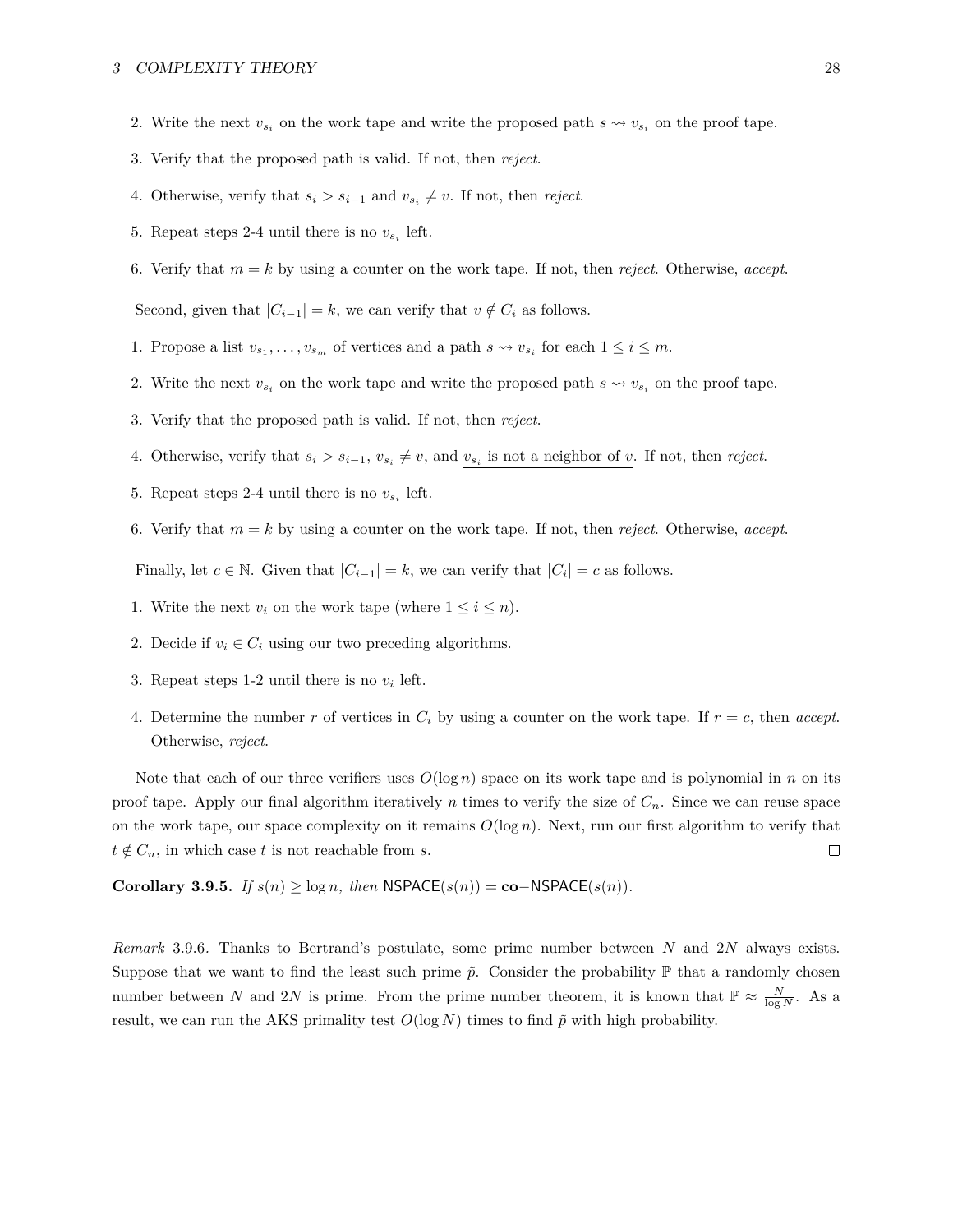#### <span id="page-28-0"></span>**3.10 Lecture 18**

#### **Definition 3.10.1 (Probabilistic Turing machine).**

- 1. We call a TM a *probabilistic/randomized Turing machine* if it consists of an input tape, a work tape, and a "random bits" tape.
- 2. Let  $p : \mathbb{N} \to \mathbb{N}$  be a polynomial. A probabilistic TM  $M(\cdot, \cdot)$  decides L with respect to p if
	- for any  $x \in L$ ,  $\mathbb{P}_{r \in R\{0,1\}^{p(|x|)}} [M(x,r) = 1] \ge \frac{2}{3}$  and
	- for any  $x \notin L$ ,  $\mathbb{P}_{r \in R\{0,1\}^{p(|x|)}} [M(x,r) = 0] \geq \frac{2}{3}$ .

**Definition 3.10.2.** A language *L* belongs to

# BPTIME(*t*(*n*)) | {z } *bounded error probabilistic time*

if there exists a randomized TM *M* running in time  $t(|x|)$  (with probability 1) such that *M* decides *L* with respect to  $t(n)$ . Let  $\mathbf{BPP} = \bigcup_{c \geq 0} \mathsf{BPTIME}(n^c)$ .

**Note 3.10.3.** It's clear that **P** ⊂ **BPP**.

**Proposition 3.10.4.**  $P \neq NP \implies P = BPP$ .

#### *Remark* 3.10.5*.*

- 1. Computing the value of the determinant of an  $n \times n$  matrix of integers via cofactor expansion takes  $\omega(n!)$  steps. Computing it via Gaussian elimination, however, takes  $O(n^3)$  steps.
- 2. Computing the value of the determinant of an  $n \times n$  matrix of linear forms over  $\mathbb Z$  via cofactor expansion is exponential in *n*. There is no known deterministic polynomial time algorithm for such a computation.

#### <span id="page-28-1"></span>**Proposition 3.10.6.**

- *(a)* Let L be an  $n \times n$  matrix of linear forms in  $\mathbb{Z}[x_1, \ldots, x_n]$  whose coefficients are in  $[-2^n, 2^n]$ . Then det *L* is a polynomial in  $x_1, \ldots, x_n$  with (total) degree *n* and each coefficient an integer  $\leq 2^{O(n^2)}$ .
- *(b)* Let  $p(x)$  be a univariate polynomial of degree  $d \geq 0$ . Let  $S \subset \mathbb{Z}$  be finite. Then

$$
\mathbb{P}\left[p(x) = 0\right] \le \frac{d}{|S|}
$$

*for any*  $x \in R$  *S.* 

<span id="page-28-2"></span>**Lemma 3.10.7 (DeMillo-Lipton-Schwartz-Zippel).** Let  $p(x_1, \ldots, x_n)$  be a multivariate polynomial of *degree at most*  $d \geq 0$ *. Let*  $S \subset \mathbb{Z}$  *be finite. Then for any elements*  $a_1, \ldots, a_n$  *randomly chosen with replacement from S,*

$$
\mathbb{P}\left[p(a_1,\ldots,a_n)=0\right]\leq \frac{d}{|S|}.
$$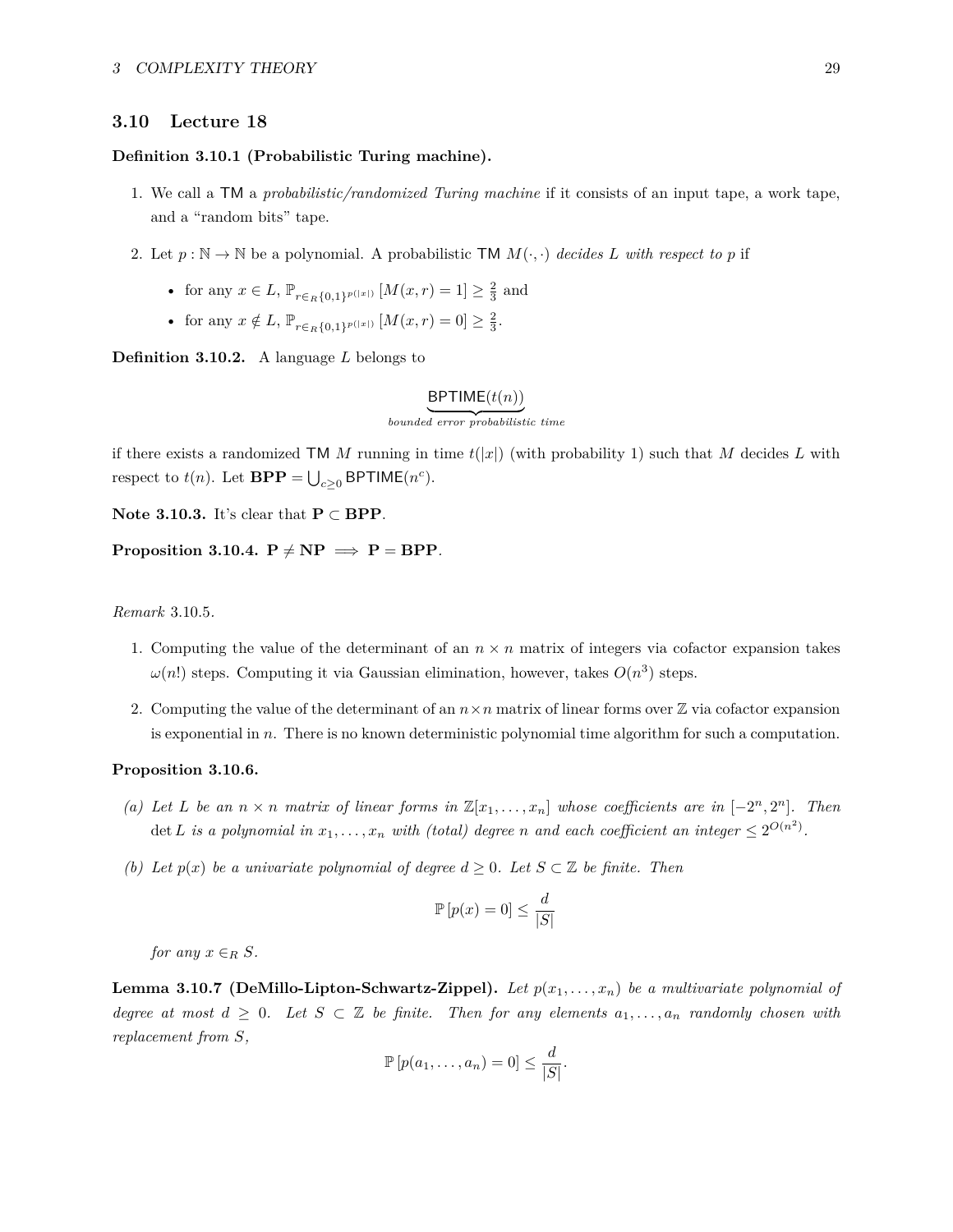*Proof.* We use induction on *n*. If  $n = 1$ , then this is exactly Proposition [3.10.6\(](#page-28-1)b). Now, we can write

$$
p(x_1,...,x_n) = \sum_{i=0}^d = x_1^i q_i(x_2,...,x_n)
$$

where deg  $q_i \leq d - i$  for each *i*. Let *k* be maximal such that  $q_k(x_2, \ldots, x_n) \neq 0$ . Let *E* denote the event that  $q_k(x_2,...,x_n) = 0$ . By induction together with Proposition [3.10.6\(](#page-28-1)b), it follows that

$$
\mathbb{P}\left[p(a_1,\ldots,a_n)=0\right] \leq \mathbb{P}[E] + \mathbb{P}\left[p(a_1,\ldots,a_n)=0 \mid \neg E\right]
$$

$$
\leq \frac{d-k}{|S|} + \frac{k}{|S|} = \frac{d}{|S|}.
$$

<span id="page-29-1"></span>**Example 3.10.8.** Let *L* be an  $n \times n$  matrix of linear forms in  $\mathbb{Z}[x_1,\ldots,x_n]$  whose coefficients are in  $[-2^n,2^n]$ . Define the probabilistic TM *A* on input  $\langle L \rangle$  as follows.

- 1. Set  $S = \{1, \ldots, 100n\}.$
- 2. Choose  $a_1, \ldots, a_n$  randomly from *S* with replacement
- 3. Evaluate  $\det(a_1, \ldots, a_n)$ . If this equals 0, then *accept*. Otherwise, *reject*.

Then *A* accepts  $\langle L \rangle$  with probability 1 when det  $L = 0$ . Also, it rejects with probability  $\geq \frac{99}{100}$  when det  $L \neq 0$ because

$$
\mathbb{P}\left[\det(a_1,\ldots,a_n)=0\right]\leq \frac{1}{100}.
$$

Since evaluating a polynomial is polynomial in its degree, we see that *A* is polynomial in *n*.

### <span id="page-29-0"></span>**3.11 Lecture 19**

**Example 3.11.1.** Let  $G = (V_1, V_2, E)$  be a bipartite graph with  $|V_1| = |V_2| = n$ . A *perfect matching* is a permutation  $\sigma$  of  $\{1, 2, \ldots, n\}$  such that  $(i, \sigma(i)) \in E$  for each  $i = 1, \ldots, n$ .

Consider the  $n \times n$  matrix  $M \coloneqq (m_{i,j})$  defined by

$$
m_{i,j} \equiv \begin{cases} X_{ij} & (i,j) \in E \\ 0 & (i,j) \notin E \end{cases}
$$

*.*

Since

$$
\det M = \sum_{\sigma \in S_n} (-1)^{\operatorname{sgn} \sigma} \prod_{i=1}^n m_{i, \sigma i},
$$

we see that det  $M \neq 0$  if and only if *G* has a perfect matching. By Example [3.10.8,](#page-29-1) it follows that deciding whether or not a finite graph has a perfect matching belongs to **BPP**.

Let  $X_1, \ldots, X_n$  be independent Boolean-valued random variables. Suppose that  $\mathbb{E}[X_i] = \mathbb{E}[X_1]$  for every  $1 \leq i \leq n$ . Let  $\mu = \mathbb{E}[X_1]$  and  $Z = \frac{X_1 + \dots + X_n}{n}$ , so that  $\mathbb{E}[Z] = \mu$ .

<span id="page-29-2"></span>**Theorem 3.11.2 (Chernoff bound).** *For all*  $t \in (0,1)$ *,* 

$$
\mathbb{P}\left[|Z-\mu|\geq t\right]\leq e^{\frac{-t^2n\mu}{4}}.
$$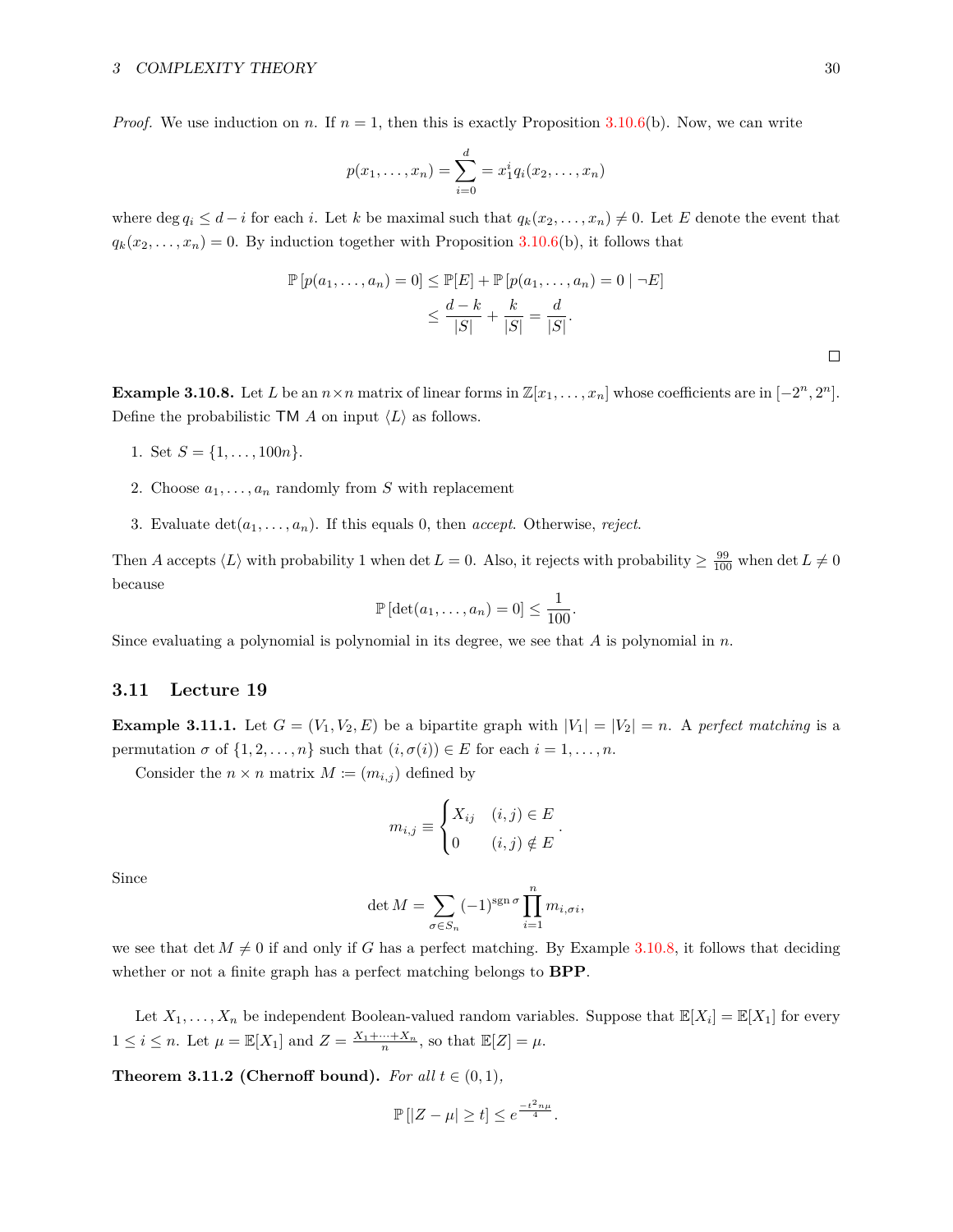**Corollary 3.11.3.** Let *M* be a randomized polynomial time  $TM$  and let  $L \subset \Sigma^*$ . Suppose that there exists *c >* 0 *such that*

- *for any*  $x \in L$ *,*  $\mathbb{P}_{r \in R\{0,1\}^{\text{poly}(|x|)}} [M(x,r) = 1] \ge \frac{1}{2} + n^{-c}$  *and*
- *for any*  $x \notin L$ ,  $\mathbb{P}_{r \in R\{0,1\}^{\text{poly}(|x|)}} [M(x,r) = 0] \ge \frac{1}{2} + n^{-c}$

*where n* denotes |x|. Then for any  $c' > 0$ , there exist a randomized polynomial time TM  $M'$  such that

- *for any*  $x \in L$ *,*  $\mathbb{P}_{r \in R\{0,1\}^{\text{poly}(|x|)}} [M'(x,r) = 1] \ge 1 2^{-n^{c'}}$  and
- *for any*  $x \notin L$ ,  $\mathbb{P}_{r \in R\{0,1\}^{\text{poly}(|x|)}} [M'(x,r) = 0] \ge 1 2^{-n^{c'}}$ .

*Proof.* Let  $m = n^{2c+2c'+100}$ . Define M' as follows. On any input *x*, run  $M(x)$  *m* times, with outputs  $y_1, \ldots, y_m$ . Accept if *M* accepts *x* more than  $\frac{m}{2}$  times and reject otherwise.

For each  $i \in \{1, \ldots, m\}$ , define the random variable

$$
X_i = \begin{cases} 1 & y_i = \chi_L(x) \\ 0 & \text{otherwise} \end{cases}.
$$

Then  $\mathbb{E}[X_i] = \mathbb{P}[X_i = 1] \ge \mu := \frac{1}{2} + n^{-c}$ . We can use Theorem [3.11.2](#page-29-2) to get

$$
\mathbb{P}\left[\sum_{i=1}^{m} X_i \leq \frac{m}{2}\right] \leq \mathbb{P}\left[\left|\frac{\sum_{i=1}^{m} X_i}{m} - \mu\right| \geq n^{-c}\right]
$$
  

$$
\leq e^{\frac{-n^{-2c}(n^{2c+2c'+100})(\frac{1}{2}+n^{-c})}{4}}
$$
  

$$
= \frac{1}{e^{\frac{n^{2c'+100}(\frac{1}{2}+n^{-c})}{4}}}
$$
  

$$
= \frac{1}{e^{\frac{n^{2c'+100}+n^{2c'-c+100}}{4}}}
$$
  

$$
\leq \frac{1}{e^{\frac{1}{8}n^{2c'+100}}}
$$
  

$$
\leq \frac{1}{e^{\frac{1}{8}n^{2c'+100}}}
$$

 $\Box$ 

<span id="page-30-0"></span>**Note 3.11.4.** Call a random bit *r bad for x* if  $M(x,r) \neq \chi_L(x)$  and *good for x* otherwise. For any *x* of length *n*, we have that  $\mathbb{P}_{r \in R\{0,1\}^{\text{poly}(|x|)}}[r]$  is bad for  $x] \leq 2^{-n^c}$ . Thus,

 $\mathbb{P}_{r∈R}$ {0,1}<sup>poly(|*x*|)</sub> [*r* is bad for some *x* of length  $n$ ] ≤  $2^{-n^c} \cdot 2^n \ll 2^{-n}$ </sup>

when *c* is large, and

$$
\mathbb{P}_{r \in_R \{0,1\}^{\mathrm{poly}(|x|)}}\left[r \text{ is good for every } x \text{ of length } n\right] \geq 1-2^{-n}.
$$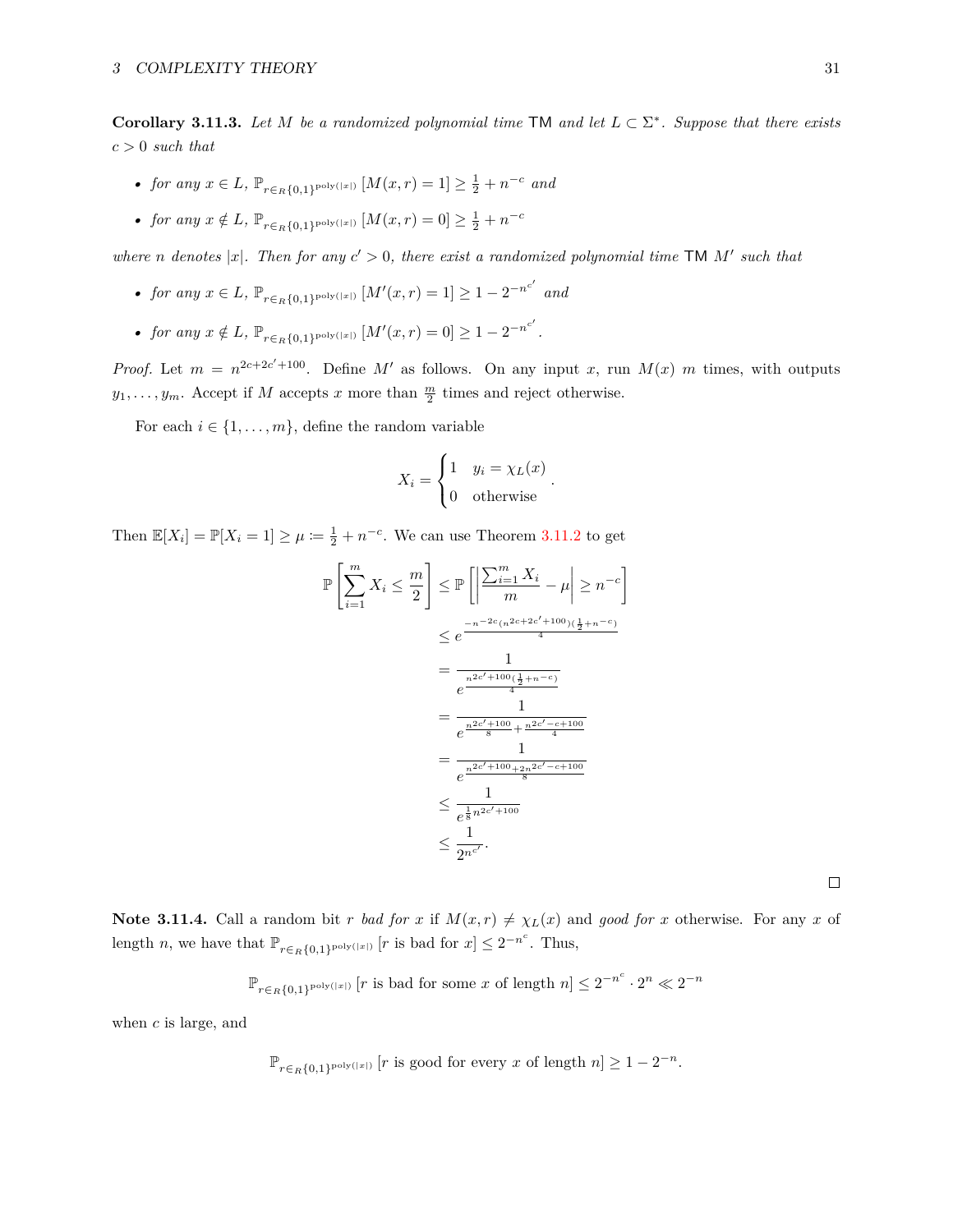#### **Definition 3.11.5.**

- 1. Let **RP** consist of those languages *L* for which there is an efficient randomized TM *M* such that
	- for any  $x \in L$ ,  $\mathbb{P}_{r \in R^{\{0,1\}}}(x|x|)$   $[M(x,r) = 1] \geq \frac{2}{3}$  and
	- for any  $x \notin L$ ,  $\mathbb{P}_{r \in R\{0,1\}^{t(|x|)}} [M(x,r) = 0] = 1$

where  $t(n)$  denotes the time complexity of  $M$ .

- 2. Let **co**−**RP** consist of those languages *L* for which there is an efficient randomized TM *M* such that
	- for any  $x \in L$ ,  $\mathbb{P}_{r \in R^{\{0,1\}^{t(|x|) \}}} [M(x,r) = 1] = 1$  and
	- for any  $x \notin L$ ,  $\mathbb{P}_{r \in R\{0,1\}^{t(|x|)}} [M(x,r) = 0] \geq \frac{2}{3}$

where  $t(n)$  denotes the time complexity of  $M$ .

### 3. Let **ZPP** = **RP** ∩ **co**−**RP**.

We have that  $L \in \mathbf{ZPP}$  if there exists a randomized algorithm that runs in expected polynomial time and never errs.

### <span id="page-31-0"></span>**3.12 Lecture 20**

**Theorem 3.12.1.** If there exist  $L \in \text{DTIME}(2^{O(n)})$  and  $\gamma > 0$  such that  $L$  requires circuits of size at least  $2^{\gamma n}$ *, then*  $P = BPP$ *.* 

Recall that any algorithm running in time  $t(n)$  can be simulated by circuits of size  $t(n)^2$ . Let

 $L = \{1^n | n \in \mathbb{N}, \text{ the TM represented by the number } n \text{ in binary halts when its input equals } n\}.$ 

Then *L* is undecidable but has polynomial size circuits.

**Theorem 3.12.2 (Adleman).** *Every L* ∈ **BPP** *has polynomial size circuits. In other words,*

$$
\mathbf{BPP} \subset \mathbf{P}/\mathrm{poly}.
$$

*Proof.* Let  $L(M) = L$  where M is a randomized TM that runs in polynomial time. For every  $n \in \mathbb{N}$ , Note [3.11.4](#page-30-0) implies that there is some random bit  $r_n$  such that for any string *x* of size *n*,  $M(x, r_n) = \chi_L(x)$ . From this we can obtain a circuit  $C_{r_n}$  of size quadratic in the running time of  $M$  such that

$$
C_{r_n}(x) = M(x, r_n) = \chi_L(x)
$$

for each *x* of size *n*.

#### **Corollary 3.12.3. BPP** ⊂ **EXP***.*

#### **Definition 3.12.4 (Polynomial hierarchy).**

1. For any  $i \in \mathbb{N}$ ,  $\Sigma_p^i$  is the class of languages *L* for which there exist a polynomial time computable predicate *P* and polynomials  $p_1(\cdot), \ldots, p_i(\cdot)$  such that

$$
x\in L \iff \exists \overline{x_1}\in \{0,1\}^{p_1(|x|)}\,\forall \overline{x_2}\in \{0,1\}^{p_2(|x|)}\cdots \exists/\forall \overline{x_i}\in \{0,1\}^{p_i(|x|)}\left(P(x,\overline{x_1},\ldots,\overline{x_i})=1\right).
$$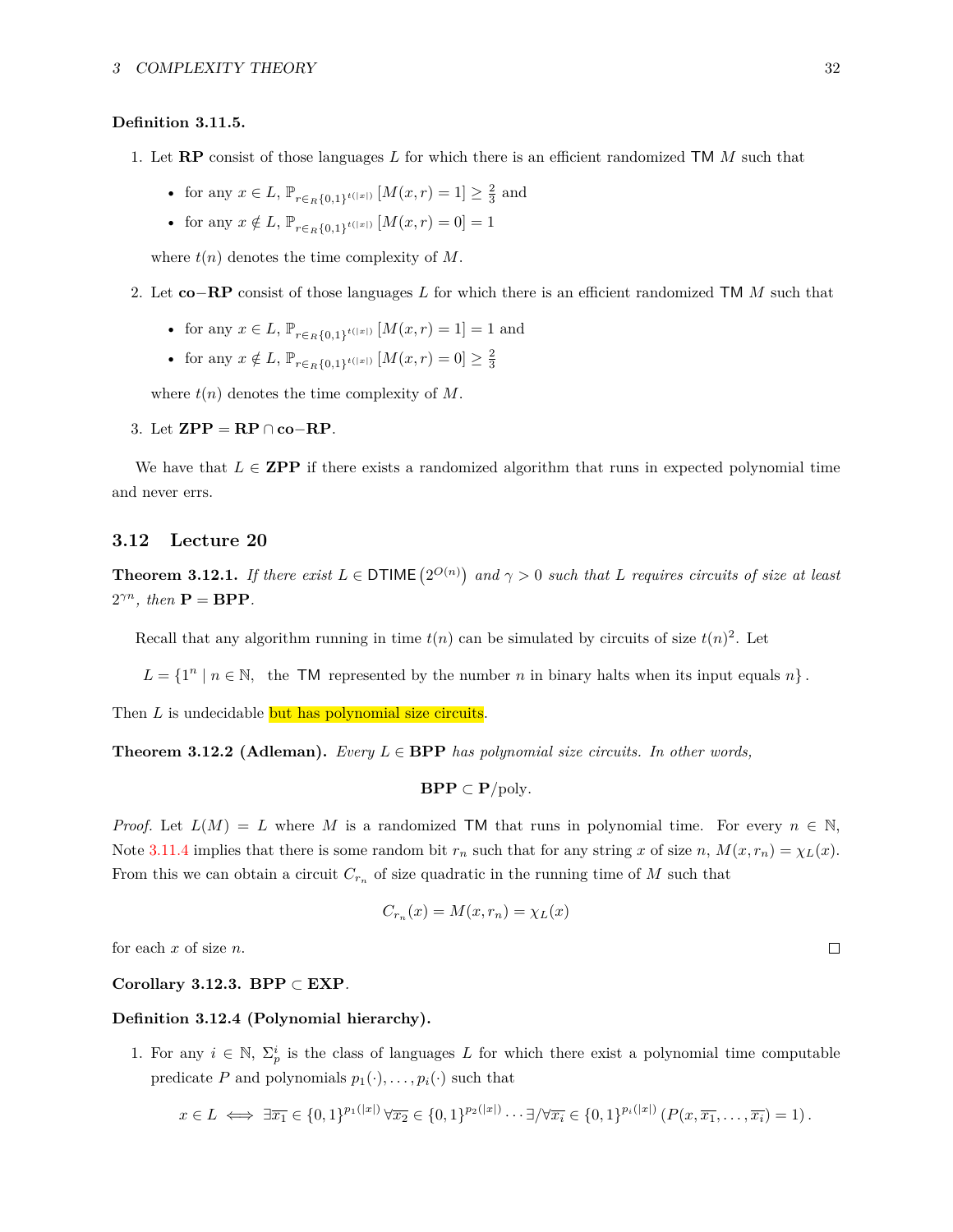2. For any  $i \in \mathbb{N}$ ,  $\Pi_p^i$  is the class of languages *L* for which there exists a polynomial time computable predicate *P* and polynomials  $p_1(\cdot), \ldots, p_i(\cdot)$  such that

$$
x\in L \iff \forall \overline{x_1}\in \{0,1\}^{p_1(|x|)}\,\exists \overline{x_2}\in \{0,1\}^{p_2(|x|)}\cdots \exists/\forall \overline{x_i}\in \{0,1\}^{p_i(|x|)}\left(P(x,\overline{x_1},\ldots,\overline{x_i})=1\right).
$$

The *polynomial hierarchy* is the set of languages  $\mathbf{PH} \coloneqq \bigcup_{i \in \mathbb{N}} \Sigma_p^i$ .

*Aside.* For a given (finite) *vocabulary*  $\sigma$ , let **STRUC**[ $\sigma$ ] denote the set of all finite structures of  $\sigma$  equipped with a total ordering. Consider the set

$$
\mathcal{B} \coloneqq \{I_b \mid I_b : \mathsf{STRUC}[\sigma] \to \{0,1\}, \; \sigma \text{ is a vocabulary}\}.
$$

For each function  $I_b$ : **STRUC**[ $\sigma$ ]  $\rightarrow$  {0, 1}, let

$$
\mathcal{L}_{I_b} = \{ A \in \text{STRUC}[\sigma] \mid I_b(A) = 1 \},
$$

called a *Boolean query*. Consider the set  $\mathcal{B} := \{\mathcal{L}_{I_b} \mid I_b \in \mathcal{B}\}$  of all Boolean queries. Let **SO** denote the set of all Boolean queries expressible in second-order logic. That is,  $\mathcal{L}_{I_b} \in \mathbf{SO}$  iff there is some second-order sentence  $\varphi$  such that

$$
I_b(A) = 1 \iff A \models \varphi.
$$

It is known that **SO** = **PH**. This is a well-known result of so-called *descriptive complexity theory*, a branch of finite model theory.

**Example 3.12.5.** We see that MAX-CLIQUE  $\in \Sigma_p^2$  because it is defined by the formula "there exists a choice of vertices  $V_1$  such that for any choice of vertices  $V_2$ ,  $V_1$  is a clique of size  $k$  and  $V_2$  is either not a clique or of size smaller than *k*."

## <span id="page-32-0"></span>**3.13 Lecture 21**

**Note 3.13.1.**

- 1.  $\Sigma_p^0 = \mathbf{P}$ .
- 2.  $\Sigma_p^1 = \mathbf{NP}$ .
- 3.  $\Sigma_p^k \subset \Sigma_p^{k+1} \cap \Pi_p^{k+1}$ .
- 4.  $\Pi_p^k \subset \Sigma_p^{k+1} \cap \Pi_p^{k+1}$ .
- 5. co $-\Sigma_p^k = \Pi_p^k$ .

**Lemma 3.13.2.** *If*  $k > 0$  *and*  $\Sigma_p^k = \Pi_p^k$ *, then*  $\Sigma_p^{k+1} = \Sigma_p^k$ *.* 

*Proof.* For simplicity, let  $k = 1$ . Note that  $L \in \Sigma_p^2$  if and only if some formula

$$
\varphi(x) := \exists \overline{y_1} \forall \overline{y_2} \left( P \left( x, \overline{y_1}, \overline{y_2} \right) \right)
$$

defines *L*. But, by assumption,  $\varphi(x)$  is equivalent to some formula  $\exists \overline{y_1} \exists \overline{y_2} (P'(x, \overline{y_1}, \overline{y_2}))$ .

**Theorem 3.13.3 (Sipser-Gács). BPP**  $\subset \Sigma_p^2 \cap \Pi_p^2$ .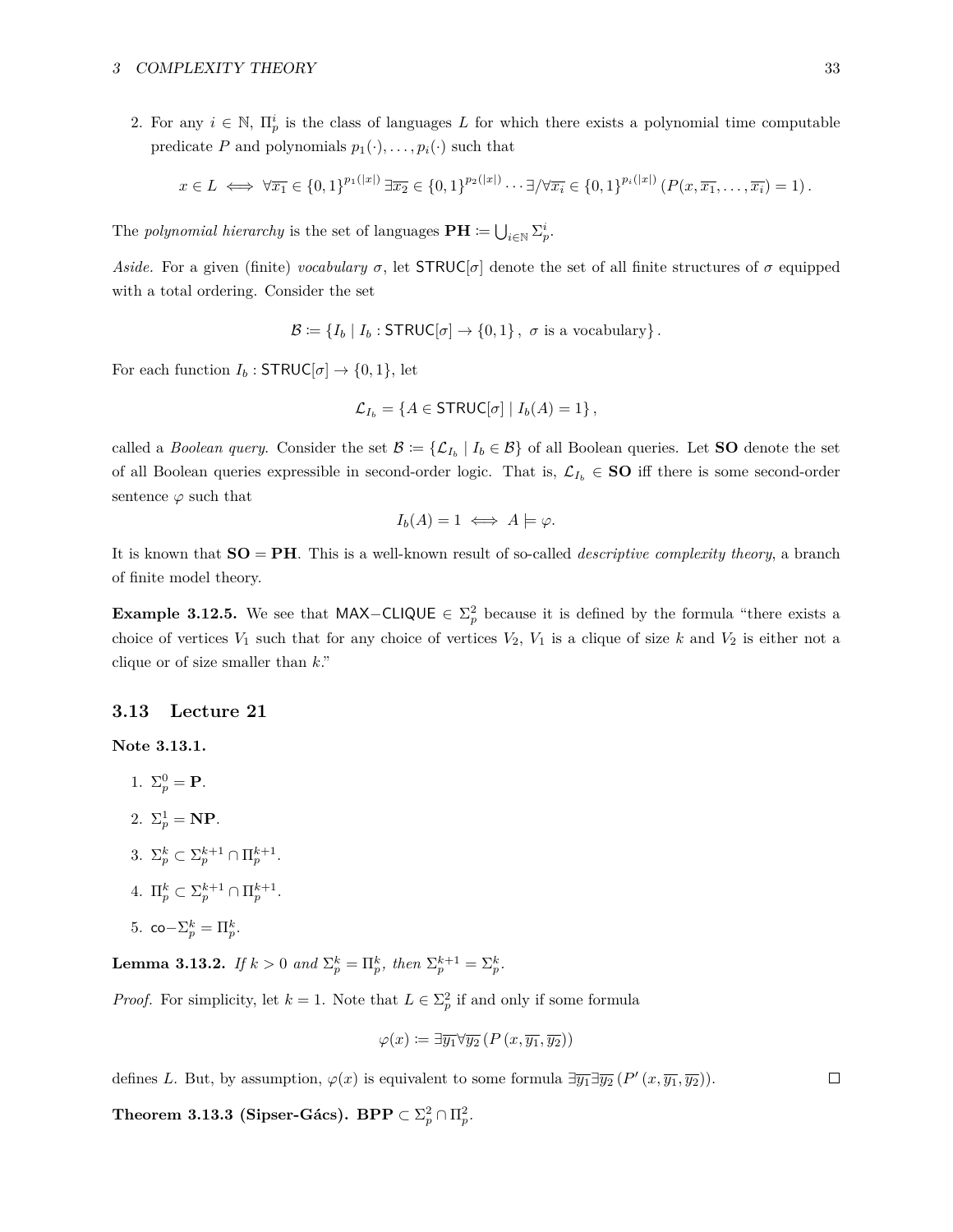*Proof.* Since  $\text{BPP} = \text{co}-\text{BPP}$ , it suffices to show that  $\text{BPP} \subset \Sigma_p^2$ . If  $L \in \text{BPP}$ , then there exists an efficient algorithm *A* such that  $\mathbb{P}_{r \in R\{0,1\}^{\text{poly}(n)}} [A(x,r) = \chi_L(x)] \geq \frac{2}{3}$  where *n* denotes |*x*|. Define *A'* to run  $A(x, r_1), \ldots, A(x, r_s)$  and take the majority. Then *A'* uses *st* random bits, and

$$
\mathbb{P}_{r_1,\ldots,r_s}[A'(x,r_1,\ldots,r_s)=\chi_L(x)]\geq 1-2^{-s(n)}.
$$

By choosing  $s \gg 10t^2$ , we see that  $\mathbb{P}[A'(x,\overline{r}) = \chi_L(x)] \geq 1 - \frac{1}{100m^2}$  where *m* denotes the number of random bits used.

**Claim.**  $x \in L \iff \exists \overline{y_1}, \dots, \overline{y_m} \in \{0, 1\}^m \forall \overline{z} \in \{0, 1\}^m \bigvee_{j=1}^m A'(x, \overline{y_j} \oplus \overline{z}) = 1.$ 

# *Proof.*

 $(\Longrightarrow)$ 

Suppose that  $x \in L$ . It suffices to show that

$$
\mathbb{P}_{\overline{y_1},...,\overline{y_m}}\left[\exists \overline{z} \in \{0,1\}^m \bigwedge_{j=1}^m A'(\overline{x}, \overline{y_j} \oplus \overline{z}) \neq 1\right] < 1.
$$

Note that  $\mathbb{P}_{\overline{y_1},...,\overline{y_m}}\left[\bigwedge_{j=1}^m A'(\overline{x}, \overline{y_j} \oplus \overline{z}) \neq 1\right] \leq \frac{1}{(100m^2)^m}$  for any  $\overline{z} \in \{0,1\}^m$ . Therefore,

$$
\mathbb{P}_{\overline{y_1},\ldots,\overline{y_m}}\left[\exists \overline{z} \in \{0,1\}^m \bigwedge_{j=1}^m A'(\overline{x}, \overline{y_j} \oplus \overline{z}) \neq 1\right] \le \frac{2^m}{(100m^2)^m} < 1.
$$

 $(\Leftarrow)$ 

Suppose that  $x \notin L$ . Fix  $y_1, \ldots, y_m$ . Note that  $\mathbb{P}_{z \in R\{0,1\}^*}[A(x, y_j \oplus z) = 1] \le \frac{1}{100m^2}$  for each  $j = 1, \ldots, m$ . This implies that

$$
\mathbb{P}_{z \in R\{0,1\}^*} \left[ \bigvee_{j=1}^m A(x, y_j \oplus z) = 1 \right] \le \frac{1}{100m^2} \le \frac{m}{100m^2} = \frac{1}{100m} < 1.
$$

This completes our proof.

#### <span id="page-33-0"></span>**3.14 Lecture 22**

### **Definition 3.14.1 (Interactive protocol).**

1. Let  $V, P: \{0,1\}^* \to \{0,1\}^*$  be mappings. Let *x* be a binary string and  $r \in_R \{0,1\}^*$ . A *k-round* (randomized) interaction of V and P on x and r is the sequence of length  $k$  consisting of the following strings.

$$
a_1 = V(x, r)
$$
  
\n
$$
a_2 = P(x, a_1)
$$
  
\n
$$
\vdots
$$
  
\n
$$
a_{2i+1} = V(x, r, a_1, \dots, a_{2i})
$$
  
\n
$$
a_{2i+2} = P(x, a_1, \dots, a_{2i+1})
$$

Let out<sub>*V,P*</sub> $(x, r)$  denote the final string of this sequence. We call *V* a *verifier* and *P* a *prover*.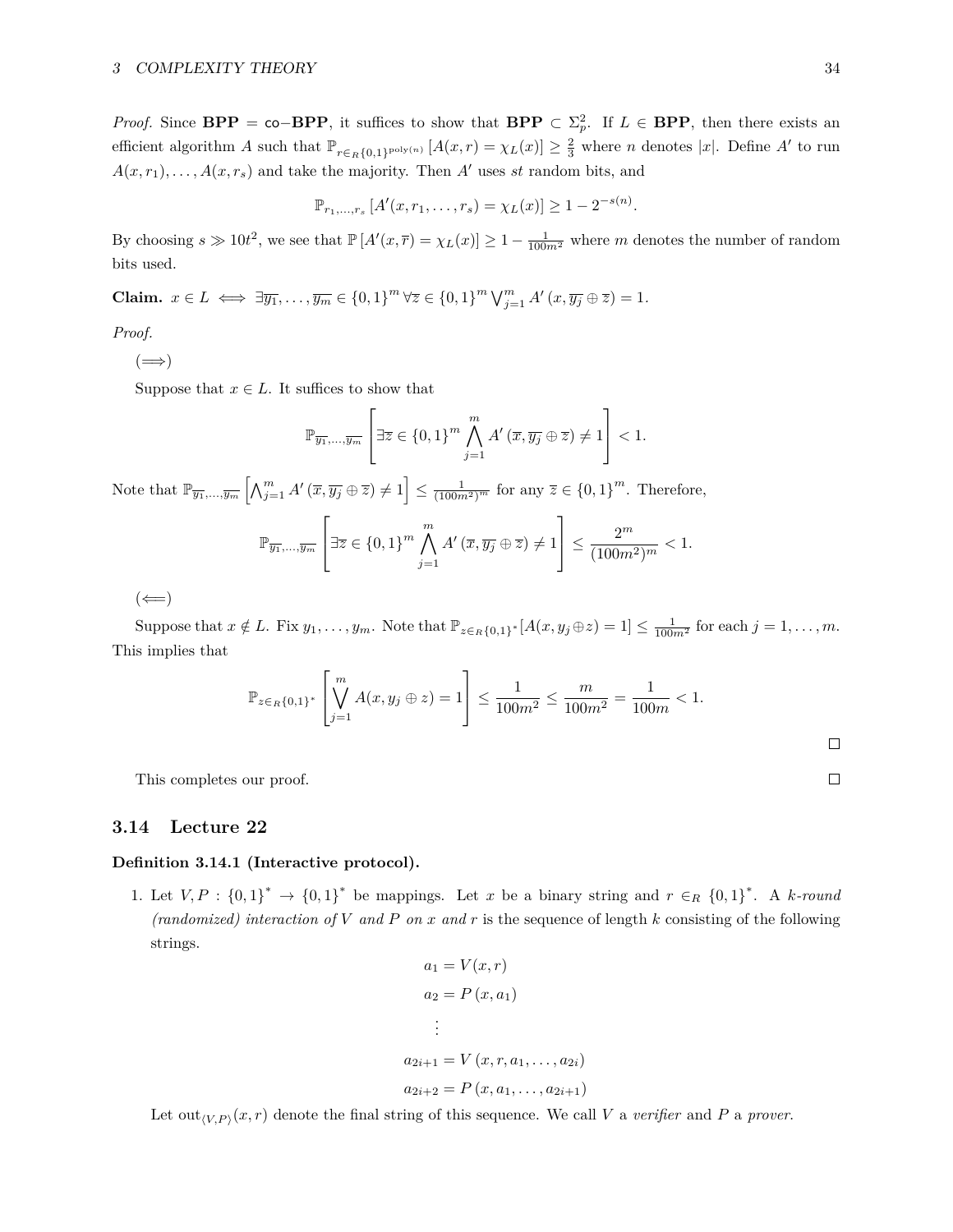#### 3 COMPLEXITY THEORY 35

- 2. Let  $k : \mathbb{N} \to \mathbb{N}$  be polynomial computable. A language L has a has a k-round (randomized) interactive *protocol* or *lies in the class*  $IP[k]$  if there exists a randomized TM *V* that *V* is polynomial in its first input and
	- (a) (completeness) if  $x \in L$ , then there exists a prover *P* such that  $\langle V, P \rangle(x)$  is a  $k(|x|)$ -round interaction with

$$
\mathbb{P}_{r \in R \in \{0,1\}^{\mathrm{poly}(|x|)}} \left[ \mathrm{out}_{\langle V, P \rangle}(x,r) = 1 \right] \geq \frac{2}{3}
$$

and

(b) (soundness) if  $x \notin L$ , then for any prover *P* such that  $\langle V, P \rangle(x)$  is a  $k(|x|)$ -round interaction,

$$
\mathbb{P}_{r \in_R \in \{0,1\}^{\mathrm{poly}(|x|)}} \left[ \mathrm{out}_{\langle V, P \rangle}(x,r) = 1 \right] \leq \frac{1}{3}
$$

*.*

3. Let  $\mathbf{IP} = \bigcup_{k \in \mathbb{N}} \mathsf{IP} \left[ n^k \right]$ .

Recall that two graphs  $(V, E)$  and  $(V', E')$  are *isomorphic* if there is a bijection  $f: V \to V'$  such that  $(x, y) \in E \iff (f(x), f(y)) \in E'.$ 

**Example 3.14.2.** Let  $NIP = \{(G_1, G_2) | G_1 \text{ and } G_2 \text{ are non-isomorphic graphs}\}.$  The following interaction shows that NIP ∈ **IP**.

- *V* : Pick  $i \in \{1,2\}$  uniformly randomly. Randomly permute the vertices of  $G_i$  to get a new isomorphic graph *H*. Send *H* to *P.*
- *P* : If *H* is not isomorphic to one of  $G_1$  and  $G_2$ , then select the other graph. Otherwise, select one of  $G_1$  and  $G_2$  by flipping a coin. Let  $G_j$  denote the selected graph. Send *j* to *V*.
- *V*: Pick  $i' \in \{1, 2\}$  uniformly randomly. Randomly permute the vertices of  $G_{i'}$  to get a new isomorphic graph  $H'$ . Send  $H'$  to  $P$ .
- *P* : If  $H'$  is not isomorphic to one of  $G_1$  and  $G_2$ , then select the other graph. Otherwise, select one of  $G_1$  and  $G_2$  by flipping a coin. Let  $G_{j'}$  denote the selected graph. Send  $j'$  to V.
- *V* : Accept if  $i = j$  *and*  $i' = j'$ . Reject otherwise.

## <span id="page-34-0"></span>**3.15 Lecture 23**

**Proposition 3.15.1. IP** *is closed under complementation.*

*Remark* 3.15.2*.* The prover *P* of a *k*-round interaction can be assumed, without loss of generality, to decide languages in and only in PSPACE. As a result,  $IP \subset PSPACE$ .

**Theorem 3.15.3.** PSPACE ⊂ **IP***.*

**Corollary 3.15.4.** PSPACE = **IP***.*

**Definition 3.15.5 (Hash function).** Let *A* and *B* be sets of size  $2^n$  and  $2^k$ , respectively. A set of functions  $\mathcal{H} := \{h_1, \ldots, h_t\}$  from *A* to *B* is *pairwise independent* if for any distinct  $x, x' \in A$  and any  $y, y' \in B$ ,

$$
\mathbb{P}_{h \in R} \mathcal{H} [h(x) = y \wedge h(x') = y'] = \frac{1}{2^{2k}} = \frac{1}{|B|^2}.
$$

An element of such a set is called a *(pairwise independent) hash function*.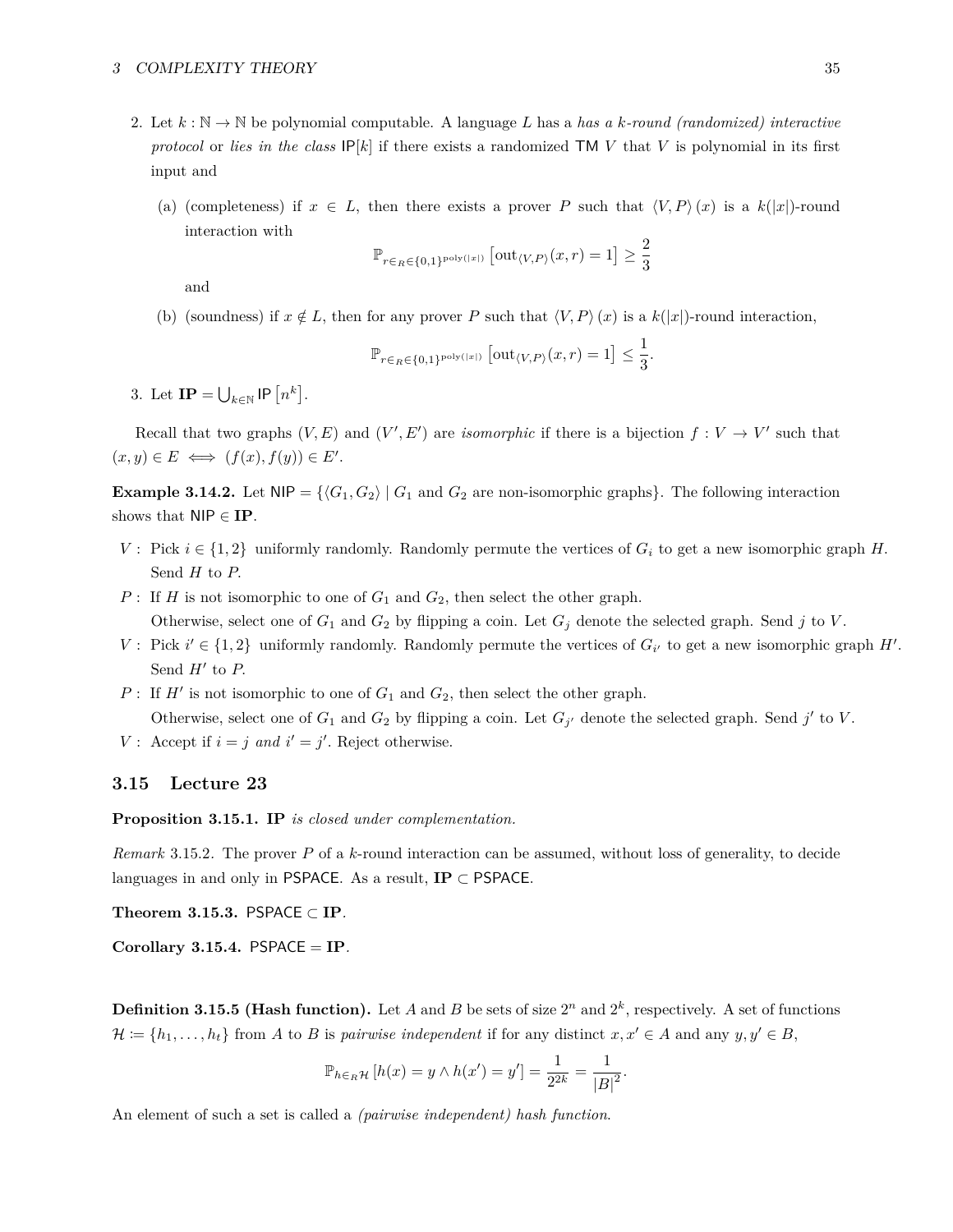#### **Example 3.15.6.**

- 1. The set of all functions  $A \to B$  is a pairwise independent set of size  $|B|^{A|}$ .
- 2. Let  $q = 2^n$ . For each  $(s, t) \in \mathbb{F}_q \times \mathbb{F}_q$ , define  $h_{s,t} : \mathbb{F}_q \to \mathbb{F}_q$  by  $h_{s,t}(a) = a \cdot s + t$ . If  $x, y, x', y' \in \mathbb{F}_q$  with  $x \neq x'$ , then the system of equations

$$
sx + t = y
$$

$$
sx' + t = y'
$$

is satisfied 
$$
\iff
$$
  $\begin{bmatrix} x & 1 \\ x' & 1 \end{bmatrix} \begin{bmatrix} s \\ t \end{bmatrix} = \begin{bmatrix} y \\ y' \end{bmatrix} \iff \begin{bmatrix} x & 1 \\ x' & 1 \end{bmatrix}^{-1} \begin{bmatrix} y \\ y' \end{bmatrix} = \begin{bmatrix} s \\ t \end{bmatrix}$ . Therefore,  

$$
\mathbb{P}_{(s,t)\in_R\mathbb{F}_q\times\mathbb{F}_q} [h_{s,t}(x) = y \land h_{s,t}(x') = y'] = \frac{1}{q^2},
$$

which proves that  $h_{s,t}$  is a hash function.

# <span id="page-35-0"></span>**3.16 Lecture 24**

**Proposition 3.16.1.** *Let G and H be graphs.*

- *1. If*  $G \not\cong H$ *, then* Aut $(G \cup H) \cong$  Aut $(G) \times$  Aut $(H)$ *.*
- 2. There is some  $k \in \mathbb{N}$  such that
	- $(a) |Aut(G ∪ H)| ≥ 2k$  *whenever*  $G ≅ H$  *and*
	- *(b)*  $|\text{Aut}(G \cup H)| \leq k$  *whenever*  $G \not\cong H$ *.*

**Example 3.16.2 (Goldwasser-Sipser set bound protocol).** Let  $S \subset \{0,1\}^m$  and  $K \in \mathbb{N}$ . We want to construct a verifier  $V$  and prover  $P$  such that

- *V* can efficiently check whether any given *x* belongs to *S* and
- it is guaranteed that either  $|S| \leq \frac{K}{2}$  or  $|S| \geq K$ .

To do this, choose  $l \in \mathbb{N}$  such that  $2^{l-2} \le K \le 2^{l-1}$  and  $|S| \le 2^{l-1}$ . Let H denote a pairwise independent set of mappings  $\{0,1\}^m \to \{0,1\}^l$ .

Have *V* randomly choose  $h \in \mathcal{H}$  and  $y \in \{0,1\}^l$  and then send  $(h, y)$  to *P*. Next, have *P* send  $x \in_R \{0,1\}^m$ to *V*. Finally, have *V* accept if and only if  $x \in S$  and  $h(x) = y$ .

**Case 1:** Suppose that  $|S| \leq \frac{K}{2}$ . If  $x \in S$ , then  $\mathbb{P}_{h \in_R} \mathcal{H}[h(x) = y] = \frac{1}{2^l}$ . Moreover, if *p* denotes the quantity  $\frac{|K|}{2^l}$ , then

$$
\mathbb{P}_{h \in_R \mathcal{H}}\left[ (\exists x \in S) \left( h(x) = y \right) \right] \le \frac{|S|}{2^l} \le \frac{|K|}{2 \cdot 2^l} = \frac{p}{2}.
$$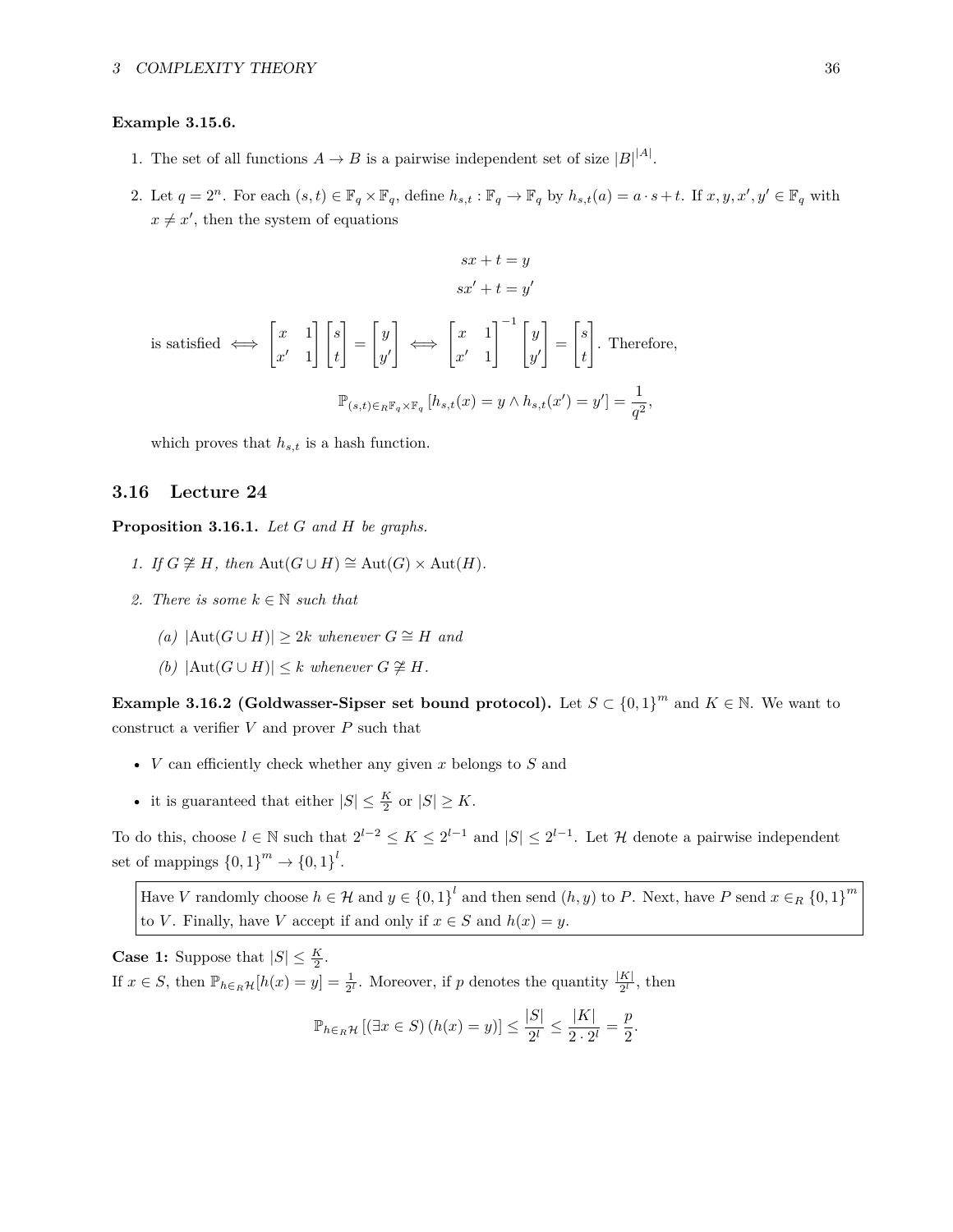# **Case 2:** Suppose that  $|S| \geq K$ .

We compute

$$
\mathbb{P}_{h \in \mathcal{H}}\left[ (\exists x \in S) \left( h(x) = y \right) \right] \ge \sum_{x \in S} \mathbb{P}\left[ h(x) = y \right] - \sum_{\substack{x, x' \in S \\ x \neq x'}} \mathbb{P}\left[ h(x) = y \land h(x') = y \right]
$$

$$
\ge \frac{|S|}{2^l} - \frac{|S| \left( |S| - 1 \right)}{2} \cdot \frac{1}{2^{2l}}
$$

$$
= \frac{|S|}{2^l} \left( 1 - \frac{|S| - 1}{2} \cdot \frac{1}{2^l} \right)
$$

$$
\ge \frac{|S|}{2^l} \left( 1 - \frac{|S|}{2 \cdot 2^l} \right)
$$

$$
\ge \frac{K}{2^l} \left( 1 - \frac{|S|}{2 \cdot 2^l} \right)
$$

$$
\ge \frac{3}{4} \cdot p.
$$

# <span id="page-36-0"></span>**3.17 Lecture 25**

Let  $n \in \mathbb{N}$  and choose a prime  $2^{10n} \leq p \leq 2^{20n}$ . Let  $\varphi(x_1, \ldots, x_n)$  be a 3cnf formula with *m* clauses and let  $\tilde{\varphi}(x_1,\ldots,x_n)$  be the polynomial obtained from  $\varphi$  by the following translation rules.

•  $\bar{x} \longleftrightarrow (1-x)$ .

• 
$$
x \wedge y \longleftrightarrow x \cdot y
$$
.

For any  $a_1, \ldots, a_i \in \mathbb{Z}_p$ , define

$$
S(a_1,\ldots,a_i)=\sum_{x\in\{0,1\}^{n-i}}\tilde{\varphi}(a_1,\ldots,a_i,x) \mod p.
$$

<span id="page-36-2"></span>**Lemma 3.17.1 (Sum-check protocol).** For any  $K \in \mathbb{N}$ , there exists an efficient interactive protocol (*V, P*) *such that*

- *if*  $K = S(a_1, \ldots, a_i)$ *, then V accepts*  $\langle \varphi, p \rangle$  *with probability* 1 *and*
- if  $K \neq S(a_1, \ldots, a_i)$ , then V rejects  $\langle \varphi, p \rangle$  with probability  $\geq \left(1 \frac{d}{p}\right)^{n-i}$  where  $d \equiv 3m \leq n^3$ .

# <span id="page-36-1"></span>**3.18 Lecture 26**

*Proof.* First, we construct (*V, P*) as follows.

1. *V* : If  $n = 1$ , then compute  $\tilde{\varphi}(0) + \tilde{\varphi}(1)$ . If this equals *K*, then *accept*. Otherwise, *reject*.

If  $n > 1$ , then let

$$
h_1(x_1) = \sum_{x_2,...,x_n \in \{0,1\}} \tilde{\varphi}(x_1, x_2,...,x_n),
$$

which is a univariate polynomial of degree at most  $n^3$ . Ask P to send  $h_1(x_1)$ .